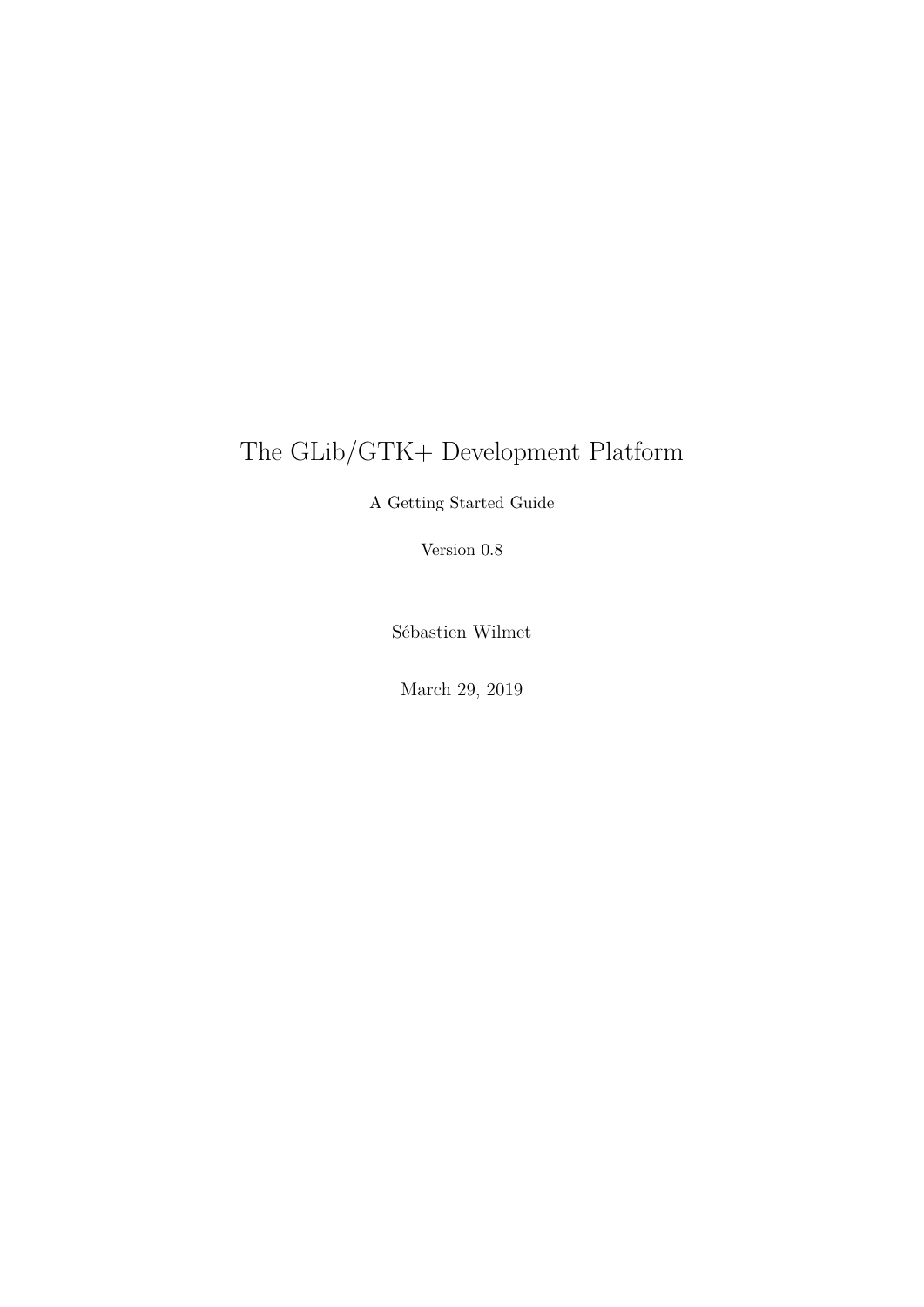# **Contents**

| $\mathbf 1$ | Introduction<br>$\bf{3}$              |                                                                                   |                |  |  |  |
|-------------|---------------------------------------|-----------------------------------------------------------------------------------|----------------|--|--|--|
|             | 1.1                                   |                                                                                   | 3              |  |  |  |
|             | 1.2                                   |                                                                                   | 3              |  |  |  |
|             | 1.3                                   | Todo List for this Book and a Quick 2019 Update                                   | $\overline{4}$ |  |  |  |
|             | 1.4                                   | What is GLib and $GTK+? \ldots \ldots \ldots \ldots \ldots \ldots \ldots$         | 4              |  |  |  |
|             | 1.5                                   |                                                                                   | $\overline{5}$ |  |  |  |
|             | 1.6                                   |                                                                                   | 6              |  |  |  |
|             | 1.7                                   | Why and When Using the C Language? $\dots \dots \dots \dots \dots$                | $\overline{7}$ |  |  |  |
|             |                                       | Separate the Backend from the Frontend $\ldots \ldots \ldots$<br>1.7.1            | $\overline{7}$ |  |  |  |
|             |                                       | 1.7.2                                                                             | 8              |  |  |  |
|             | 1.8                                   |                                                                                   | 9              |  |  |  |
|             | 1.9                                   |                                                                                   |                |  |  |  |
|             | 1.10                                  |                                                                                   | 10             |  |  |  |
|             |                                       |                                                                                   |                |  |  |  |
| I           |                                       | GLib, the Core Library                                                            | 11             |  |  |  |
| $\bf{2}$    | GLib, the Core Library                |                                                                                   |                |  |  |  |
|             | 2.1                                   | <b>Basics</b>                                                                     | 13             |  |  |  |
|             |                                       | 2.1.1<br>Type Definitions $\dots \dots \dots \dots \dots \dots \dots \dots \dots$ | 13             |  |  |  |
|             |                                       | 2.1.2                                                                             | 13             |  |  |  |
|             |                                       | 2.1.3                                                                             | 14             |  |  |  |
|             |                                       | 2.1.4                                                                             | 16             |  |  |  |
|             |                                       | 2.1.5                                                                             | 18             |  |  |  |
|             | 2.2                                   |                                                                                   | 20             |  |  |  |
|             |                                       | 2.2.1                                                                             | 20             |  |  |  |
|             |                                       | 2.2.2                                                                             | 24             |  |  |  |
|             |                                       | 2.2.3                                                                             | $\,29$         |  |  |  |
|             | 2.3                                   |                                                                                   | 31             |  |  |  |
|             | 2.4                                   |                                                                                   | 33             |  |  |  |
| 11          |                                       | Object-Oriented Programming in C                                                  | 35             |  |  |  |
|             |                                       |                                                                                   | $37\,$         |  |  |  |
| 3           | Semi-Object-Oriented Programming in C |                                                                                   |                |  |  |  |
|             | 3.1                                   | Header Example                                                                    | 37             |  |  |  |
|             |                                       | 3.1.1                                                                             | 37             |  |  |  |
|             |                                       | 3.1.2                                                                             | 39             |  |  |  |
|             |                                       | Lowercase, Uppercase or CamelCase?<br>3.1.3                                       | 39             |  |  |  |
|             |                                       | 3.1.4                                                                             | 39             |  |  |  |
|             |                                       | 3.1.5<br>$C++$ Support $\ldots \ldots \ldots \ldots \ldots \ldots \ldots \ldots$  | $39\,$         |  |  |  |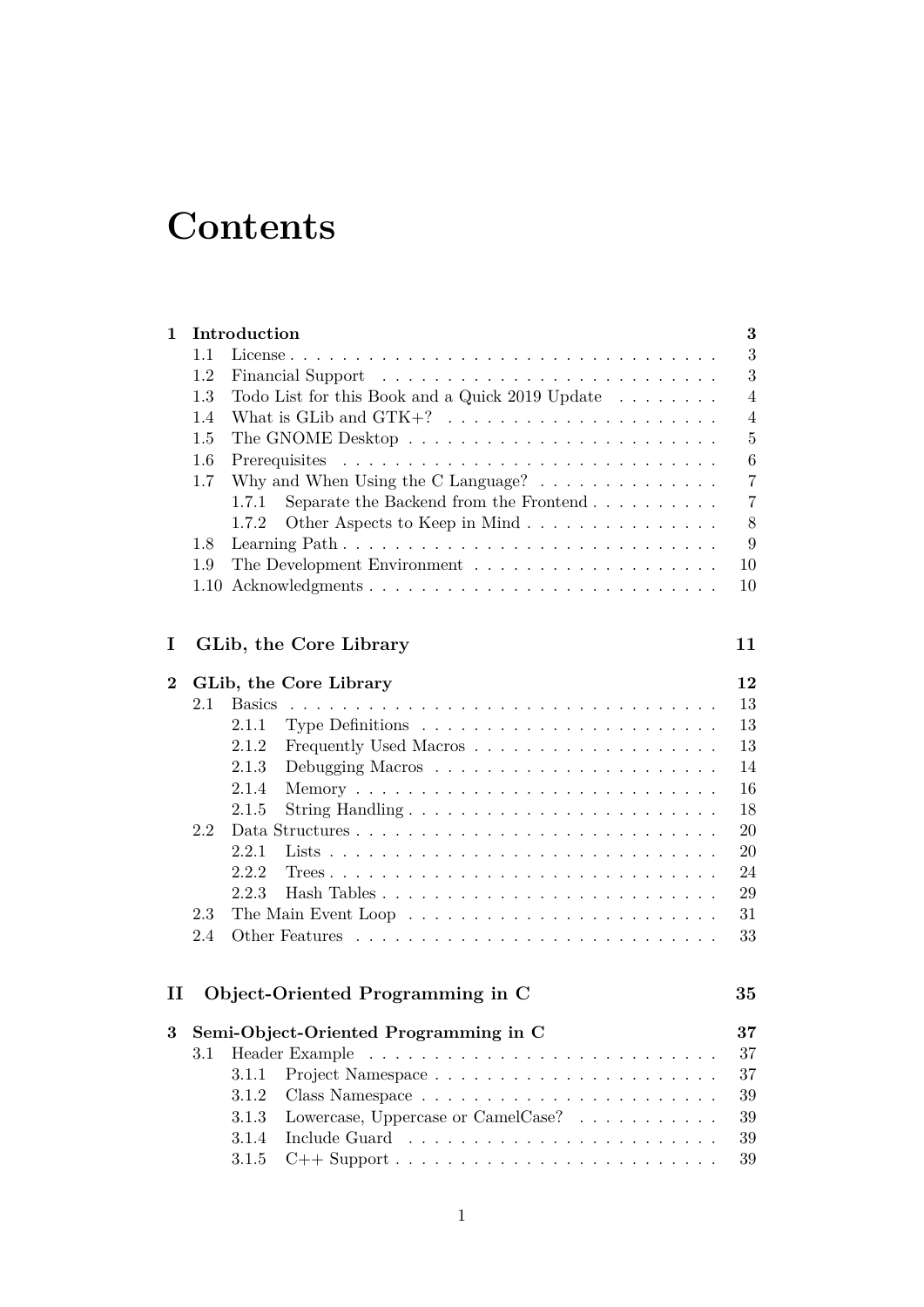|               |                                        | 3.1.6                                           | $\#include \dots \dots \dots \dots \dots \dots \dots \dots \dots \dots \dots$             | 39       |  |  |  |
|---------------|----------------------------------------|-------------------------------------------------|-------------------------------------------------------------------------------------------|----------|--|--|--|
|               |                                        | 3.1.7                                           |                                                                                           | 40       |  |  |  |
|               |                                        | 3.1.8                                           |                                                                                           | 40       |  |  |  |
|               |                                        | 3.1.9                                           |                                                                                           | $40\,$   |  |  |  |
|               |                                        | 3.1.10                                          |                                                                                           | 41       |  |  |  |
|               | 3.2                                    |                                                 |                                                                                           |          |  |  |  |
|               |                                        | 3.2.1                                           |                                                                                           | 43       |  |  |  |
|               |                                        | 3.2.2                                           | GTK-Doc Comments                                                                          | 43       |  |  |  |
|               |                                        | 3.2.3                                           | GObject Introspection Annotations                                                         | 44       |  |  |  |
|               |                                        | 3.2.4                                           | Static vs Non-Static Functions                                                            | 44       |  |  |  |
|               |                                        | 3.2.5                                           |                                                                                           | 45       |  |  |  |
|               |                                        | 3.2.6                                           | $\text{Coding Style } \dots \dots \dots \dots \dots \dots \dots \dots \dots$              | 45       |  |  |  |
| 4             | A Gentle Introduction to GObject<br>47 |                                                 |                                                                                           |          |  |  |  |
|               | 4.1                                    |                                                 |                                                                                           | 47       |  |  |  |
|               | 4.2                                    |                                                 |                                                                                           | 48       |  |  |  |
|               | 4.3                                    |                                                 |                                                                                           | 49       |  |  |  |
|               | 4.4                                    |                                                 |                                                                                           | 49       |  |  |  |
|               |                                        | 4.4.1                                           | Avoiding Reference Cycles with Weak References                                            | 49       |  |  |  |
|               |                                        | 4.4.2                                           |                                                                                           | 50       |  |  |  |
|               | 4.5                                    |                                                 |                                                                                           | $50\,$   |  |  |  |
|               |                                        | 4.5.1                                           | Connecting a Callback Function to a Signal $\ldots \ldots$ .                              | 51       |  |  |  |
|               |                                        | 4.5.2                                           | Disconnecting Signal Handlers                                                             | 53       |  |  |  |
|               |                                        | 4.5.3                                           |                                                                                           | 56       |  |  |  |
|               |                                        |                                                 |                                                                                           |          |  |  |  |
| Ш             |                                        | $GTK+$                                          |                                                                                           | 59       |  |  |  |
| 5             |                                        | Example of a GTK+ Application Code Architecture |                                                                                           |          |  |  |  |
|               | 5.1                                    |                                                 |                                                                                           | 60       |  |  |  |
|               | 5.2                                    |                                                 |                                                                                           | $63\,$   |  |  |  |
|               | 5.3                                    |                                                 | Gedit<br>Notebook and What It Contains $\hfill\ldots\ldots\ldots\ldots\ldots\ldots\ldots$ | 64       |  |  |  |
|               | 5.4                                    |                                                 | Why and When Creating Sub-Classes of GTK+ Widgets? $\ldots$ .                             | 64       |  |  |  |
|               | $5.5\,$                                |                                                 |                                                                                           | $65\,$   |  |  |  |
| $\mathbf{IV}$ |                                        |                                                 | <b>Further Reading</b>                                                                    | 66       |  |  |  |
|               | <b>Further Reading</b>                 |                                                 |                                                                                           |          |  |  |  |
| 6             | 6.1                                    |                                                 | $GTK+$ and $GIO$                                                                          | 67       |  |  |  |
|               |                                        |                                                 |                                                                                           | 67       |  |  |  |
|               | 6.2<br>6.3                             |                                                 | Writing Your Own GObject Classes                                                          | 68<br>68 |  |  |  |
|               |                                        | 6.3.1                                           |                                                                                           | 68       |  |  |  |
|               |                                        | 6.3.2                                           |                                                                                           | 68       |  |  |  |
|               | 6.4                                    |                                                 |                                                                                           | 69       |  |  |  |
|               |                                        |                                                 |                                                                                           |          |  |  |  |
|               | <b>Bibliography</b>                    |                                                 |                                                                                           |          |  |  |  |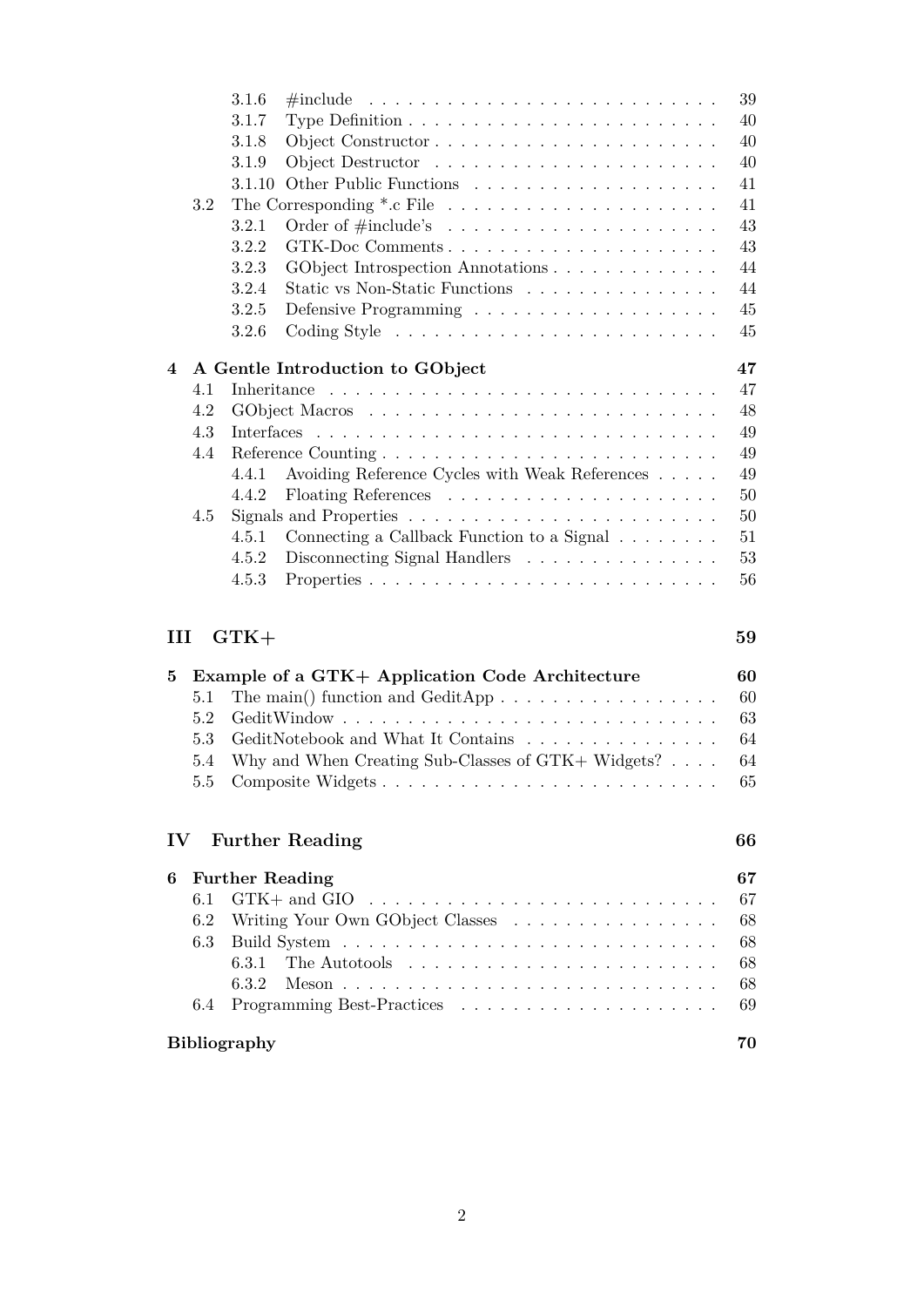# <span id="page-3-0"></span>**Chapter 1**

# **Introduction**

This text is a guide to get started with the GLib/GTK+ development platform, with the C language. It is sometimes assumed that the reader uses a Unix-like system.

Warning: this "book" is far from finished, you're reading the version 0.8. If you have any comments, don't hesitate to contact me at <swilmet@gnome.org>, thanks!

The sources of this book are available at: <https://github.com/swilmet/glib-gtk-book>

## <span id="page-3-1"></span>**1.1 License**



This work is licensed under a Creative Commons Attribution-ShareAlike 4.0 International License:

<https://creativecommons.org/licenses/by-sa/4.0/>

Some sections are based on the book *GTK+/Gnome Application Development*, by Havoc Pennington, written in 1999, edited by the New Riders Publishing, and licensed under the Open Publication License. The latest version of the Open Publication License can be found at:

<http://www.opencontent.org/openpub/>

## <span id="page-3-2"></span>**1.2 Financial Support**

If you like this guide, you can financially support it!

The guide is released as a Free/*Libre* document and comes free of charge. But it does not materialize out of empty space; it takes time to write. By donating, you demonstrate your appreciation of this work and help its future development.

```
A donate button is available at:
https://people.gnome.org/~swilmet/glib-gtk-book/
```
Thanks!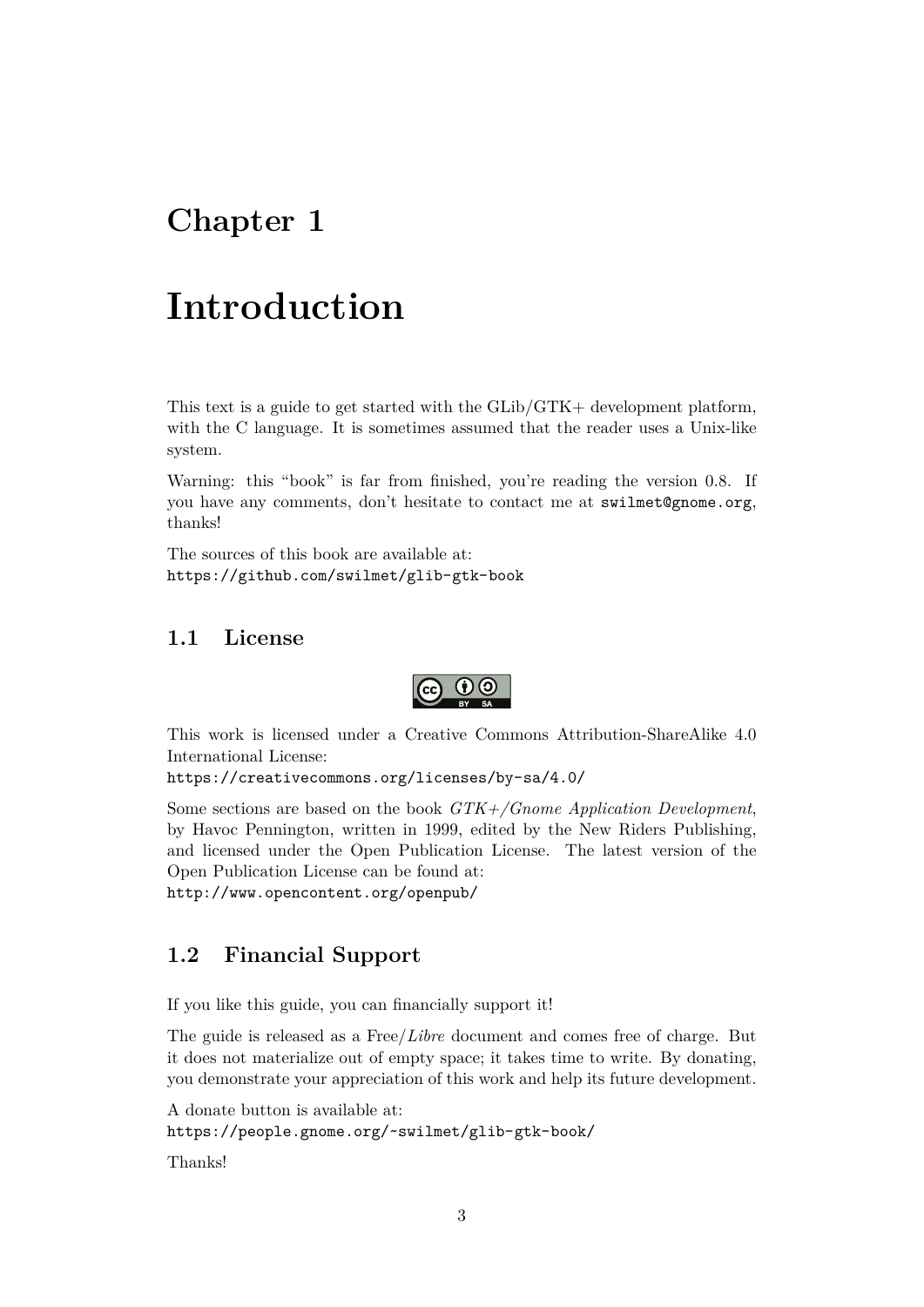# <span id="page-4-0"></span>**1.3 Todo List for this Book and a Quick 2019 Update**

- Make chapter [5](#page-60-0) (about GTK) easier to understand and adapt the rest of the document to better integrate the chapter;
- GTK+ has been renamed to GTK, the plus sign has been dropped. Adapt the text accordingly;
- No longer recommend Jhbuild, recommend instead  $\text{Flatpak}^1$  $\text{Flatpak}^1$  and Build-Stream<sup>[2](#page-4-3)</sup>;
- Talk about the freedesktop.org<sup>[3](#page-4-4)</sup> specifications;
- The majority of active GNOME modules have been migrated to the Meson build system now (instead of the Autotools);
- Write a chapter about developing C/GObject libraries;
- Talk about the Rust programming language.

## <span id="page-4-1"></span>**1.4 What is GLib and GTK+?**

Roughly speaking, GLib is a set of libraries: GLib core, GObject and GIO. Those three libraries are developed in the same Git repository called *glib*, so when referring to "GLib", it can either mean "GLib core" or the broader set including also GObject and GIO.

GLib core provides data structure handling for C (linked lists, trees, hash tables, . . . ), portability wrappers, an event loop, threads, dynamic loading of modules and lots of utility functions.

GObject – which depends on GLib core – simplifies the object-oriented programming and event-driven programming paradigms in C. Event-driven programming is not only useful for graphical user interfaces (with user events such as key presses and mouse clicks), but also for daemons that respond to hardware changes (a USB stick inserted, a second monitor connected, a printer low on paper), or software that listen to network connections or messages from other processes, and so on.

GIO – which depends on GLib core and GObject – provides high-level APIs for input/output: reading a local file, a remote file, a network stream, inter-process communication with D-Bus, and many more.

The GLib libraries can be used to write operating system services, libraries, command line utilities and such. GLib offers higher-level APIs than the POSIX standard; it is therefore more comfortable to write a C program with GLib.

GTK+ is a widget toolkit based on GLib that can be used to develop applications with a graphical user interface (GUI). A "widget" is a GUI element, for example a button, some text, a menu, etc. And there are some special kinds of widgets that are called "containers", which can contain other widgets, to assemble the elements in a window. GTK+ provides a broad range of widgets and containers.

<span id="page-4-2"></span><sup>1</sup> <https://flatpak.org/>

<span id="page-4-3"></span> $^{2}$ <https://buildstream.build/>

<span id="page-4-4"></span> $^3$ <https://www.freedesktop.org/>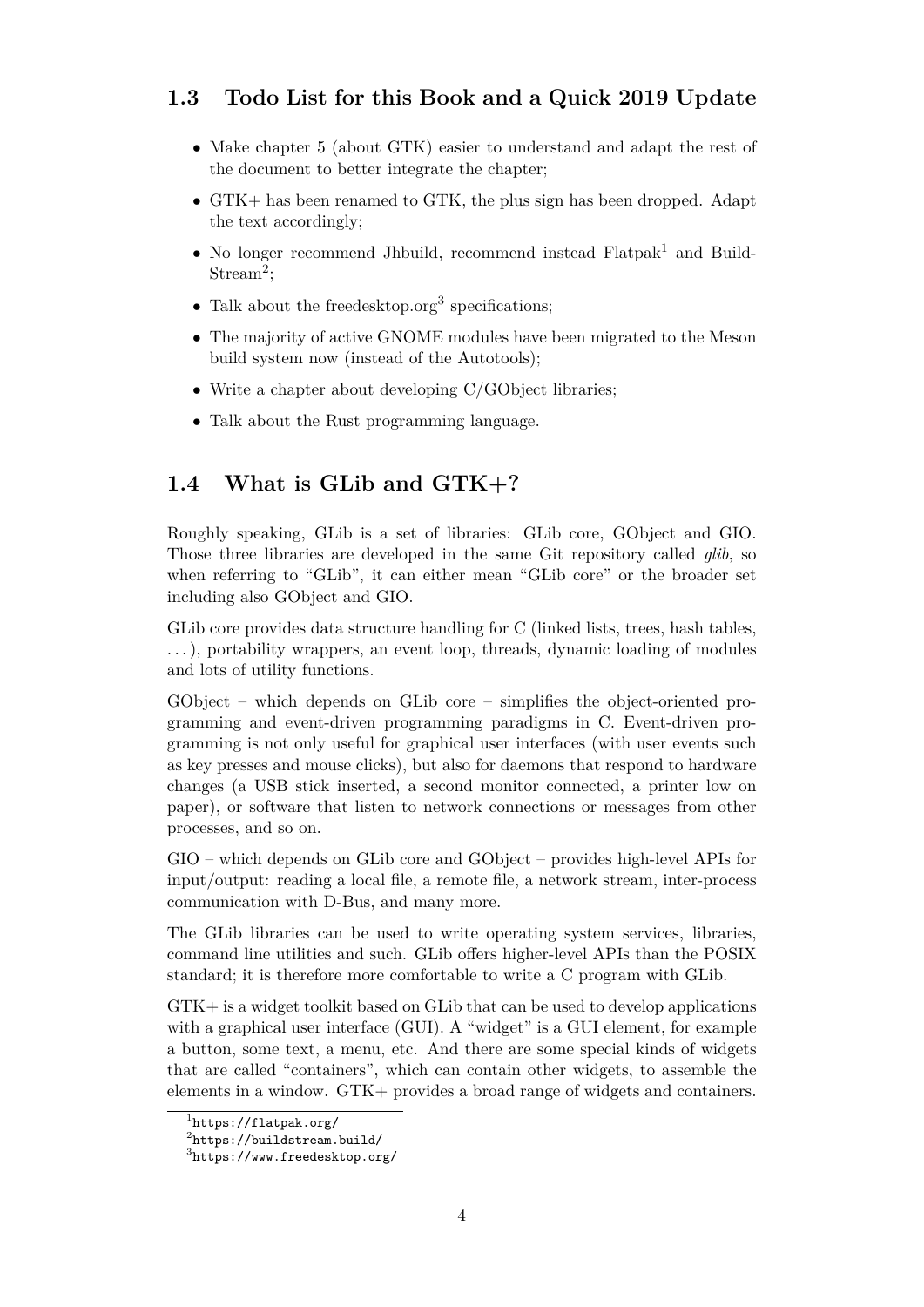The first version of  $GTK<sub>+</sub>$ , or the GIMP Tool  $Kit<sup>4</sup>$  $Kit<sup>4</sup>$  $Kit<sup>4</sup>$ , was mainly written by Peter Mattis in 1996 for the GIMP (GNU Image Manipulation Program), but has quickly become a general-purpose library. The "+" has been added later to distinguish between the original version and a new version that added object oriented features. GLib started as part of GTK+, but is now a standalone library.

The GLib and GTK+ APIs are documented with GTK-Doc. Special comments are written in the source code, and GTK-Doc extracts those comments to generate HTML pages.

Although GLib and GTK+ are written in C, language bindings are available for JavaScript, Python, Perl and many other programming languages. At the beginning, manual bindings were created, which needed to be updated each time the API of the library changed. Nowadays the language bindings are generic and are thus automatically updated when, for example, new functions are added. This is thanks to GObject Introspection. Special annotations are added to the GTK-Doc comments, to expose more information than what the C syntax can provide, for example about ownership transfer of dynamically-allocated content<sup>[5](#page-5-2)</sup>. Any C library with GObject Introspection support is thus available from many programming languages. In addition, the annotations are also useful to the C programmer because it's a good and succint way to document certain recurrent API aspects.

GLib and GTK+ are part of the GNU Project, whose overall goal is developing a free operating system (named GNU) plus applications to go with it. GNU stands for "GNU's Not Unix", a humorous way of saying that the GNU operating system is Unix-compatible. You can learn more about GNU at <https://www.gnu.org>.

The GLib/GTK+ web site is: <http://www.gtk.org>

## <span id="page-5-0"></span>**1.5 The GNOME Desktop**

An important project for GLib and GTK+ is GNOME. GNOME, which is also part of GNU, is a free/libre desktop environment started in 1997 by Miguel de Icaza and Federico Mena-Quintero. GNOME makes extensive use of GTK+, and the latter is now developed primarily by GNOME developers.

"GNOME" is actually an acronym: GNU Network Object Model Environment<sup>[6](#page-5-3)</sup>. Originally, the project was intended to create a framework for application objects, similar to Microsoft's OLE and COM technologies. However, the scope of the project rapidly expanded; it became clear that substantial groundwork was required before the "network object" part of the name could become reality. Old versions of GNOME included an object embedding architecture called Bonobo, and GNOME 1.0 included a fast, light CORBA ORB called ORBit. Bonobo has been replaced by D-Bus, an inter-process communication system.

GNOME has two important faces. From the user's perspective, it is an integrated

<span id="page-5-1"></span><sup>&</sup>lt;sup>4</sup>The name "The GIMP Tool Kit" is now rarely used, today it is more commonly known as  $GTK+$  for short.

<span id="page-5-3"></span><span id="page-5-2"></span><sup>&</sup>lt;sup>5</sup>For example, whether you need to free the return value.

 $6$ As for GTK+, the complete name of GNOME is rarely used and doesn't reflect today's reality.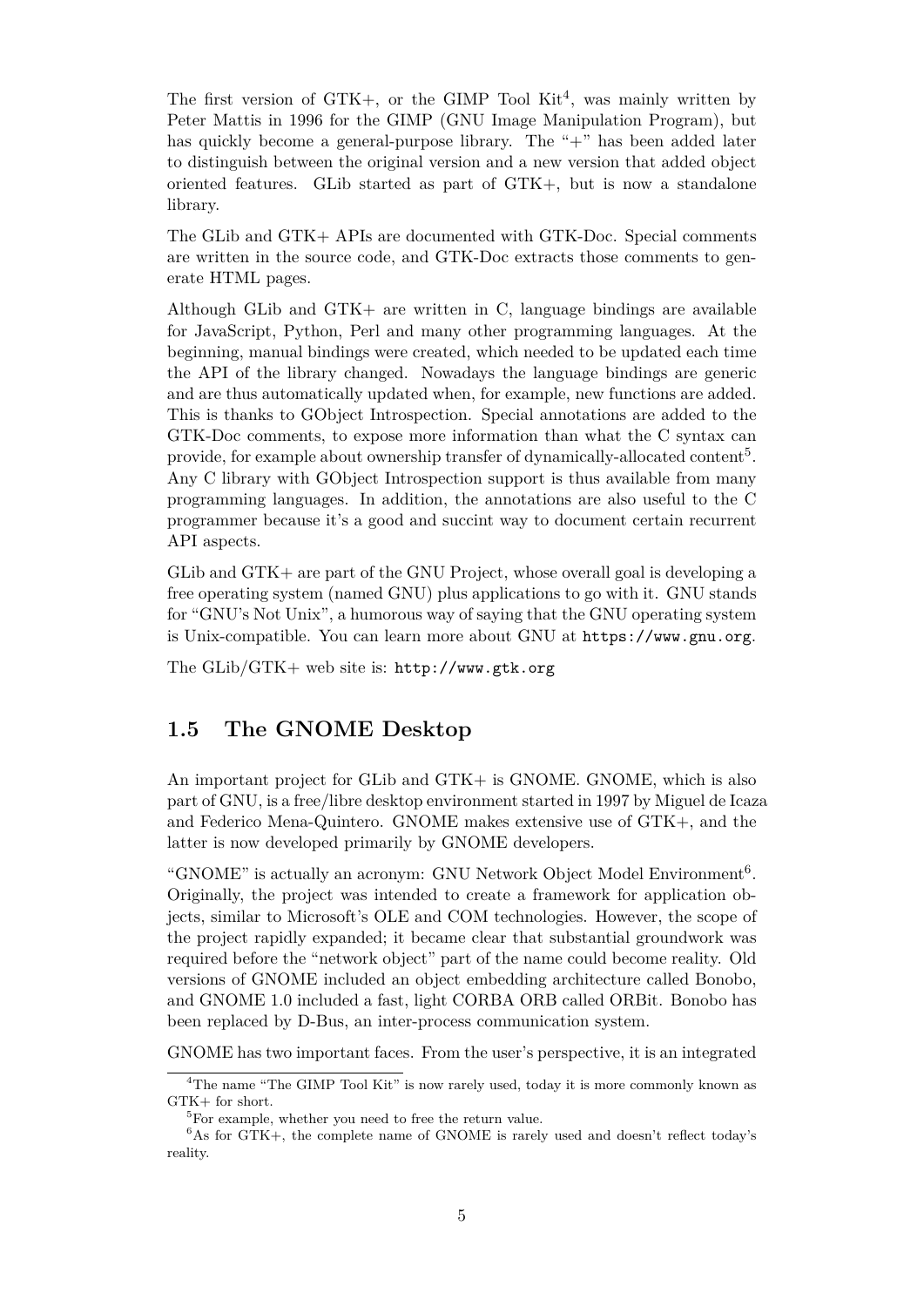desktop environment and application suite. From the programmer's perspective, it is an application development framework (made up of numerous useful libraries that are based on GLib and GTK+). Applications written with the GNOME libraries run fine even if the user isn't running the desktop environment, but they integrate nicely with the GNOME desktop if it's available.

The desktop environment includes a "shell" for task switching and launching programs, a "control center" for configuration, lots of applications such as a file manager, a web browser, a movie player, etc. These programs hide the traditional Unix command line behind an easy-to-use graphical interface.

GNOME's development framework makes it possible to write consistent, easy-touse, interoperable applications. The designers of windowing systems such as X11 or Wayland made a deliberate decision not to impose any user interface policy on developers; GNOME adds a "policy layer," creating a consistent look-and-feel. Finished GNOME applications work well with the GNOME desktop, but can also be used "standalone" – users only need to install GNOME's shared libraries. A GNOME application isn't tied to a specific windowing system, GTK+ provides backends for the X Window System, Wayland, Mac OS X, Windows, and even for a web browser.

At the time of writing, there are new GLib, GTK+ and GNOME stable releases every six months, around March and September. A version number has the form "major.minor.micro", where "minor" is even for stable versions and is odd for unstable versions. For example, the 3.18.\* versions are stable, but the 3.19.\* versions are unstable. A new micro stable version (e.g.  $3.18.0 \rightarrow 3.18.1$ ) doesn't add new features, only translation updates, bug fixes and performance improvements. GNOME components are meant to be installed with the same versions, alongside the version of GTK+ and GLib released at the same time; it's for instance a bad idea to run a GNOME daemon in version 3.18 with the control center in version 3.16. At the time of writing, the latest stable versions are: GLib 2.46, GTK+ 3.18 and GNOME 3.18, all released at the same time in September 2015. For a library, a new major version number usually means there has been an API break, but thankfully previous major versions are parallelinstallable with the new version. During a development cycle (e.g. 3.19), there is no API stability guarantees for *new* features; but by being an early adopter your comments are useful to discover more quickly design flaws and bugs.

More information about GNOME: <https://www.gnome.org/>

## <span id="page-6-0"></span>**1.6 Prerequisites**

This book assumes that you already have some programming practice. Here is a list of recommended prerequisites, with book references.

- This text supposes that you already know the C language. The reference book is *The C Programming Language*, by Brian Kernighan and Dennis Ritchie [\[1\]](#page-70-1).
- Object-oriented programming (OOP) is also required for learning GObject. You should be familiar with concepts like inheritance, an interface, a virtual method or polymorphism. A good book, with more than sixty guidelines, is *Object-Oriented Design Heuristics*, by Arthur Riel [\[2\]](#page-70-2).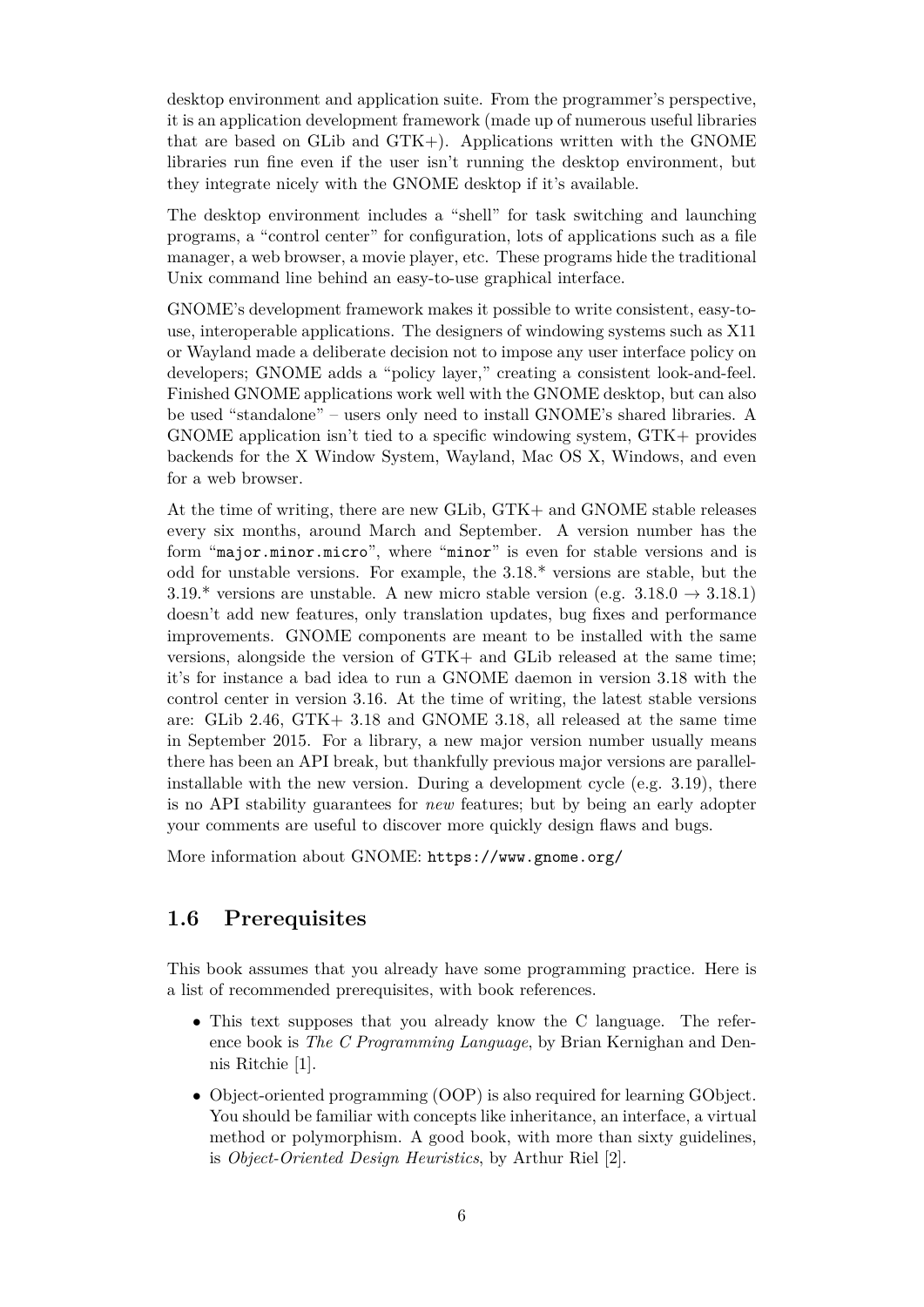- Having read a book on data structures and algorithms is useful, but you can learn that in parallel. A recommended book is *The Algorithm Design Manual*, by Steven Skiena [\[4\]](#page-70-3).
- If you want to develop your software on a Unix-like system, another prerequisite is to know how Unix works, and be familiar with the command line, a bit of shell scripting and how to write a Makefile. A possible book is *UNIX for the Impatient*, by Paul Abrahams [\[5\]](#page-70-4).
- Not strictly required, but highly recommended is to use a version control system like Git. A good book is *Pro Git*, by Scott Chacon [\[6\]](#page-70-5).

# <span id="page-7-0"></span>**1.7 Why and When Using the C Language?**

The GLib and GTK+ libraries can be used by other programming languages than C. Thanks to GObject Introspection, automatic bindings are available for a variety of languages for all libraries based on GObject. Official GNOME bindings are available for the following languages: C++, JavaScript, Perl, Python and Vala[7](#page-7-2) . Vala is a new programming language based on GObject which integrates the peculiarities of GObject directly in its C#-like syntax. Beyond the official GNOME bindings, GLib and GTK+ can be used in more than a dozen other programming languages, with a varying level of support. So why and when choosing the C language? For writing a daemon on a Unix system, C is the *de facto* language. But it is less obvious for an application. To answer the question, let's first look at how to structure an application codebase.

## <span id="page-7-1"></span>**1.7.1 Separate the Backend from the Frontend**

A good practice is to separate the graphical user interface from the rest of the application. For a variety of reasons, an application's graphical interface tends to be an exceptionally volatile and ever-changing piece of software. It's the focus of most user requests for change. It is difficult to plan and execute well the first time around – often you will discover that some aspect of it is unpleasant to use only after you have written it. Having several different user interfaces is sometimes desirable, for example a command-line version, or a web-based interface.

In practical terms, this means that any large application should have a radical separation between its various *frontends*, or interfaces, and the *backend*. The backend should contain all the "hard parts": your algorithms and data structures, the real work done by the application. Think of it as an abstract "model" being displayed to and manipulated by the user.

Each frontend should be a "view" and a "controller." As a "view," the frontend must note any changes in the backend, and change the display accordingly. As a "controller," the frontend must allow the user to relay requests for change to the backend (it defines how manipulations of the frontend translate into changes in the model).

There are many ways to discipline yourself to keep your application separated. A couple of useful ideas:

<span id="page-7-2"></span><sup>7</sup> <https://wiki.gnome.org/Projects/Vala>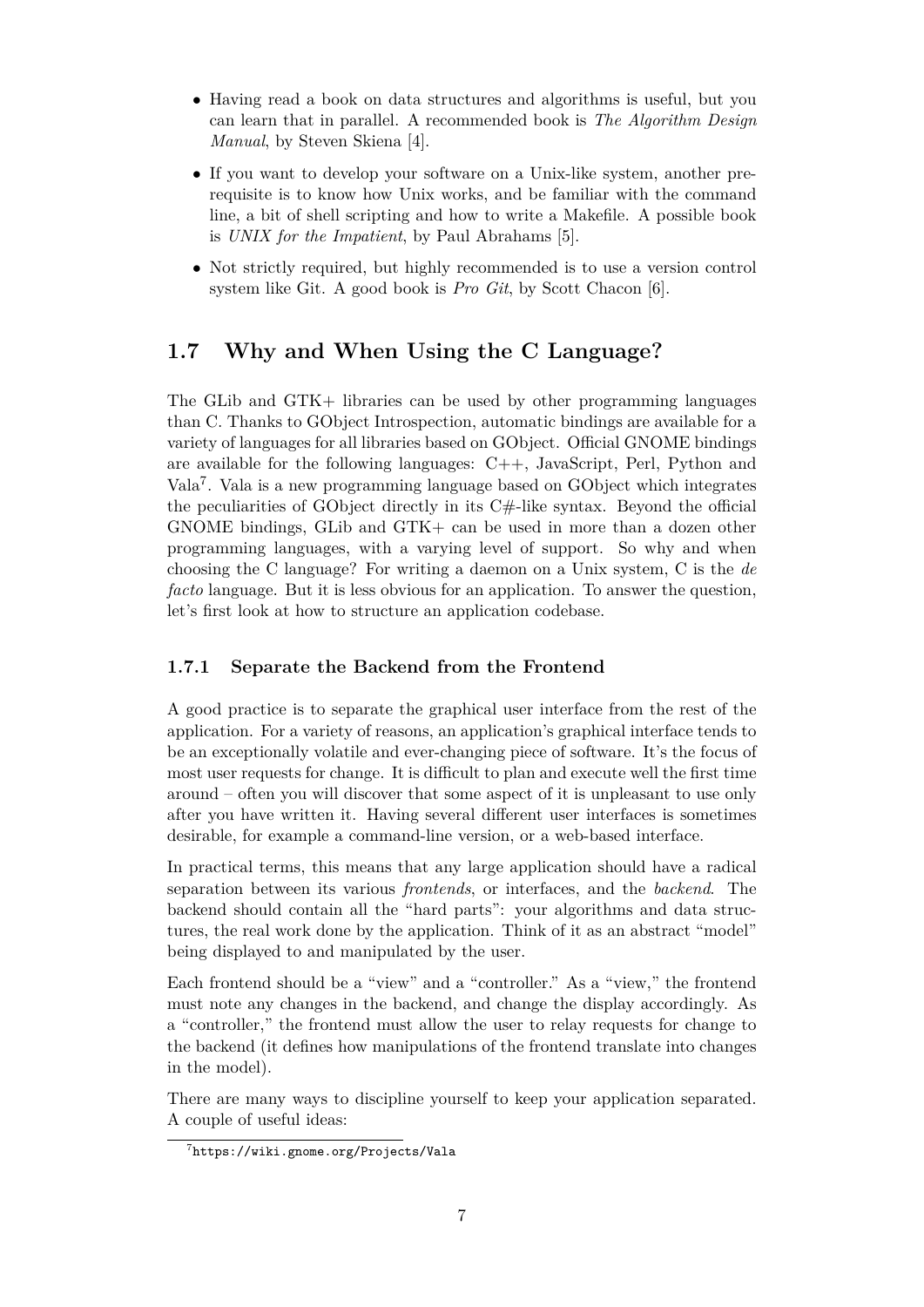- Write the backend as a library. At the beginning the library can be internal to the application and statically linked, without API/ABI stability guarantees. When the project grows up, and if the code is useful for other programs, you can turn easily your backend into a shared library.
- Write at least two frontends from the start; one or both can be ugly prototypes, you just want to get an idea how to structure the backend. Remember, frontends should be easy; the backend has the hard parts.

The C language is a good choice for the backend part of an application. By using GObject and GObject Introspection, your library will be available for other projects written in various programming languages. On the other hand, a Python or JavaScript library cannot be used in other languages. For the frontend(s), a higher-level language may be more convenient, depending on what languages you already are proficient with.

#### <span id="page-8-0"></span>**1.7.2 Other Aspects to Keep in Mind**

If you're hesitant about the language to choose, here are other aspects to keep in mind. Note that this text is a little biased since the C language has been chosen.

C is a static-typed language: the variable types and function prototypes in a program are all known at compilation time. Lots of trivial errors are discovered by the compiler, such as a typo in a function name. The compiler is also a great help when doing code refactorings, which is essential for the long-term maintainability of a program. For example when you split a class in two, if the code using the initial class is not updated correctly, the compiler will kindly tell you so<sup>[8](#page-8-1)</sup>. With test-driven development (TDD), and by writing unit tests for *everything*, writing a huge codebase in a dynamic-typed language like Python is also feasible. With a very good code coverage, the unit tests will also detect errors when refactoring the code. But unit tests can be much slower to execute than compiling the code, since it tests also the program behavior. So it's maybe not convenient to run all unit tests when doing code refactorings. Of course writing unit tests is also a good practice for a C codebase! However for the GUI part of the code, writing unit tests is often not a high-priority task if the application is well tested by its developers.

C is an explicit-typed language: the variable types are visible in the code. It is a way to self-document the code; you usually don't need to add comments to explain what the variables contain. Knowing the type of a variable is important to understand the code, to know what the variable represents and what functions can be called on it. On a related matter, the *self* object is passed explicitly as a function argument. Thus when an attribute is accessed through the *self* pointer, you know where the attribute comes from. Some object-oriented languages have the *this* keyword for that purpose, but it is sometimes optional like in C++ or Java. In this latter case, a useful text editor feature is to highlight differently attributes, so even when the *this* keyword is not used, you know that it's an attribute and not a local variable. With the *self* object passed as an argument, there is no possible confusions.

The C language has a very good *toolchain*: stable compilers (GCC, Clang, . . . ),

<span id="page-8-1"></span><sup>&</sup>lt;sup>8</sup>Well, *kindly* is perhaps not the best description, spewing out loads of errors is closer to reality.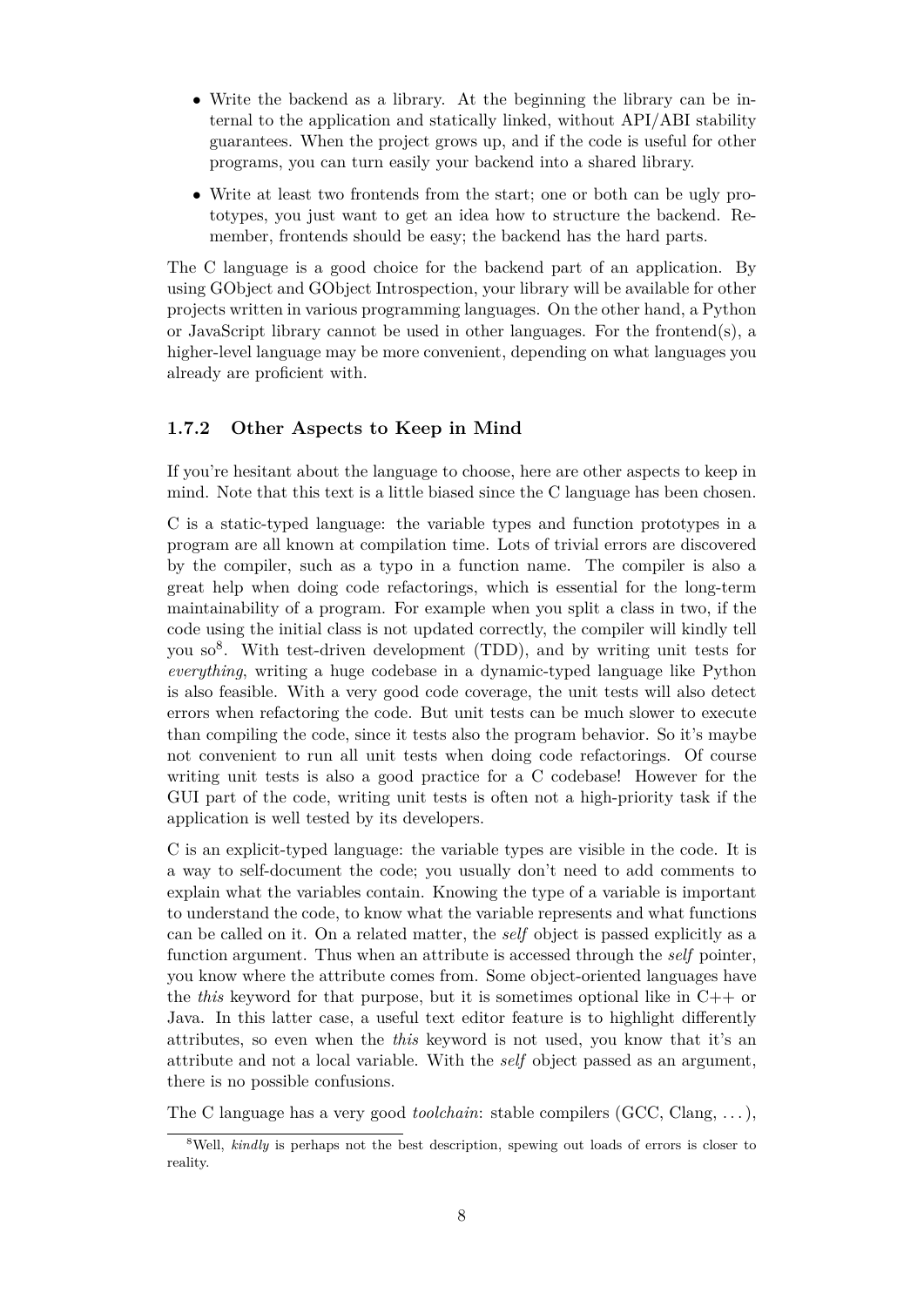text editors (Vim, Emacs, . . . ), debuggers (GDB, Valgrind, . . . ), static-analysis tools, ...

For some programs, a garbage collector is not appropriate because it pauses the program regularly to release unused memory. For critical code sections, such as real-time animations, it is not desirable to pause the program (a garbage collector can sometimes run during several seconds). In this case, manual memory management like in C is a solution.

Less important, but still useful; the verbosity of C in combination with the GLib/GTK+ conventions has an advantage: the code can be searched easily with a command like grep. For example the function gtk\_widget\_show() contains the namespace (gtk), the class (widget) and the method (show). With an objectoriented language, the syntax is generally object.show(). If "show" is searched in the code, there will most probably be more false positives, so a smarter tool is needed. Another advantage is that knowing the namespace and the class of a method can be useful when reading the code, it is another form of selfdocumentation.

More importantly, the GLib/GTK+ API documentation is primarily written for the C language. Reading the C documentation while programming in another language is not convenient. Some tools are currently in development to generate the API documentation for other target languages, so hopefully in the future it won't be a problem anymore.

GLib/GTK+ are themselves written in C. So when programming in C, there is no extra layer. An extra layer is potentially a source of additional bugs and maintenance burdens. Moreover, using the C language is probably better for pedagogical purposes. A higher-level language can hide some details about GLib/GTK+. So the code is shorter, but when you have a problem you need to understand not only how the library feature works, but also how the language binding works.

That said, if (1) you're not comfortable in C, (2) you're already proficient with a higher-level language with GObject Introspection support, (3) you plan to write just a small application or plugin, then choosing the higher-level language makes perfect sense.

### <span id="page-9-0"></span>**1.8 Learning Path**

Normally this section should be named "Structure of the Book", but as you can see the book is far from finished, so instead the section is named "Learning Path".

The logical learning path is:

- 1. The basics of GLib core;
- 2. Object-Oriented Programming in C and the basics of GObject;
- 3. GTK+ and GIO in parallel.

Since GTK+ is based on GLib and GObject, it is better to understand the basics of those two libraries first. Some tutorials dive directly into GTK+, so after a short period of time you can display a window with some text and three buttons; it's fun, but knowing GLib and GObject is not a luxury if you want to understand what you're doing, and a realistic GTK+ application extensively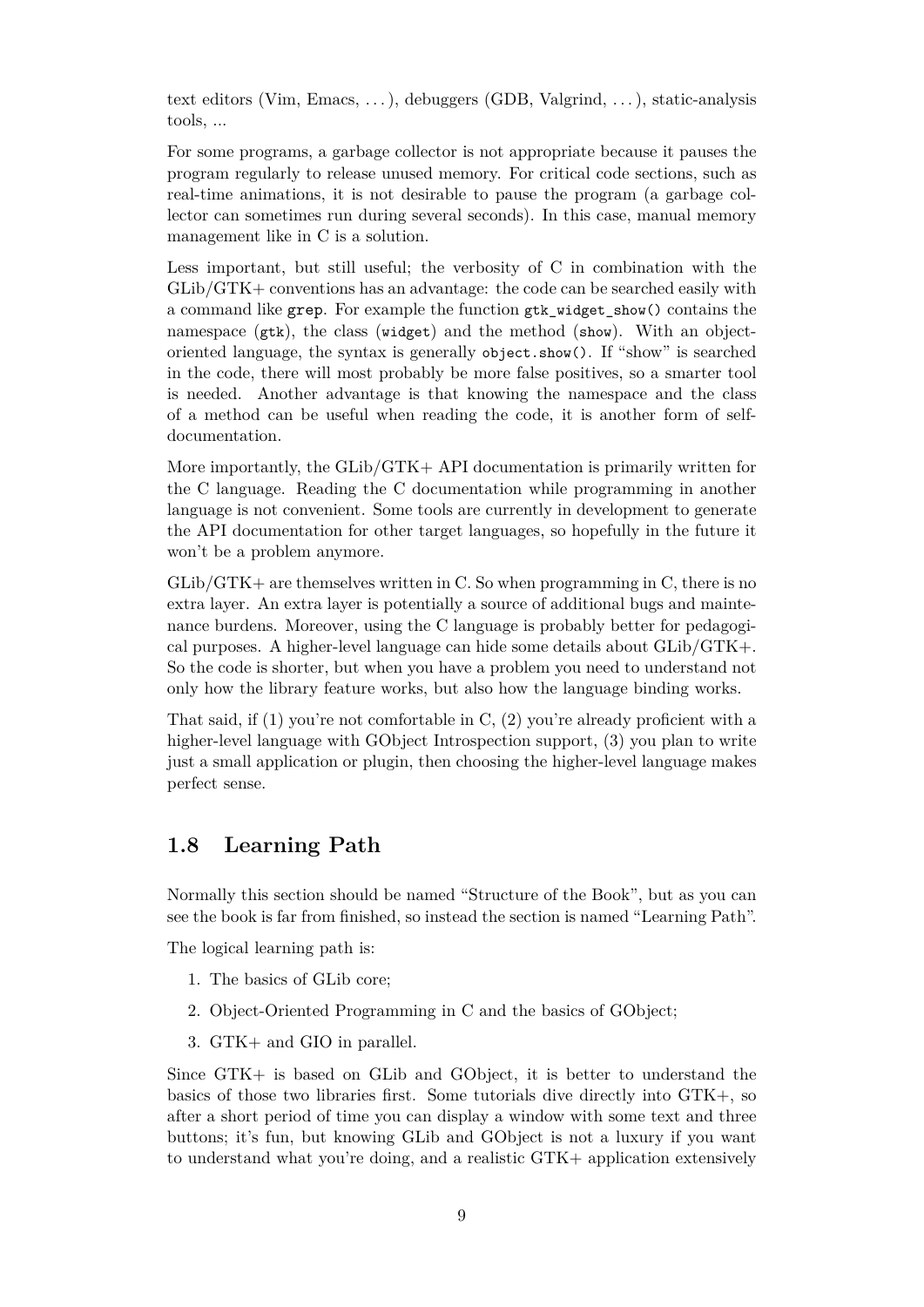uses the GLib libraries. GTK+ and GIO can be learned in parallel — once you start using GTK+, you will see that some non-GUI parts are based on GIO.

So this book begins with the GLib core library (part [I](#page-11-0) p. [11\)](#page-11-0), then introduces Object-Oriented Programming in C (part [II](#page-35-0) p. [35\)](#page-35-0) followed by a Further Reading chapter (p. [66\)](#page-66-0).

### <span id="page-10-0"></span>**1.9 The Development Environment**

This section describes the development environment typically used when programming with GLib and GTK+ on a Unix system.

On a GNU/Linux distribution, a single package or group can often be installed to get a full C development environment, including, but not limited to:

- a C89-compatible compiler, GCC for instance;
- the GNU debugger GDB;
- GNU Make;
- the Autotools (Autoconf, Automake and Libtool);
- the man-pages of: the Linux kernel and the glibc<sup>[9](#page-10-2)</sup>.

For using GLib and GTK+ as a developer, there are several solutions:

- The headers and the documentation can be installed with the package manager. The name of the packages end typically with one of the following suffixes: -devel, -dev or -doc. For example glib2-devel and glib2-doc on Fedora.
- The latest versions of GLib and GTK+ can be installed with Jhbuild: <https://wiki.gnome.org/Projects/Jhbuild>

To read the API documentation of GLib and GTK+, Devhelp is a handy application, if you have installed the -dev or -doc package. For the text editor or IDE, there are many choices (and a source of many trolls): Vim, Emacs, gedit, Anjuta, MonoDevelop/Xamarin Studio, Geany, . . . A promising specialized IDE for GNOME is Builder, currently in development. For creating a GUI with GTK+, you can either write directly the code to do it, or you can use Glade to design the GUI graphically. Finally, GTK-Doc is used for writing API documentation and add the GObject Introspection annotations.

When using GLib or GTK+, pay attention to not use deprecated APIs for newlywritten code. Be sure that you read the latest documentations. They are also available online at:

<https://developer.gnome.org/>

### <span id="page-10-1"></span>**1.10 Acknowledgments**

Thanks to: Christian Stadelmann, Errol van de l'Isle, Andrew Colin Kissa and Link Dupont.

<span id="page-10-2"></span><sup>9</sup>Do not confuse the GNU C Library (glibc) with GLib. The former is lower-level.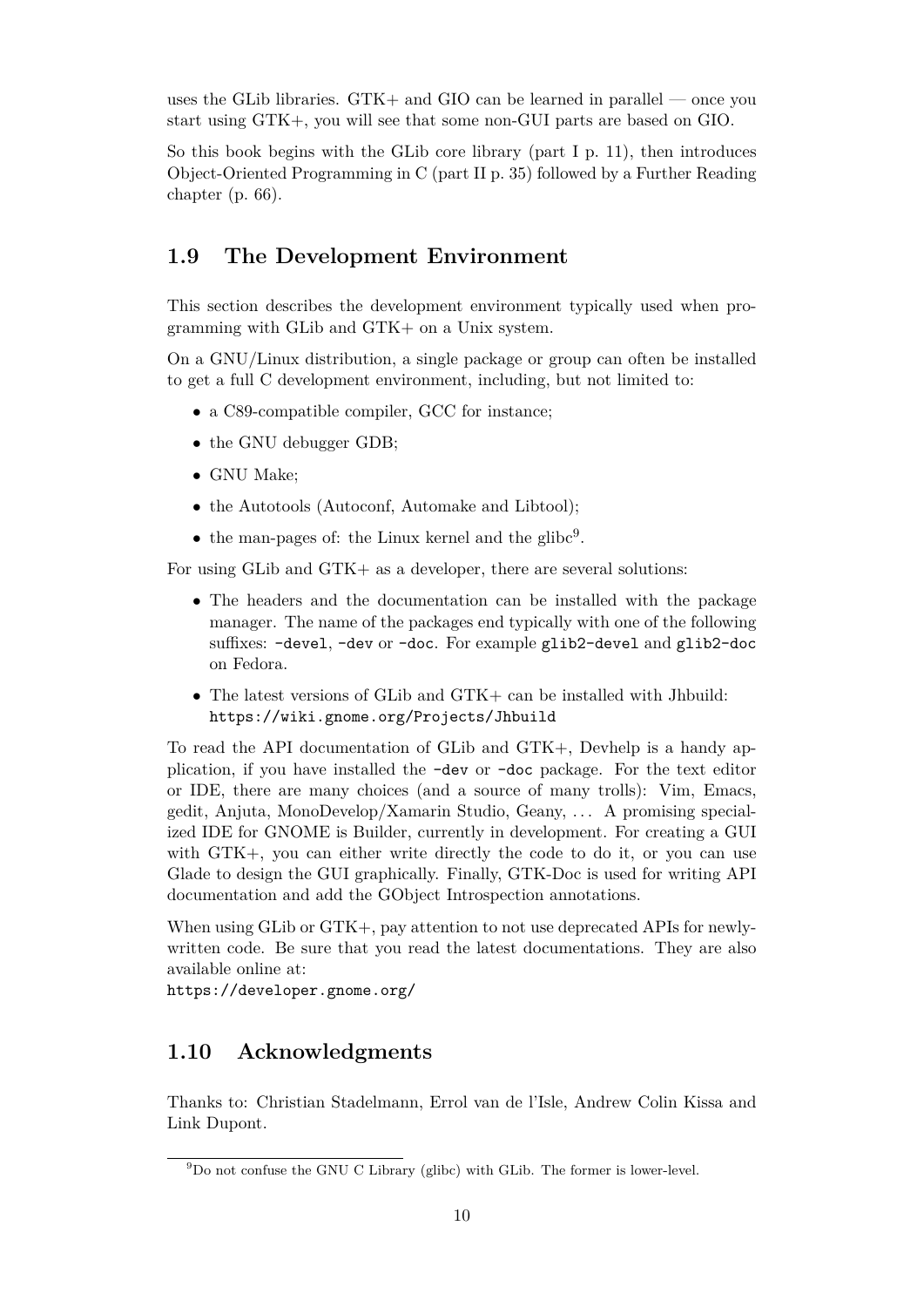# **Part I**

# <span id="page-11-0"></span>**GLib, the Core Library**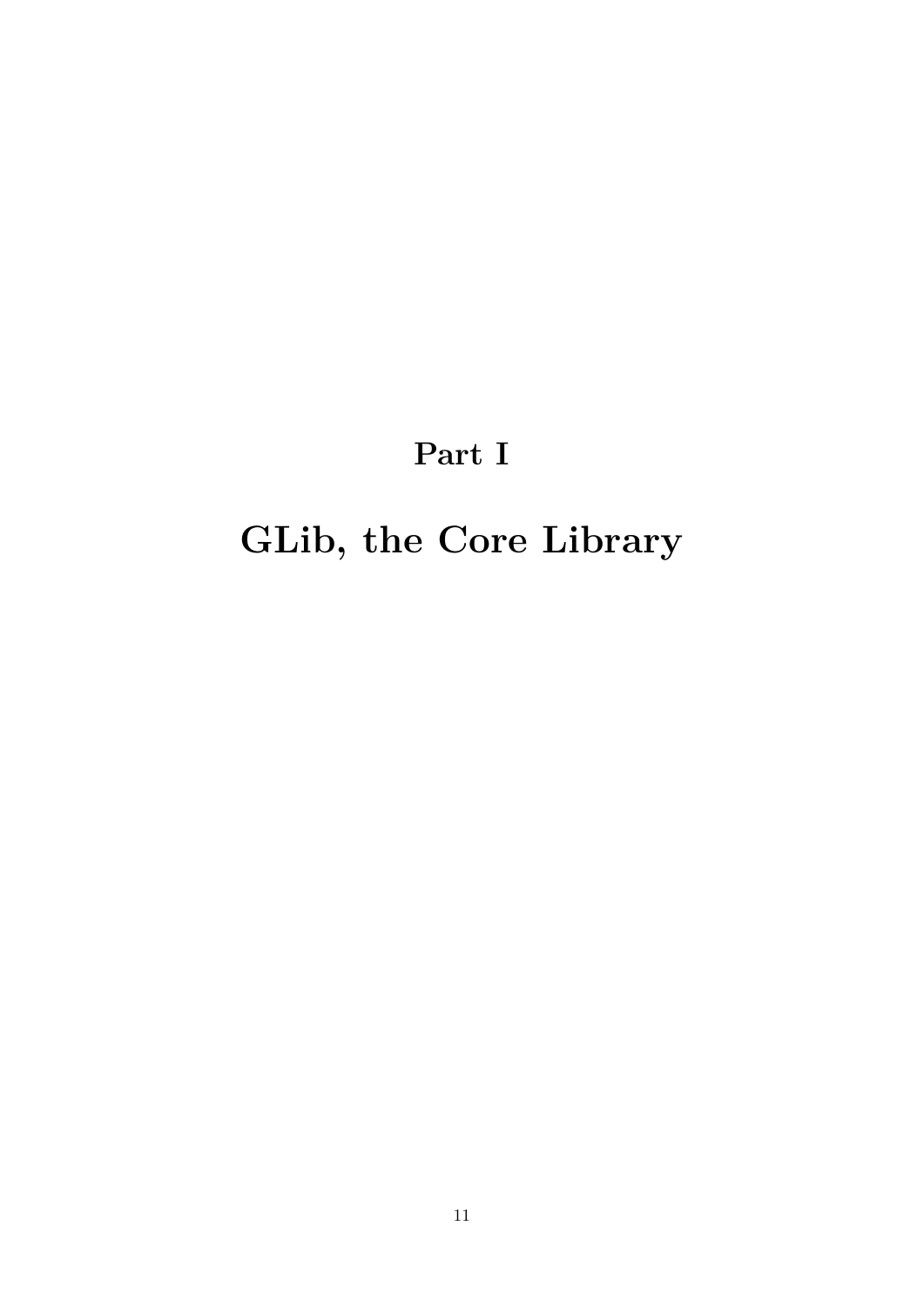# <span id="page-12-0"></span>**Chapter 2**

# **GLib, the Core Library**

GLib is the low-level core library that forms the basis for projects such as GTK+ and GNOME. It provides data structures, utility functions, portability wrappers, and other essential functionality such as an event loop and threads. GLib is available on most Unix-like systems and Windows.

This chapter covers some of the most commonly-used features. GLib is simple, and the concepts are familiar; so we'll move quickly. For more complete coverage of GLib, see the latest API documentation that comes with the library (for the development environment, see section [1.9](#page-10-0) on p. [10\)](#page-10-0). By the way: if you have very specific questions about the implementation, don't be afraid to look at the source code. Normally the documentation contains enough information, but if you come across a missing detail, please file a bug (of course, the best would be with a provided patch).

GLib's various facilities are intended to have a consistent interface; the coding style is semi-object-oriented, and identifiers are prefixed with "g" to create a kind of namespace.

GLib has a few toplevel headers:

- glib.h, the main header;
- gmodule.h for dynamic loading of modules;
- glib-unix.h for Unix-specific APIs;
- glib/gi18n.h and glib/gi18n-lib.h for internationalization;
- glib/gprintf.h and glib/gstdio.h to avoid pulling in all of stdio.

Note: instead of reinventing the wheel, this chapter is heavily based on the corresponding chapter in the book *GTK+/Gnome Application Development* by Havoc Pennington, licensed under the Open Publication License (see section [1.1](#page-3-1) p. [3\)](#page-3-1). GLib has a very stable API. Despite the fact that Havoc Pennington's book was written in 1999 (for GLib 1.2), only a few updates were required to fit the latest GLib versions (version 2.42 at the time of writing).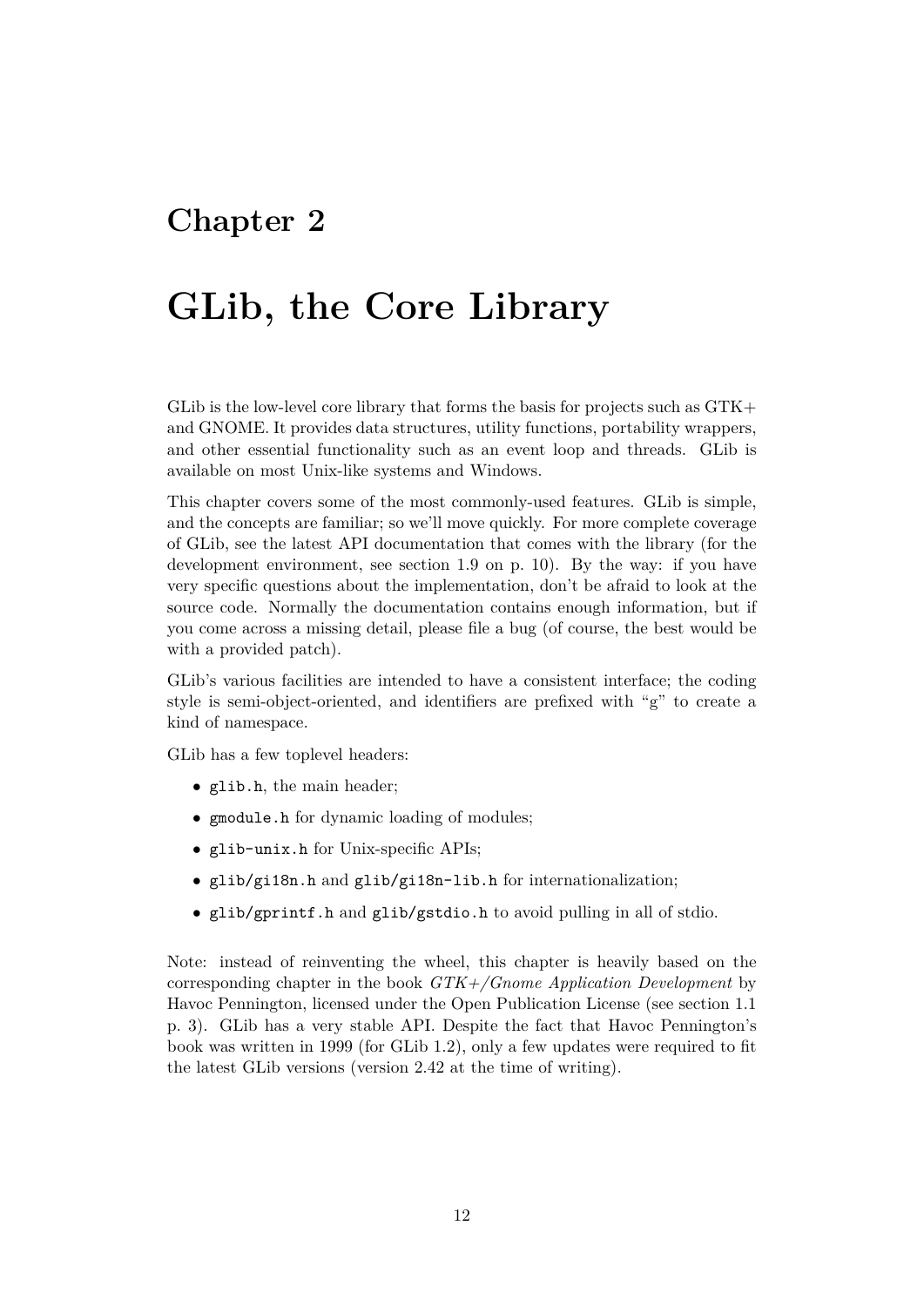<span id="page-13-3"></span>**#include** <glib.h>

MAX (a, b); MIN (a, b); ABS (x); CLAMP (x, low, high);

Listing 2.1: Familiar C Macros

## <span id="page-13-0"></span>**2.1 Basics**

GLib provides substitutes for many standard and commonly-used C language constructs. This section describes GLib's fundamental type definitions, macros, memory allocation routines, and string utility functions.

### <span id="page-13-1"></span>**2.1.1 Type Definitions**

Rather than using C's standard types (**int**, **long**, etc.) GLib defines its own. These serve a variety of purposes. For example, gint32 is guaranteed to be 32 bits wide, something no standard C89 type can ensure. guint is simply easier to type than **unsigned**. A few of the typedefs exist only for consistency; for example, gchar is always equivalent to the standard **char**.

The most important primitive types defined by GLib:

- gint8, guint8, gint16, guint16, gint32, guint32, gint64, guint64 these give you integers of a guaranteed size. (If it isn't obvious, the guint types are unsigned, the gint types are signed.)
- gboolean is useful to make your code more readable, since C89 has no bool type.
- gchar, gshort, glong, gint, gfloat, gdouble are purely cosmetic.
- gpointer may be more convenient to type than **void** \*. gconstpointer gives you **const void** \*. (**const** gpointer will *not* do what you typically mean it to; spend some time with a good book on C if you don't see why.)
- gsize is an unsigned integer type that can hold the result of the **sizeof** operator.

#### <span id="page-13-2"></span>**2.1.2 Frequently Used Macros**

GLib defines a number of familiar macros used in many C programs, shown in Listing [2.1.](#page-13-3) All of these should be self-explanatory.  $MIN()$ /MAX() return the smaller or larger of their arguments. ABS() returns the absolute value of its argument. CLAMP(x, low, high) means x, unless x is outside the range  $[low, high]$ ; if x is below the range, low is returned; if x is above the range, high is returned. In addition to the macros shown in Listing [2.1,](#page-13-3) TRUE/FALSE/NULL are defined as the usual  $1/0/((\text{void }*)0)$ .

There are also many macros unique to GLib, such as the portable gpointer-togint and gpointer-to-guint conversions shown in Listing [2.2.](#page-14-1)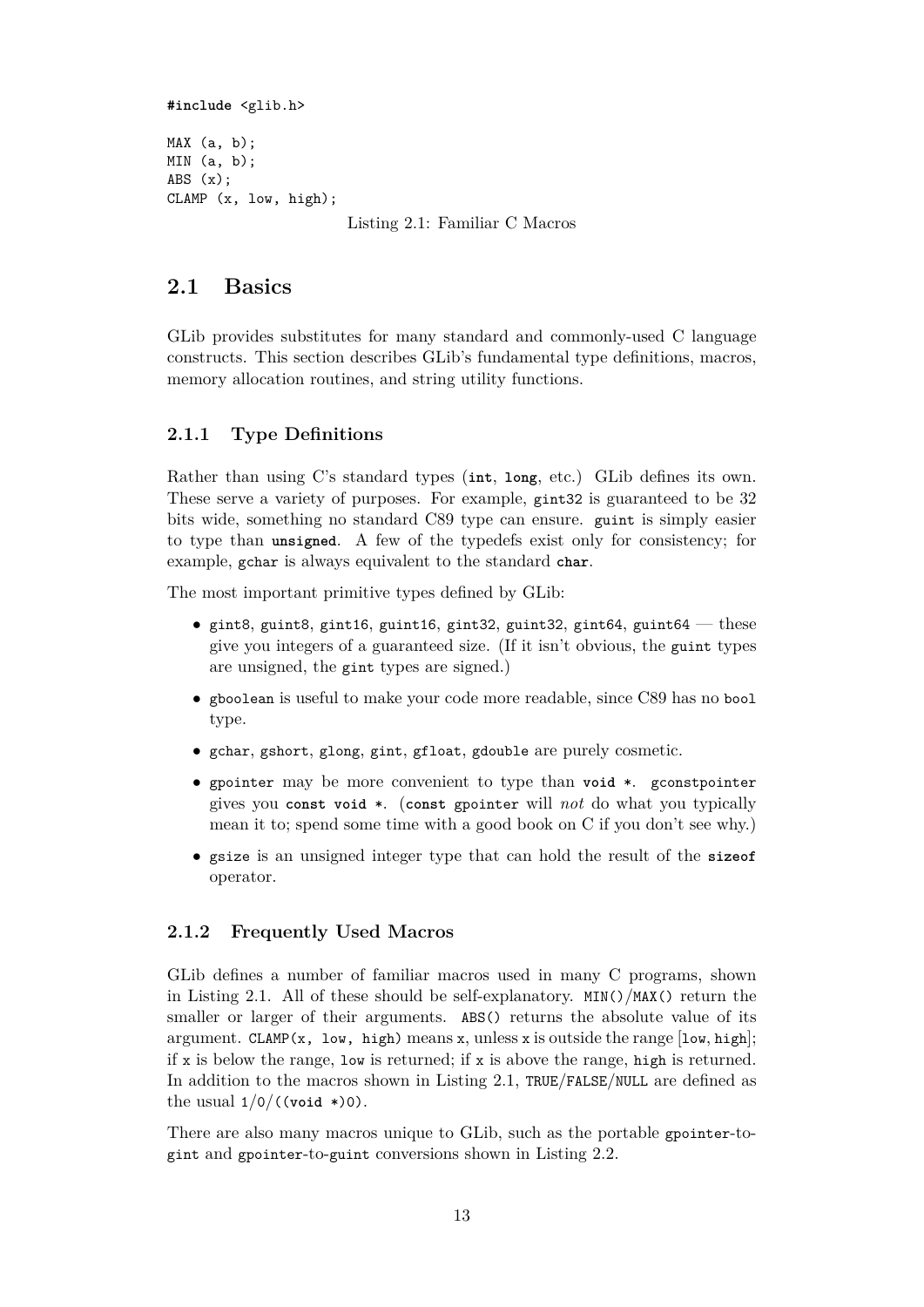<span id="page-14-1"></span>**#include** <glib.h>

GINT\_TO\_POINTER (p); GPOINTER\_TO\_INT (p); GUINT\_TO\_POINTER (p); GPOINTER TO UINT (p);

Listing 2.2: Macros for storing integers in pointers

<span id="page-14-2"></span>**#include** <glib.h>

g\_return\_if\_fail (condition); g\_return\_val\_if\_fail (condition, return\_value); Listing 2.3: Precondition Checks

Most of GLib's data structures are designed to store a gpointer. If you want to store pointers to dynamically allocated objects, this is the right thing. However, sometimes you want to store a simple list of integers without having to dynamically allocate them. Though the C standard does not strictly guarantee it, it is possible to store a gint or guint in a gpointer variable on the wide range of platforms GLib has been ported to; in some cases, an intermediate cast is required. The macros in Listing [2.2](#page-14-1) abstract the presence of the cast.

Here's an example:

gint my\_int; gpointer my\_pointer;  $my\_int = 5;$ my\_pointer = GINT\_TO\_POINTER (my\_int); printf ("We are storing %d\n", GPOINTER\_TO\_INT (my\_pointer));

Be careful, though; these macros allow you to store an integer in a pointer, but storing a pointer in an integer will *not* work. To do that portably, you must store the pointer in a **long**. (It's undoubtedly a bad idea to do so, however.)

#### <span id="page-14-0"></span>**2.1.3 Debugging Macros**

GLib has a nice set of macros you can use to enforce invariants and preconditions in your code.  $GTK+$  uses these liberally – one of the reasons it's so stable and easy to use. They all disappear when you define G\_DISABLE\_CHECKS or G\_DISABLE\_ASSERT, so there's no performance penalty in production code. Using these liberally is a very, very good idea. You'll find bugs much faster if you do. You can even add assertions and checks whenever you find a bug to be sure the bug doesn't reappear in future versions – this complements a regression suite. Checks are especially useful when the code you're writing will be used as a black box by other programmers; users will immediately know when and how they've misused your code.

Of course you should be very careful to ensure your code isn't subtly dependent on debug-only statements to function correctly. Statements that will disappear in production code should *never* have side effects.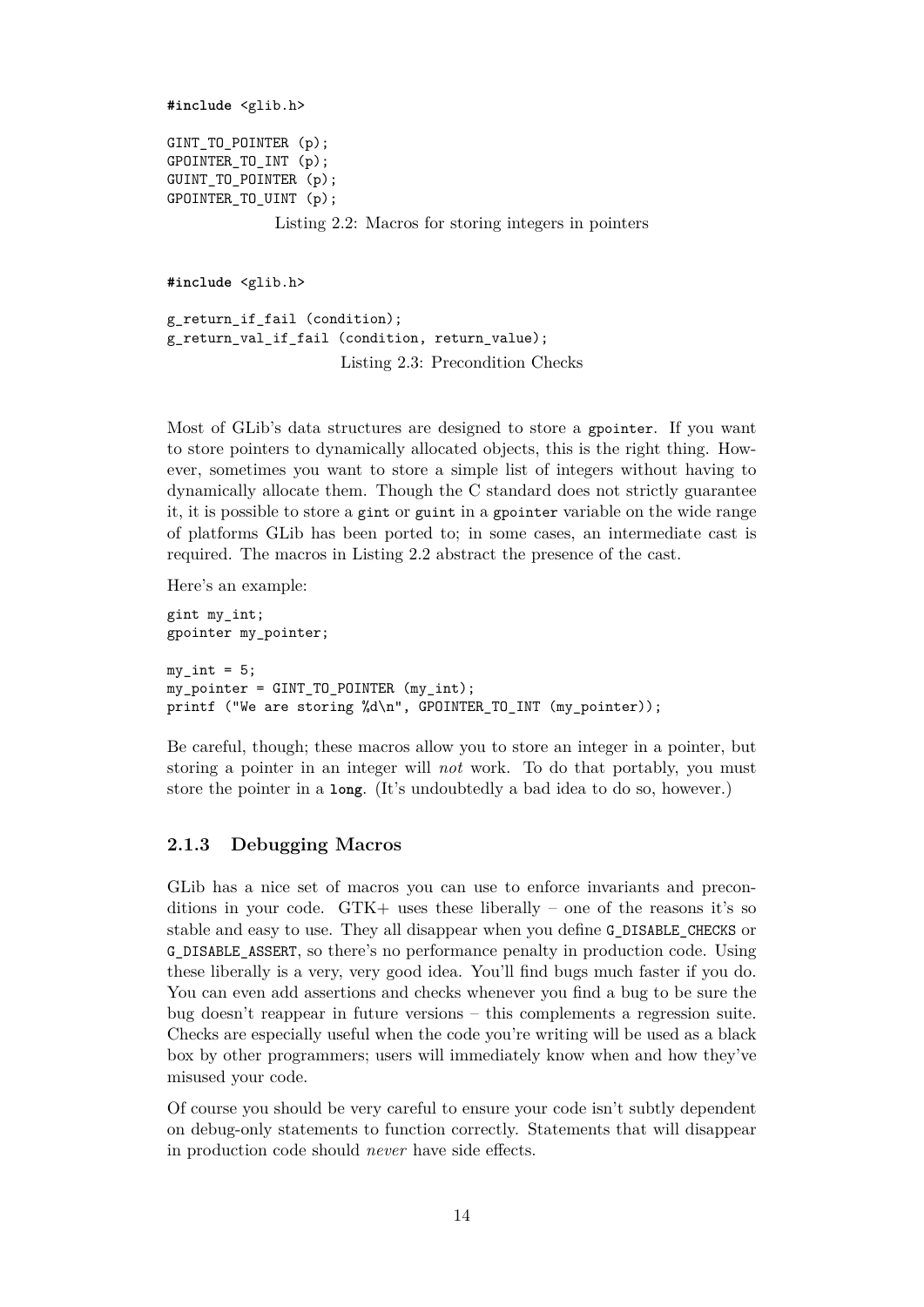```
#include <glib.h>
g_assert (condition);
g_assert_not_reached ();
```
Listing 2.4: Assertions

Listing [2.3](#page-14-2) shows GLib's precondition checks. g\_return\_if\_fail() prints a warning and immediately returns from the current function if condition is FALSE. g\_return\_val\_if\_fail() is similar but allows you to return some return\_value. These macros are incredibly useful – if you use them liberally, especially in combination with GObject's runtime type checking, you'll halve the time you spend looking for bad pointers and type errors.

Using these functions is simple; here's an example from the GLib hash table implementation:

```
void
g_hash_table_foreach (GHashTable *hash_table,
                      GHFunc func,
                      gpointer user_data)
{
 gint i;
 g_return_if_fail (hash_table != NULL);
 g_return_if_fail (func != NULL);
 for (i = 0; i < hash_table->size; i++)
    {
     guint node hash = hash table->hashes[i];
     gpointer node key = hash table->keys[i];
     gpointer node_value = hash_table->values[i];
      if (HASH_IS_REAL (node_hash))
        (* func) (node_key, node_value, user_data);
   }
}
```
Without the checks, passing NULL as a parameter to this function would result in a mysterious segmentation fault. The person using the library would have to figure out where the error occurred with a debugger, and maybe even dig in to the GLib code to see what was wrong. With the checks, they'll get a nice error message telling them that NULL arguments are not allowed.

GLib also has more traditional assertion macros, shown in Listing [2.4.](#page-15-0)  $g$ <sub>assert</sub>() is basically identical to assert(), but responds to G\_DISABLE\_ASSERT and behaves consistently across all platforms. g\_assert\_not\_reached() is also provided; this is an assertion which always fails. Assertions call abort() to exit the program and (if your environment supports it) dump a core file for debugging purposes.

Fatal assertions should be used to check *internal consistency* of a function or library, while g\_return\_if\_fail() is intended to ensure sane values are passed to the public interfaces of a program module. That is, if an assertion fails, you typically look for a bug in the module containing the assertion; if a  $g$ <sub>return</sub> if fail() check fails, you typically look for the bug in the code which invokes the module.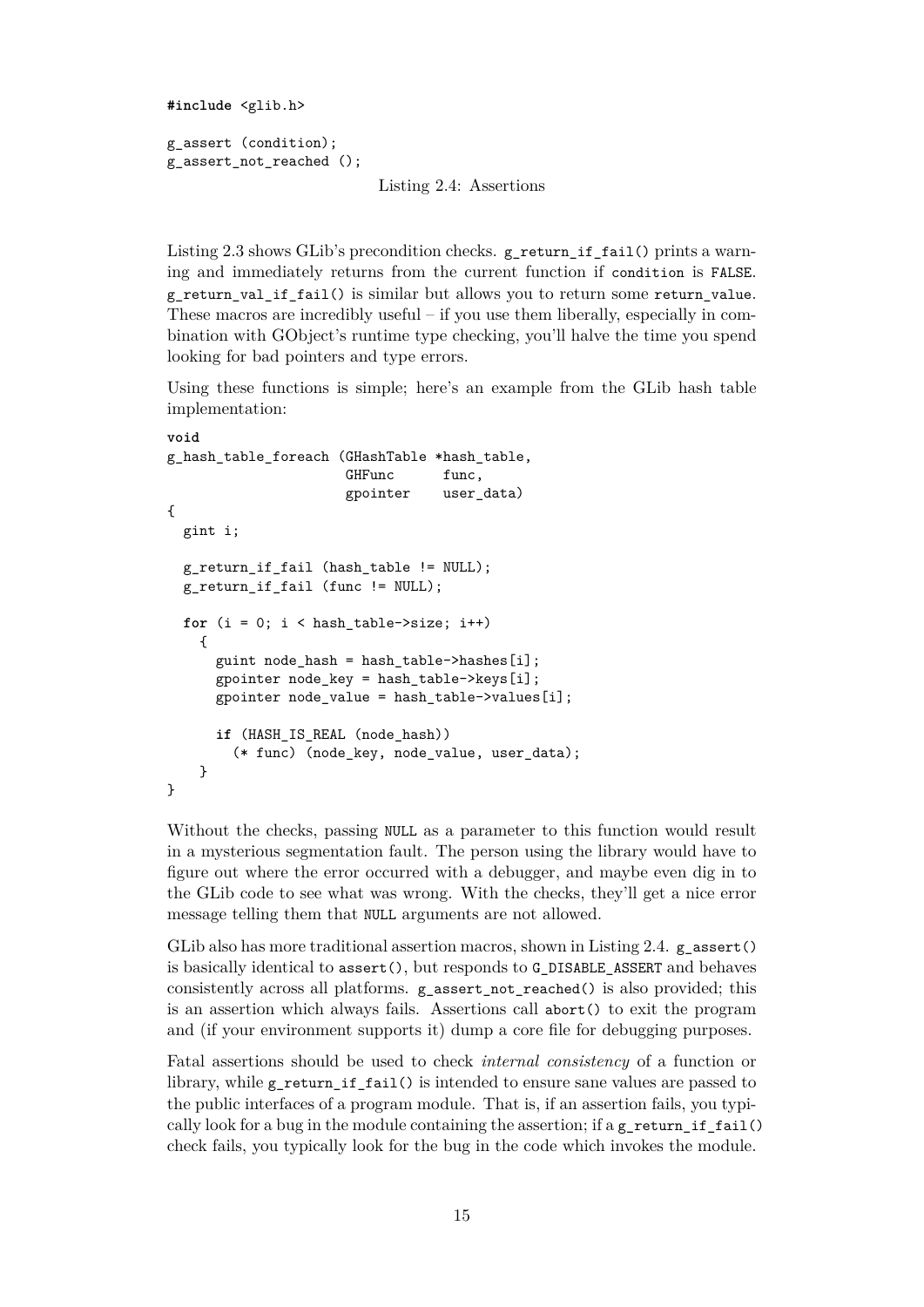This code from GLib's calendrical calculations module shows the difference:

```
GDate *
g_date_new_dmy (GDateDay day,
                GDateMonth month,
                GDateYear year)
{
 GDate *date;
 g_return_val_if_fail (g_date_valid_dmy (day, month, year), NULL);
 date = g_new (GDate, 1);date->julian = FALSE;
 date->dmy = TRUE;
 date->month = month;
 date->day = day:
 date->year = year;
 g_assert (g_date_valid (date));
 return date;
}
```
The precondition check at the beginning ensures the user passes in reasonable values for the day, month and year; the assertion at the end ensures that GLib constructed a sane object, given sane values.

g\_assert\_not\_reached() should be used to mark "impossible" situations; a common use is to detect switch statements that don't handle all possible values of an enumeration:

```
switch (value)
  {
 case FOO_ONE:
   break;
 case FOO_TWO:
   break;
 default:
    g_assert_not_reached ();
 }
```
All of the debugging macros print a warning using  $GLib$ 's  $g \log()$  facility, which means the warning includes the name of the originating application or library, and you can optionally install a replacement warning-printing routine. For example, you might send all warnings to a dialog box or log file instead of printing them on the console.

#### <span id="page-16-0"></span>**2.1.4 Memory**

GLib wraps the standard malloc() and free() with its own g\_ variants, g\_malloc() and  $g$ <sub>free</sub>(), shown in Listing [2.5.](#page-17-0) These are nice in several small ways: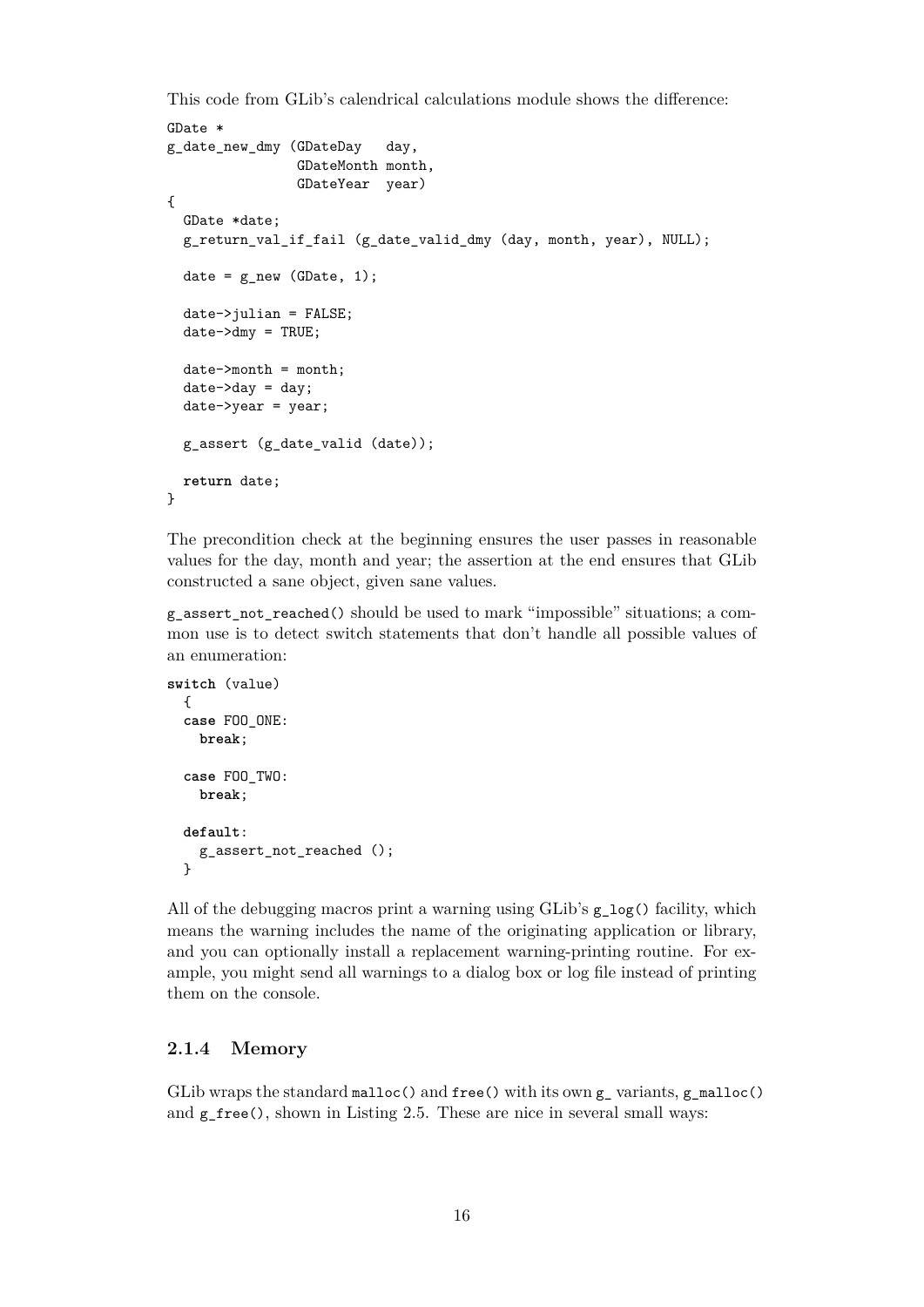```
#include <glib.h>
gpointer g_malloc (gsize n_bytes);
void g_free (gpointer mem);
gpointer g_realloc (gpointer mem, gsize n_bytes);
gpointer g_memdup (gconstpointer mem, guint n bytes);
                   Listing 2.5: GLib memory allocation
```

```
#include <glib.h>
g_new (type, count);
g_new0 (type, count);
g_renew (type, mem, count);
                       Listing 2.6: Allocation macros
```
- g\_malloc() always returns a gpointer, never a **char** \*, so there's no need to cast the return value<sup>[1](#page-17-1)</sup>.
- g\_malloc() aborts the program if the underlying malloc() fails, so you don't have to check for a NULL return value.
- g\_malloc() gracefully handles a size of 0, by returning NULL.
- g\_free() will ignore any NULL pointers you pass to it.

It's important to match g\_malloc() with g\_free(), plain malloc() with free(), and (if you're using C++) **new** with **delete**. Otherwise bad things can happen, since these allocators may use different memory pools (and **new**/**delete** call constructors and destructors).

Of course there's a g realloc() equivalent to realloc(). There's also a convenient g\_malloc0() which fills allocated memory with 0s, and g\_memdup() which returns a copy of n\_bytes bytes starting at mem. g\_realloc() and g\_malloc0() will both accept a size of 0, for consistency with  $g$ \_malloc(). However,  $g$ \_memdup() will not.

If it isn't obvious: g\_malloc0() fills raw memory with unset bits, not the value 0 for whatever type you intend to put there. Occasionally someone expects to get an array of floating point numbers initialized to 0.0; this is *not* guaranteed to work portably.

Finally, there are type-aware allocation macros, shown in Listing [2.6.](#page-17-2) The type argument to each of these is the name of a type, and the count argument is the number of type-size blocks to allocate. These macros save you some typing and multiplication, and are thus less error-prone. They automatically cast to the target pointer type, so attempting to assign the allocated memory to the wrong kind of pointer should trigger a compiler warning. (If you have warnings turned on, as a responsible programmer should!)

<span id="page-17-1"></span><sup>1</sup>Before the ANSI/ISO C standard, the **void** \* generic pointer type didn't exist, and malloc() returned a **char** \* value. Nowadays malloc() returns a **void** \* type — which is the same as gpointer — and **void** \* allows implicit pointer conversions in C. Casting the return value of malloc() is needed if: the developer wants to support old compilers; or if the developer thinks that an explicit conversion makes the code clearer; or if a C++ compiler is used, because in C++ a cast from the **void** \* type is required.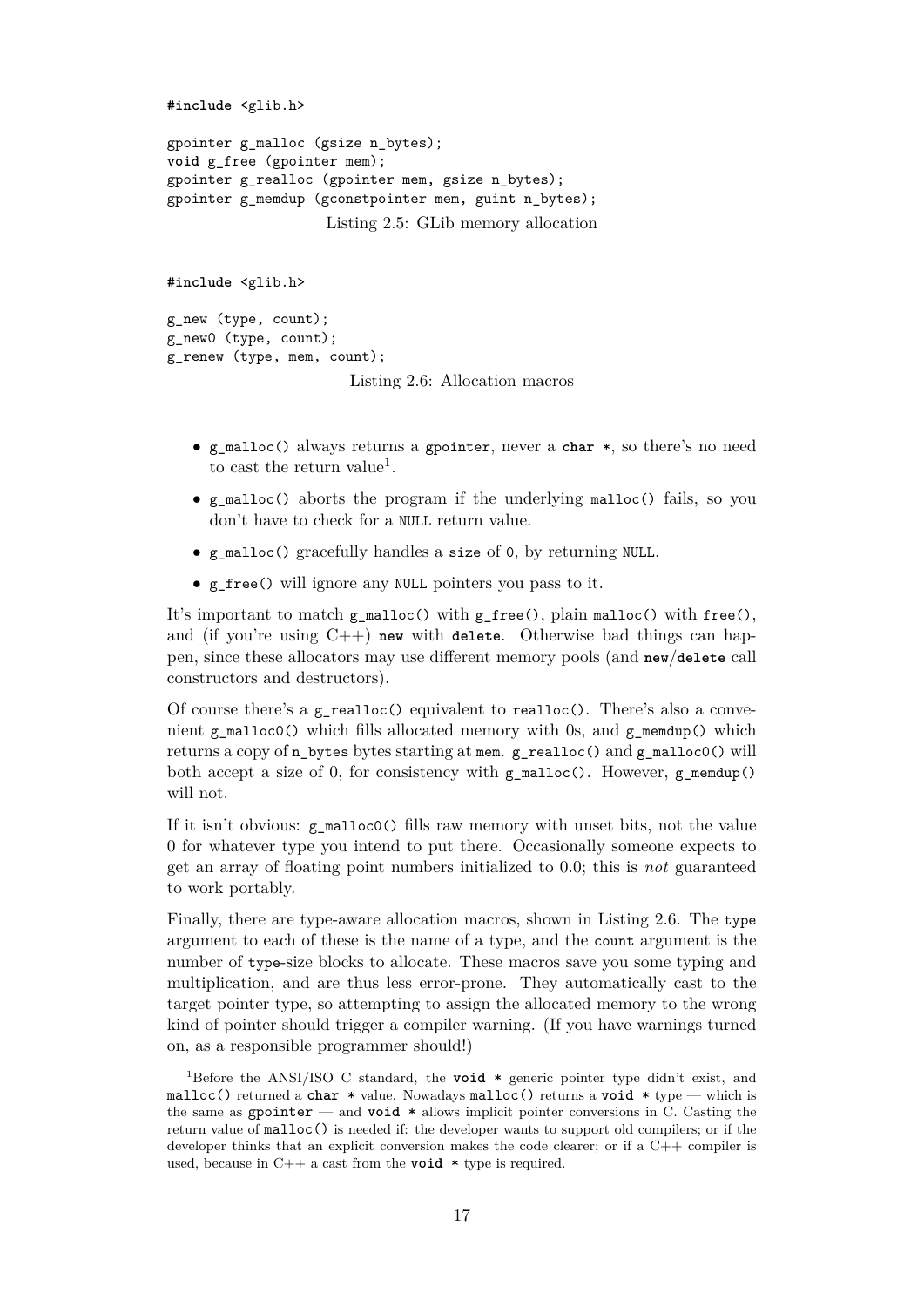```
gint g_snprintf (gchar *string, gulong n, gchar const *format, ...);
                      Listing 2.7: Portability Wrapper
```
<span id="page-18-2"></span>**#include** <glib.h>

```
gchar * g_strdup (const gchar *str);
gchar * g_strndup (const gchar *str, gsize n);
gchar * g_strdup_printf (const gchar *format, ...);
gchar * g_strdup_vprintf (const gchar *format, va_list args);
gchar * g_strnfill (gsize length, gchar fill_char);
                      Listing 2.8: Allocating Strings
```
#### <span id="page-18-0"></span>**2.1.5 String Handling**

GLib provides a number of functions for string handling; some are unique to GLib, and some solve portability concerns. They all interoperate nicely with the GLib memory allocation routines.

For those interested in a better string than gchar \*, there's also a GString type. It isn't covered in this book, see the API documentation for further information.

Listing [2.7](#page-18-1) shows a substitute GLib provides for the snprintf() function.  $g$  snprintf() wraps native snprintf() on platforms that have it, and provides an implementation on those that don't.

Pay attention to not use the crash-causing, security-hole-creating, generally evil sprintf() function. By using the relatively safe  $g$ \_snprintf() or  $g$ \_strdup\_printf() (see below), you can say goodbye to sprintf() forever.

Listing [2.8](#page-18-2) shows GLib's rich array of functions for allocating strings. Unsurprisingly,  $g_{\text{1}}$  strdup() and  $g_{\text{1}}$  strndup() produce an allocated copy of str or the first n characters of str. For consistency with the GLib memory allocation functions, they return NULL if passed a NULL pointer. The printf() variants return a formatted string. g\_strnfill() returns a string of size length filled with fill\_char.

 $g_{\text{c}}$  strdup printf() deserves a special mention; it is a simpler way to handle this common piece of code:

```
gchar *str = g_{m}alloc (256);
g_snprintf (str, 256, "%d printf-style %s", num, string);
```
Instead you could say this, and avoid having to figure out the proper length of the buffer to boot:

gchar \*str = g strdup printf ("%d printf-style %s", num, string);

<span id="page-18-3"></span>**#include** <glib.h>

```
gchar * g_strchug (gchar *string);
gchar * g_strchomp (gchar *string);
gchar * g_strstrip (gchar *string);
                  Listing 2.9: In-place string modifications
```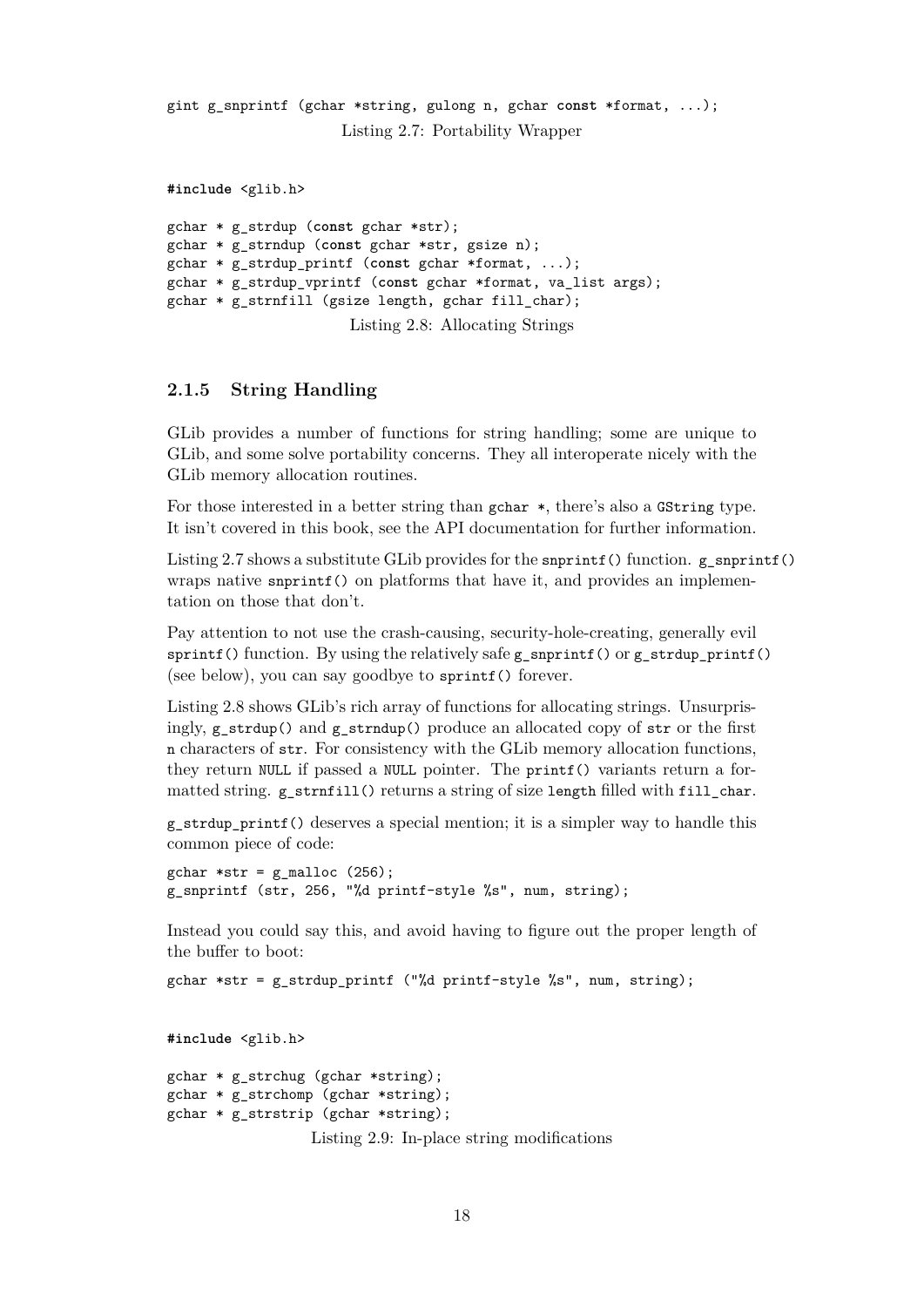```
#include <glib.h>
gdouble g_strtod (const gchar *nptr, gchar **endptr);
const gchar * g_strerror (gint errnum);
const gchar * g_strsignal (gint signum);
                      Listing 2.10: String Conversions
#include <glib.h>
```

```
gchar * g_strconcat (const gchar *string1, ...);
gchar * g_strjoin (const gchar *separator, ...);
                    Listing 2.11: Concatenating Strings
```
The functions in Listing [2.9](#page-18-3) modify a string in-place:  $g$  strchug() and  $g$  strchomp() "chug" the string (remove leading spaces), or "chomp" it (remove trailing spaces). Those two functions return the string, in addition to modifying it in-place; in some cases it may be convenient to use the return value. There is a macro, g\_strstrip(), which combines both functions to remove both leading and trailing spaces.

Listing [2.10](#page-19-0) shows a few more semi-standard functions GLib wraps. g\_strtod is like  $str\text{total}() - \text{it converts string *nptr* to a double - with the exception that it$ will also attempt to convert the double in the "C" locale if it fails to convert it in the user's default locale. \*endptr is set to the first unconverted character, i.e. any text after the number representation. If conversion fails, \*endptr is set to nptr. endptr may be NULL, causing it to be ignored.

 $g_{\text{c}}$  strerror() and  $g_{\text{c}}$  strsignal() are like their non- $g_{\text{c}}$  equivalents, but portable. (They return a string representation for an errno or a signal number.)

GLib provides some convenient functions for concatenating strings, shown in Listing [2.11.](#page-19-1)  $g$  strconcat() returns a newly-allocated string created by concatenating each of the strings in the argument list. The last argument must be NULL, so  $g_{\text{a}}$  strconcat() knows when to stop.  $g_{\text{a}}$  strjoin() is similar, but separator is inserted between each string. If separator is NULL, no separator is used.

Finally, Listing [2.12](#page-19-2) summarizes a few routines which manipulate NULL-terminated arrays of strings. g\_strsplit() breaks string at each delimiter, returning a newly-allocated array. g\_strjoinv() concatenates each string in the array with an optional separator, returning an allocated string. g strfreev() frees each string in the array and then the array itself.

```
#include <glib.h>
```

```
gchar ** g_strsplit (const gchar *string,
                     const gchar *delimiter,
                     gint max_tokens);
gchar * g_strjoinv (const gchar *separator, gchar **str_array);
void g_strfreev (gchar **str_array);
```
Listing 2.12: Manipulating NULL-terminated string vectors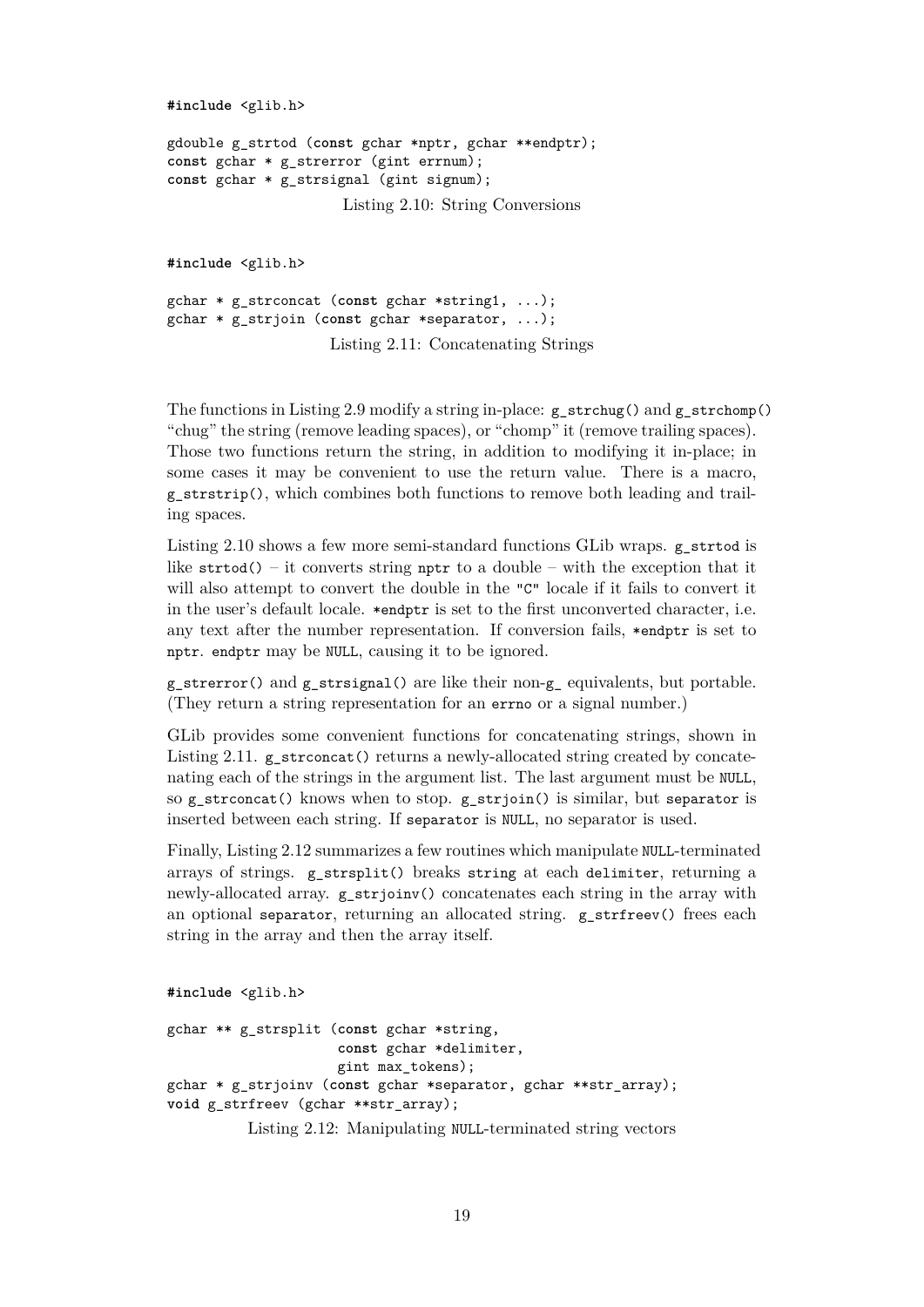```
typedef struct _GSList GSList;
struct _GSList
{
 gpointer data;
 GSList *next;
};
                          Listing 2.13: GSList cell
#include <glib.h>
GSList * g slist append (GSList *list, gpointer data);
GSList * g_slist_prepend (GSList *list, gpointer data);
GSList * g_slist_insert (GSList *list, gpointer data, gint position);
GSList * g_slist_remove (GSList *list, gconstpointer data);
                 Listing 2.14: Changing linked list contents
```
#### <span id="page-20-3"></span><span id="page-20-0"></span>**2.2 Data Structures**

GLib implements many common data structures, so you don't have to reinvent the wheel every time you want a linked list. This section covers GLib's implementation of linked lists, sorted binary trees, N-ary trees, and hash tables.

#### <span id="page-20-1"></span>**2.2.1 Lists**

GLib provides generic single and doubly linked lists, GSList and GList, respectively. These are implemented as lists of gpointer; you can use them to hold integers with the GINT\_TO\_POINTER and GPOINTER\_TO\_INT macros. GSList and GList have almost the same API's, except that there is a g\_list\_previous() function and no g\_slist\_previous(). This section will discuss GSList but everything also applies to the doubly linked list.

A GSList cell is a self-explanatory structure shown in Listing [2.13.](#page-20-2) The structure fields are public, so you can use them directly to access the data or to traverse the list.

In the GLib implementation, the empty list is simply a NULL pointer. It's always safe to pass NULL to list functions since it's a valid list of length 0. Code to create a list and add one element might look like this:

```
GSList *list = NULL;
gchar * element = g_strdup ("a string");list = g_slist_append (list, element);
```
GLib lists have a noticeable Lisp influence; the empty list is a special "nil" value for that reason. g\_slist\_prepend() works much like **cons** – it's a constant-time operation  $(O(1))$  that adds a new cell to the front of the list.

Listing [2.14](#page-20-3) shows the basic functions for changing GSList contents. For all of these, you must assign the return value to your list pointer in case the head of the list changes. Note that GLib does *not* store a pointer to the tail of the list,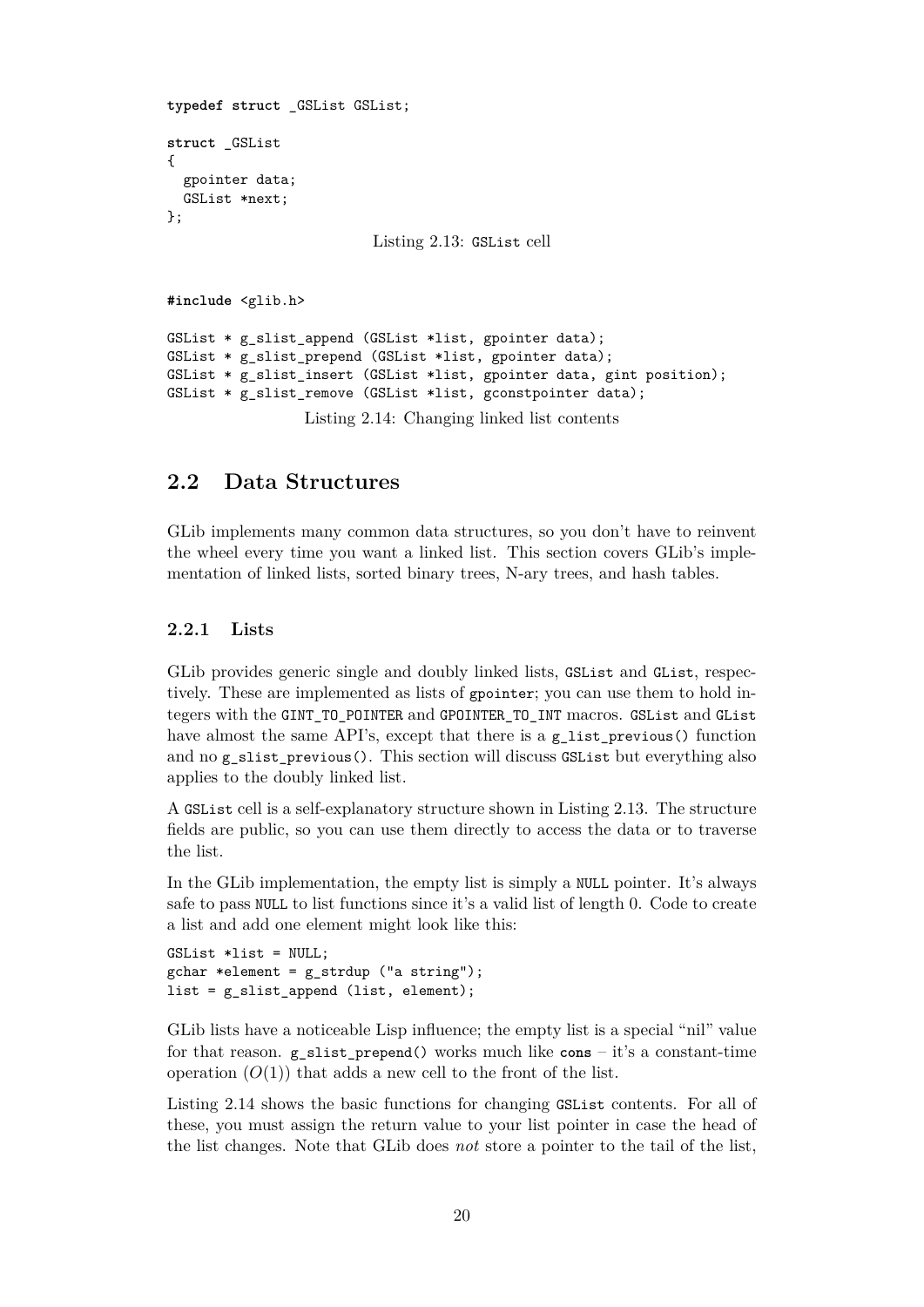```
#include <glib.h>
```

```
typedef void (* GDestroyNotify) (gpointer data);
void g_slist_free (GSList *list);
void g_slist_free_full (GSList *list, GDestroyNotify free_func);
                   Listing 2.15: Freeing entire linked lists
```
so the append, insert, and remove functions run in  $O(n)$  time, with *n* the length of the list.

GLib will handle memory issues, deallocating and allocating list cells as needed. For example, the following code would remove the above-added element and empty the list:

```
list = g_slist_remove (list, element);
```
list is now NULL. You still have to free element yourself, of course.

To access a list element, you refer to the GSList struct directly:

```
gchar *my_data = list->data;
```
To iterate over the list, you might write code like this:

```
GSList *l;
for (1 = list; 1 != NULL; 1 = 1->next){
   gchar *str = l->data;
   g_print ("Element: %s\n", str);
 }
```
Listing [2.15](#page-21-0) shows functions to clear an entire list. g\_slist\_free() removes all the links in one fell swoop. g\_slist\_free() has no return value because it would always be NULL, and you can simply assign that value to your list if you like. Obviously, g\_slist\_free() frees only the list cells; it has no way of knowing what to do with the list contents. The smarter function  $g_s$  slist\_free\_full() takes a second argument with a destroy function pointer that is called on each element's data. To free the list containing dynamically-allocated strings, you can write:

```
g_slist_free_full (list, g_free);
```

```
/* If list may be used later: */
list = NULL;
```
This is equivalent of writing:

```
GSList *l;
for (1 = list; 1 != NULL; 1 = 1->next)g_free (l->data);
g_slist_free (list);
list = NULL;
```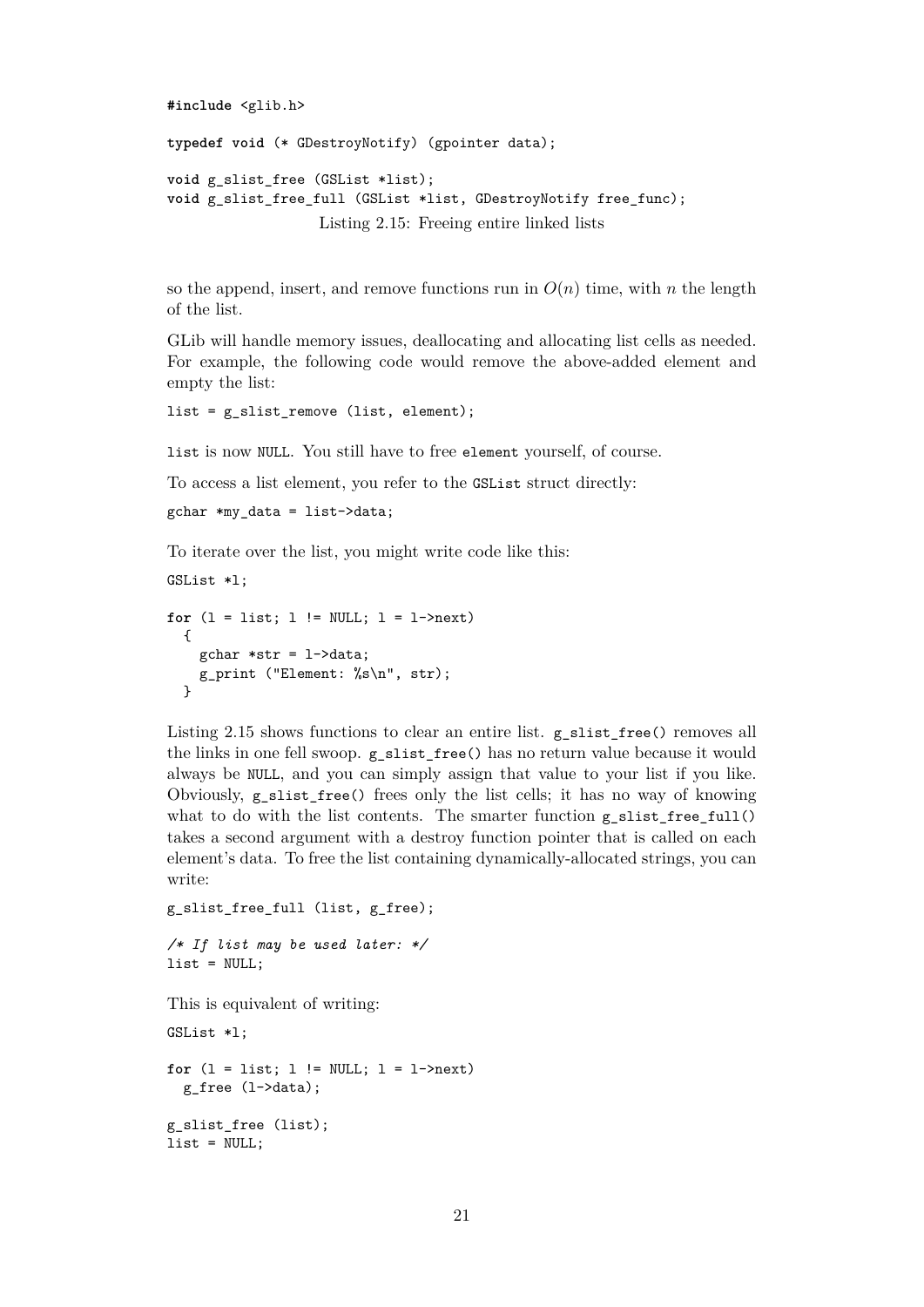```
#include <glib.h>
typedef void (* GFunc) (gpointer data, gpointer user_data);
GSList * g_slist_find (GSList *list, gconstpointer data);
GSList * g slist nth (GSList *list, guint n);
gpointer g slist nth data (GSList *list, guint n);
GSList * g slist last (GSList *list);
gint g_slist_index (GSList *list, gconstpointer data);
void g_slist_foreach (GSList *list, GFunc func, gpointer user data);
                Listing 2.16: Accessing data in a linked list
```

```
Constructing a list using g_slist_append() is a terrible idea; use g_slist_prepend()
and then call g slist reverse() if you need items in a particular order. If you
anticipate frequently appending to a list, you can also keep a pointer to the last
2</sup>:
```

```
void
efficient append (GSList **list,
                  GSList **list end,
                  gpointer data)
{
 g_return_if_fail (list != NULL);
 g_return_if_fail (list_end != NULL);
 if (*list == NULL)
   {
     g_assert (*list_end == NULL);
     *list = g_slist_append (*list, data);
      *list_end = *list;
   }
  else
   {
     *list_end = g_slist_append (*list_end, data)->next;
   }
}
```
To use this function, you would store the list and its end somewhere, and pass their address to efficient\_append():

```
GSList* list = NULL;
GSList* list end = NULL;
efficient append (&list, &list end, g_strdup ("Foo"));
efficient append (&list, &list end, g_strdup ("Bar"));
efficient append (&list, &list end, g_strdup ("Baz"));
```
Of course you have to be careful not to use any list functions that might change the end of the list without updating list\_end.

For accessing list elements, the functions in Listing [2.16](#page-22-1) are provided. None of these change the list's structure. g\_slist\_foreach() applies a GFunc to each element of the list.

<span id="page-22-0"></span><sup>&</sup>lt;sup>2</sup>A more convenient way is to use the GQueue data type: a double-ended queue that keeps a pointer to the head, a pointer to the tail, and the length of the doubly linked list.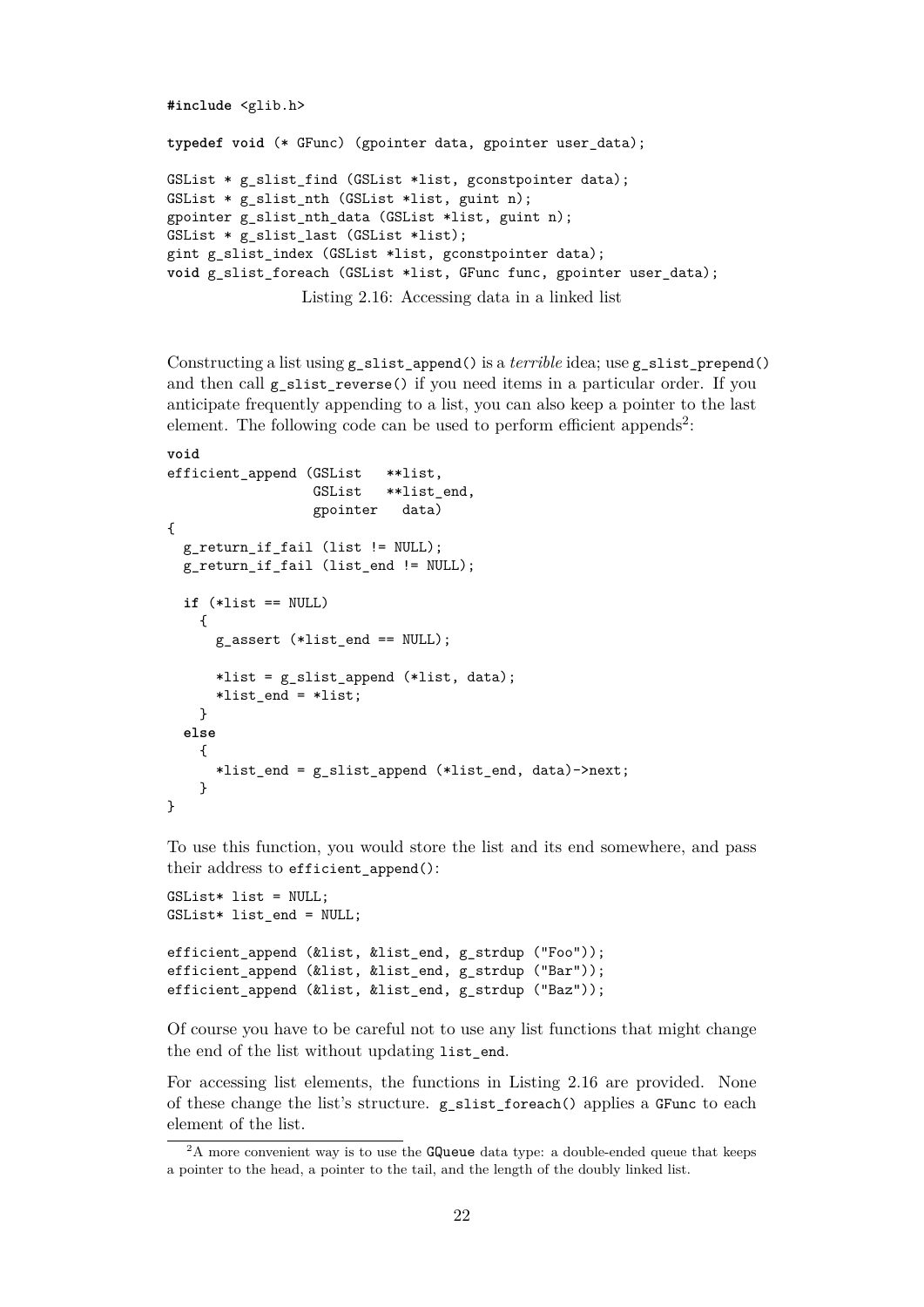Used in g\_slist\_foreach(), your GFunc will be called on each list- $>$ data in list, passing the user\_data you provided to g\_slist\_foreach(). g\_slist\_foreach() is comparable to Scheme's "map" function.

For example, you might have a list of strings, and you might want to be able to create a parallel list with some transformation applied to the strings. Here is some code, using the efficient\_append() function from an earlier example:

```
typedef struct _AppendContext AppendContext;
struct _AppendContext
{
 GSList *list;
 GSList *list end;
 const gchar *append;
};
static void
append_foreach (gpointer data,
                gpointer user_data)
{
 gchar *oldstring = data;
 AppendContext *context = user_data;
  efficient_append (&context->list,
                    &context->list_end,
                    g_strconcat (oldstring, context->append, NULL));
}
GSList *
copy_with_append (GSList *list_of_strings,
                  const gchar *append)
{
  AppendContext context;
 context.list = NULL;
 context.list end = NULL;
 context.append = append;
 g_slist_foreach (list_of_strings, append_foreach, &context);
 return context.list;
}
```
GLib and GTK+ use the "function pointer and user data" idiom heavily. If you have functional programming experience, this is much like using lambda expressions to create a *closure*. (A closure combines a function with an *environment* – a set of name-value bindings. In this case the "environment" is the user data you pass to append\_foreach(), and the "closure" is the combination of the function pointer and the user data.)

There are some handy list-manipulation routines, listed in Listing [2.17.](#page-24-1) With the exception of  $g$ -slist\_copy(), all of these affect the lists in-place. Which means you must assign the return value and forget about the passed-in pointer, just as you do when adding or removing list elements.  $g$  slist  $copy()$  returns a newly-allocated list, so you can continue to use both lists and must free both lists eventually.

Finally, there are some provisions for sorted lists, shown in Listing [2.18.](#page-24-2) To use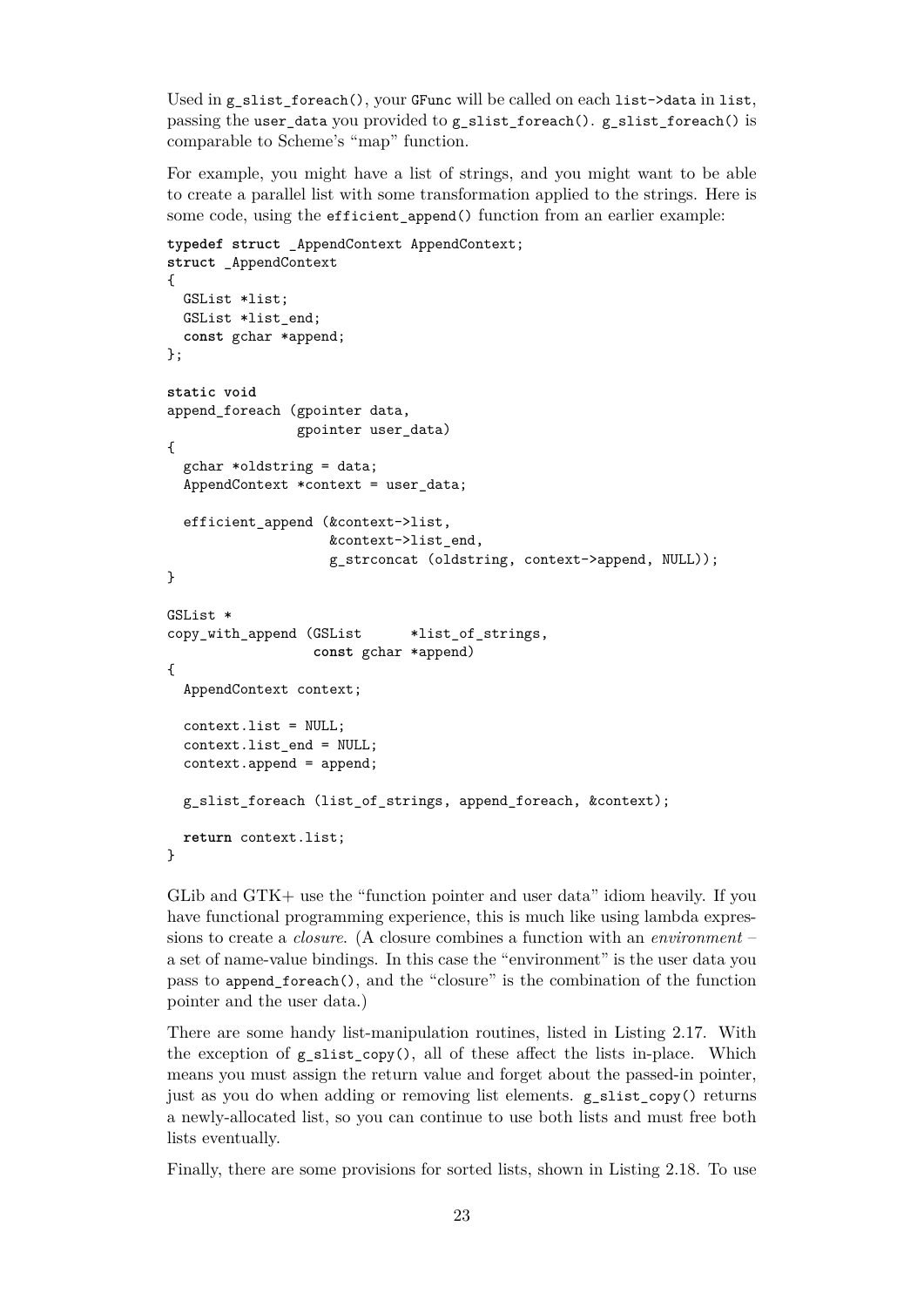```
#include <glib.h>
```

```
guint g_slist_length (GSList *list);
GSList * g_slist_concat (GSList *list1, GSList *list2);
GSList * g_slist_reverse (GSList *list);
GSList * g_slist_copy (GSList *list);
```
Listing 2.17: Manipulating a linked list

```
#include <glib.h>
typedef gint (* GCompareFunc) (gconstpointer a, gconstpointer b);
GSList * g_slist_insert_sorted (GSList *list, gpointer data, GCompareFunc func);
GSList * g_slist_sort (GSList *list, GCompareFunc compare_func);
GSList * g_slist_find_custom (GSList *list, gconstpointer data, GCompareFunc func);
                         Listing 2.18: Sorted lists
```
these, you must write a GCompareFunc, which is just like the comparison function in the standard C qsort().

If  $a \leq b$ , the GCompareFunc should return a negative value; if  $a \geq b$  a positive value; if  $a == b$  it should return 0.

Once you have a comparison function, you can insert an element into an alreadysorted list, or sort an entire list. Lists are sorted in ascending order. You can even recycle your GCompareFunc to find list elements, using g\_slist\_find\_custom().

Be careful with sorted lists; misusing them can rapidly become very inefficient. For example,  $g$  slist\_insert\_sorted() is an  $O(n)$  operation, but if you use it in a loop to insert multiple elements the loop runs in quadratic time  $(O(n^2))$ . It's better to simply prepend all your elements, and then call g\_slist\_sort(). g\_slist\_sort() runs in  $O(n \log n)$ .

You can also use the GSequence data structure for sorted data. GSequence has an API of a list, but is implemented internally with a balanced binary tree.

#### <span id="page-24-0"></span>**2.2.2 Trees**

There are two different kinds of tree in GLib; GTree is your basic balanced binary tree, useful to store key-value pairs sorted by key; GNode stores arbitrary treestructured data, such as a parse tree or taxonomy.

#### **GTree**

To create and destroy a GTree, use a constructor and destructor displayed in Listing [2.19.](#page-25-0) GCompareFunc is the same qsort()-style comparison function described for  $GSList$ ; in this case it's used to compare keys in the tree. g\_tree\_new\_full() is useful to ease memory management for dynamically-allocated keys and values.

The GTree struct is an opaque data type. Its content is accessed and modified only with public functions.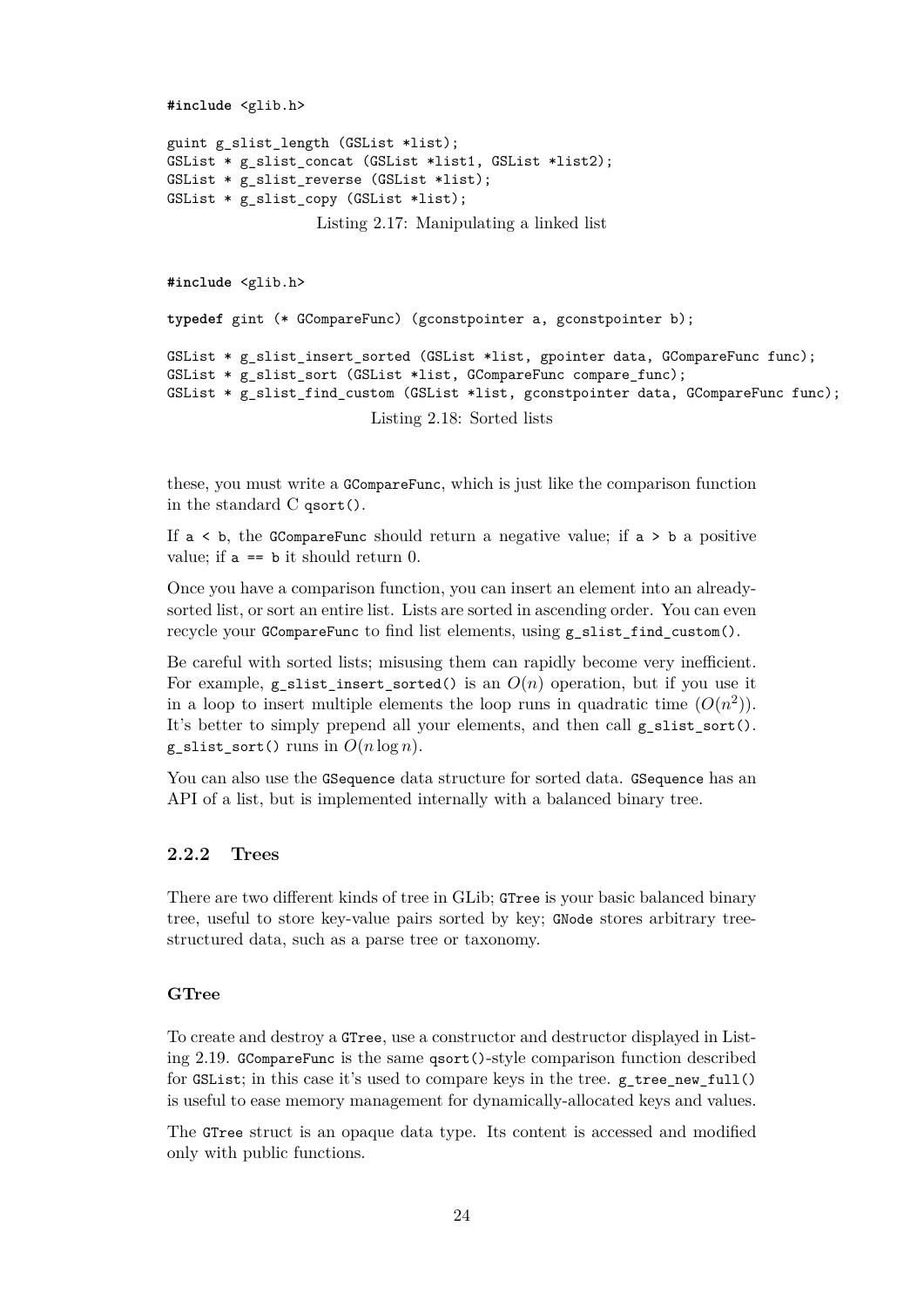```
#include <glib.h>
typedef gint (* GCompareFunc) (gconstpointer a, gconstpointer b);
typedef gint (* GCompareDataFunc) (gconstpointer a,
                                   gconstpointer b,
                                   gpointer user_data);
GTree * g tree new (GCompareFunc key compare func);
GTree * g tree new full (GCompareDataFunc key compare func,
                         gpointer key_compare_data,
                         GDestroyNotify key_destroy_func,
                         GDestroyNotify value_destroy_func);
void g_tree_destroy (GTree *tree);
         Listing 2.19: Creating and destroying balanced binary trees
#include <glib.h>
void g_tree_insert (GTree *tree, gpointer key, gpointer value);
gboolean g_tree_remove (GTree *tree, gconstpointer key);
```
<span id="page-25-1"></span>gpointer g\_tree\_lookup (GTree \*tree, gconstpointer key);

Functions for manipulating the contents of the tree are shown in Listing [2.20.](#page-25-1) All very straightforward; g\_tree\_insert() overwrites any existing value, so if you don't use g\_tree\_new\_full(), be careful if the existing value is your only pointer to a chunk of allocated memory. If g\_tree\_lookup() fails to find the key, it returns NULL, otherwise it returns the associated value. Both keys and values have type gpointer or gconstpointer, but the GPOINTER\_TO\_INT() and GPOINTER\_TO\_UINT() macros allow you to use integers instead.

Listing 2.20: Manipulating GTree contents

There are two functions which give you an idea how large the tree is, shown in Listing [2.21.](#page-25-2)

Using  $g$ \_tree\_foreach() (Listing [2.22\)](#page-26-0) you can walk the entire tree. To use it, you provide a GTraverseFunc, which is passed each key-value pair and a data argument you give to g\_tree\_foreach(). Traversal continues as long as the GTraverseFunc returns FALSE; if it ever returns TRUE then traversal stops. You can use this to search the tree by *value*.

#### **GNode**

A GNode is an N-ary tree, implemented as a doubly linked list with parent and

<span id="page-25-2"></span>**#include** <glib.h> gint g\_tree\_nnodes (GTree \*tree); gint g\_tree\_height (GTree \*tree); Listing 2.21: Determining the size of a GTree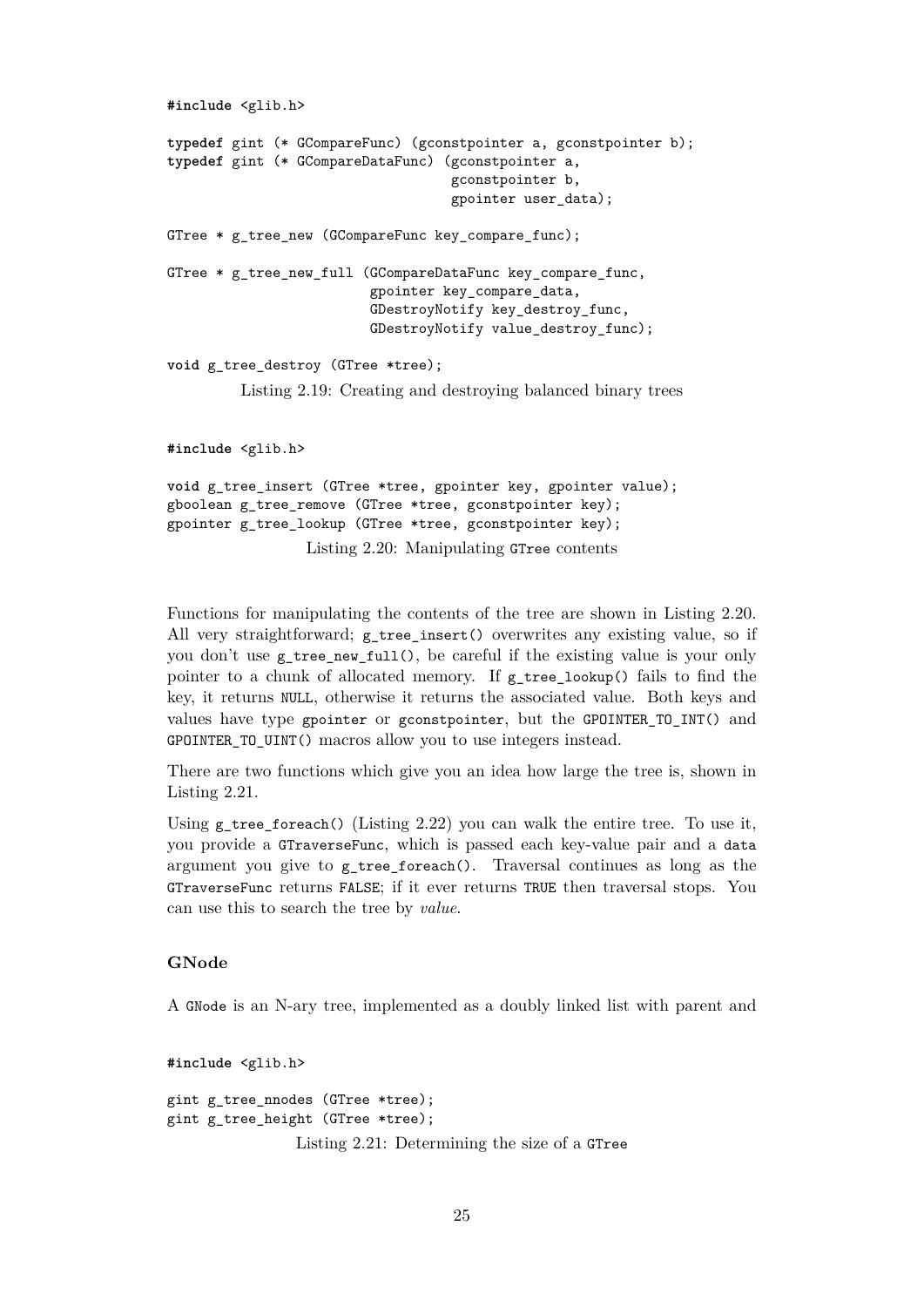```
#include <glib.h>
typedef gboolean (* GTraverseFunc) (gpointer key,
                                     gpointer value,
                                     gpointer data);
void g tree foreach (GTree *tree, GTraverseFunc func, gpointer user data);
                      Listing 2.22: Traversing a GTree
typedef struct _GNode GNode;
struct _GNode
{
 gpointer data;
 GNode *next;
 GNode *prev;
 GNode *parent;
 GNode *children;
```

```
};
```
Listing 2.23: GNode cell

child lists. Thus, most list operations have analogues in the GNode API. You can walk the tree in various ways. Listing [2.23](#page-26-1) shows the declaration for a node.

There are macros to access GNode members, shown in Listing [2.24.](#page-26-2) As with GList, the data member is intended to be used directly. These macros return the next, prev, and children members respectively; they also check whether their argument is NULL before dereferencing it, and return NULL if it is.

To create a node, the usual  $\mathbf{new}()$  function is provided (Listing [2.25\)](#page-27-0). g\_node\_new() creates a childless and parentless node containing data. Typically  $g$  node new() is used only to create the root node; convenience macros are provided which automatically create new nodes as needed.

To build a tree the fundamental operations shown in Listing [2.26](#page-27-1) are used. Each operation returns the just-added node, for convenience when writing loops or recursing the tree. Unlike GList, it is safe to ignore the return value.

The convenience macros shown in Listing [2.27](#page-27-2) are implemented in terms of the fundamental operations.  $g$  node append() is analagous to  $g$  node prepend(); the rest take a data argument, automatically allocate a node for it, and call the corresponding basic operation.

To remove a node from the tree, there are two functions shown in Listing [2.28.](#page-27-3) g\_node\_destroy() removes the node from a tree, destroying it and all its children.

<span id="page-26-2"></span>**#include** <glib.h>

```
g_node_prev_sibling (node);
g_node_next_sibling (node);
g_node_first_child (node);
```
Listing 2.24: Accessing GNode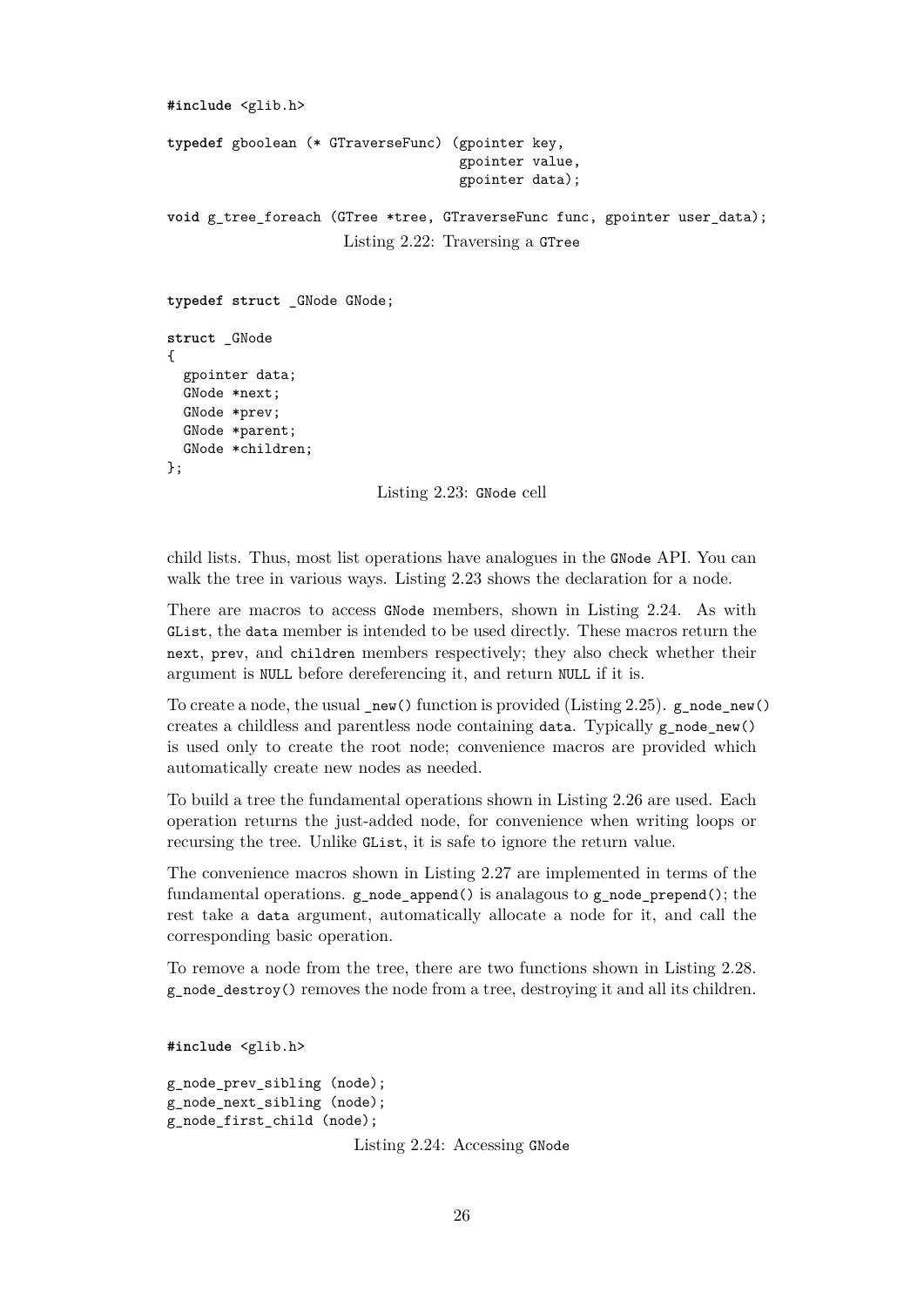```
#include <glib.h>
```
GNode \* g\_node\_new (gpointer data); Listing 2.25: Creating a GNode

<span id="page-27-1"></span>**#include** <glib.h>

```
GNode * g_node_insert (GNode *parent, gint position, GNode *node);
GNode * g_node_insert_before (GNode *parent, GNode *sibling, GNode *node);
GNode * g_node_prepend (GNode *parent, GNode *node);
```
Listing 2.26: Building a GNode tree

<span id="page-27-2"></span>**#include** <glib.h>

```
g_node_append (parent, node);
g_node_insert_data (parent, position, data);
g_node_insert_data_before (parent, sibling, data);
g_node_prepend_data (parent, data);
g_node_append_data (parent, data);
```
Listing 2.27: Building a GNode

<span id="page-27-3"></span>**#include** <glib.h>

```
void g_node_destroy (GNode *root);
void g_node_unlink (GNode *node);
                      Listing 2.28: Destroying a GNode
```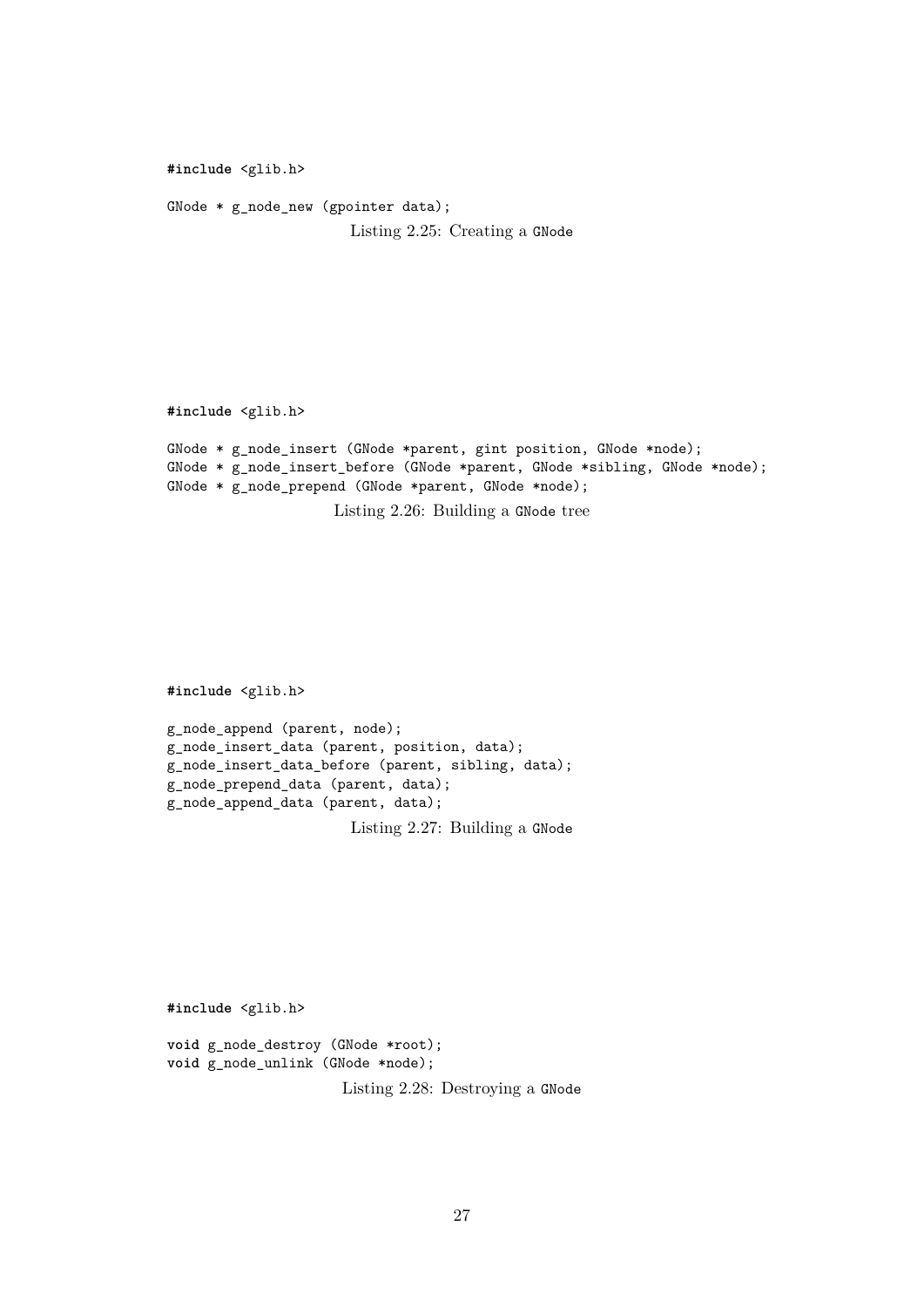```
#include <glib.h>
G_NODE_IS_ROOT (node);
G_NODE_IS_LEAF (node);
                     Listing 2.29: Predicates for GNode
#include <glib.h>
guint g_node_n_nodes (GNode *root, GTraverseFlags flags);
GNode * g_node_get_root (GNode *node);
gboolean g_node_is_ancestor (GNode *node, GNode *descendant);
guint g_node_depth (GNode *node);
GNode * g_node_find (GNode *root,
                     GTraverseType order,
                     GTraverseFlags flags,
                     gpointer data);
```
Listing 2.30: GNode properties

g\_node\_unlink() removes a node and makes it into a root node; i.e., it converts a subtree into an independent tree.

There are two macros for detecting the top and bottom of a GNode tree, shown in Listing [2.29.](#page-28-0) A root node is defined as a node with no parent or siblings. A leaf node has no children.

You can ask GLib to report useful information about a GNode, including the number of nodes it contains, its root node, its depth, and the node containing a particular data pointer. These functions are shown in Listing [2.30.](#page-28-1)

GTraverseType is an enumeration; there are four possible values. Here are their meanings:

- G\_PRE\_ORDER visits the current node, then recurses each child in turn.
- G\_POST\_ORDER recurses each child in order, then visits the current node.
- G\_IN\_ORDER first recurses the leftmost child of the node, then visits the node itself, then recurses the rest of the node's children. This isn't very useful; mostly it is intended for use with a binary tree.
- G\_LEVEL\_ORDER first visits the node itself; then each of the node's children; then the children of the children; then the children of the children of the children; and so on. That is, it visits each node of depth 0, then each node of depth 1, then each node of depth 2, etc.

GNode's tree-traversal functions have a GTraverseFlags argument. This is a bitfield used to change the nature of the traversal. Currently there are only three flags – you can visit only leaf nodes, only non-leaf nodes, or all nodes:

- G\_TRAVERSE\_LEAVES means to traverse only leaf nodes.
- G\_TRAVERSE\_NON\_LEAVES means to traverse only non-leaf nodes.
- G\_TRAVERSE\_ALL is simply a shortcut for (G\_TRAVERSE\_LEAVES | G\_TRAVERSE\_NON\_LEAVES).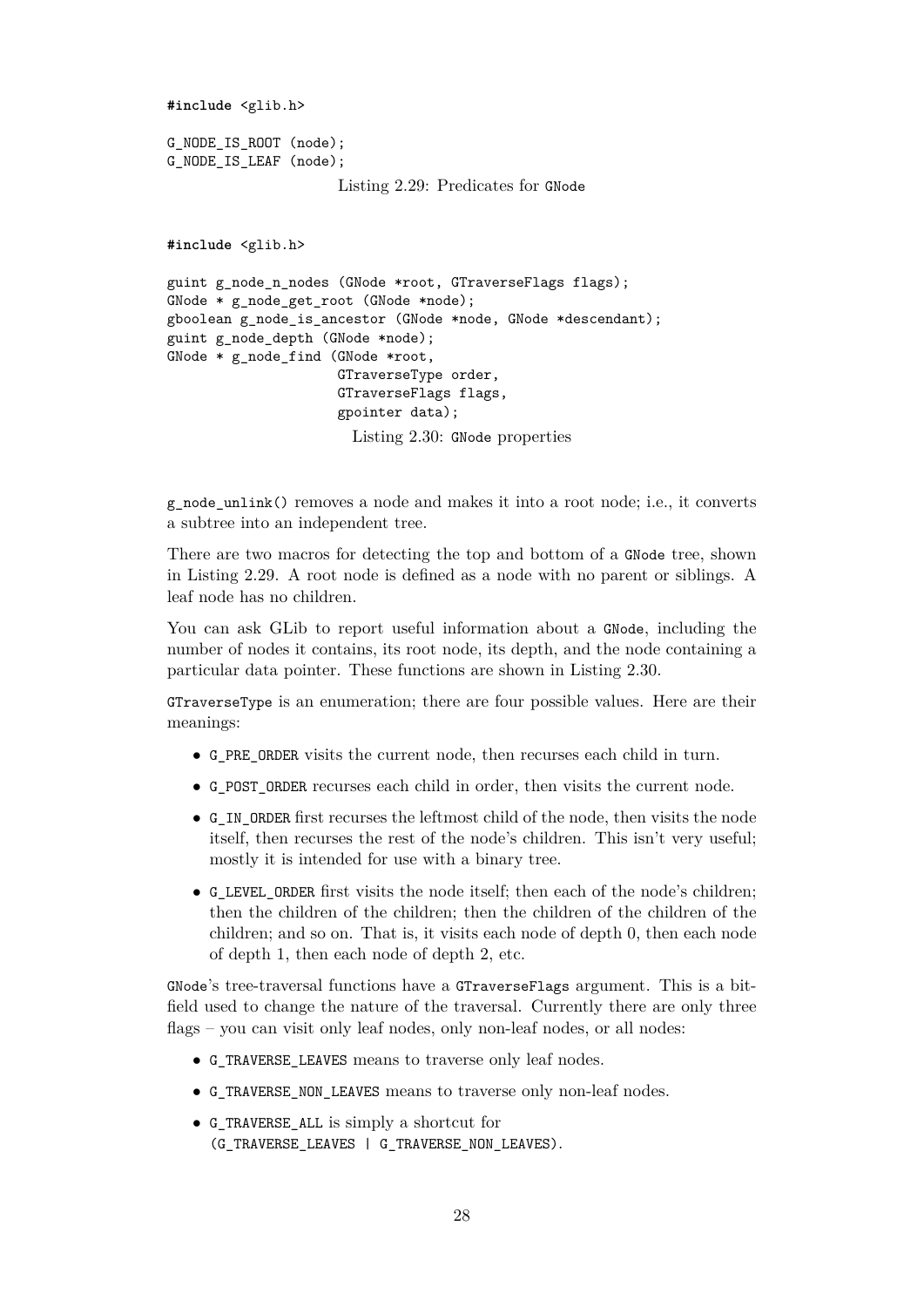```
#include <glib.h>
typedef gboolean (* GNodeTraverseFunc) (GNode *node, gpointer data);
typedef void (* GNodeForeachFunc) (GNode *node, gpointer data);
void g_node_traverse (GNode *root,
                      GTraverseType order,
                      GTraverseFlags flags,
                      gint max_depth,
                      GNodeTraverseFunc func,
                      gpointer data);
void g_node_children_foreach (GNode *node,
                              GTraverseFlags flags,
                              GNodeForeachFunc func,
                              gpointer data);
guint g_node_max_height (GNode *root);
void g_node_reverse_children (GNode *node);
guint g_node_n_children (GNode *node);
gint g_node_child_position (GNode *node, GNode *child);
GNode * g_node_nth_child (GNode *node, guint n);
GNode * g_node_last_child (GNode *node);
                      Listing 2.31: Accessing a GNode
```
Listing [2.31](#page-29-1) shows some of the remaining GNode functions. They are straightforward; most of them are simply operations on the node's list of children. There are two function typedefs unique to GNode: GNodeTraverseFunc and GNodeForeachFunc. These are called with a pointer to the node being visited, and the user data you provide. A GNodeTraverseFunc can return TRUE to stop whatever traversal is in progress; thus you can use g\_node\_traverse() to search the tree by value.

#### <span id="page-29-0"></span>**2.2.3 Hash Tables**

GHashTable is a simple hash table implementation, providing an associative array with constant-time lookups. To create and destroy a GHashTable, use a constructor and destructor listed in Listing [2.32.](#page-30-0) You must provide a GHashFunc, which should return a positive integer when passed a hash key. Each returned guint (modulus the size of the table) corresponds to a "slot" or "bucket" in the hash; GHashTable handles collisions by storing a linked list of key-value pairs in each slot. Thus, the guint values returned by your GHashFunc must be fairly evenly distributed over the set of possible guint values, or the hash table will degenerate into a linked list. Your GHashFunc must also be fast, since it is used for every lookup.

In addition to GHashFunc, a GEqualFunc is required to test keys for equality. It's used to find the correct key-value pair when hash collisions result in more than one pair in the same hash slot.

If you use the basic constructor g\_hash\_table\_new(), remember that GLib has no way of knowing how to destroy the data contained in your hash table; it only destroys the table itself. If the keys and values need to be freed, use g\_hash\_table\_new\_full(), the destroy functions will be called on each keys and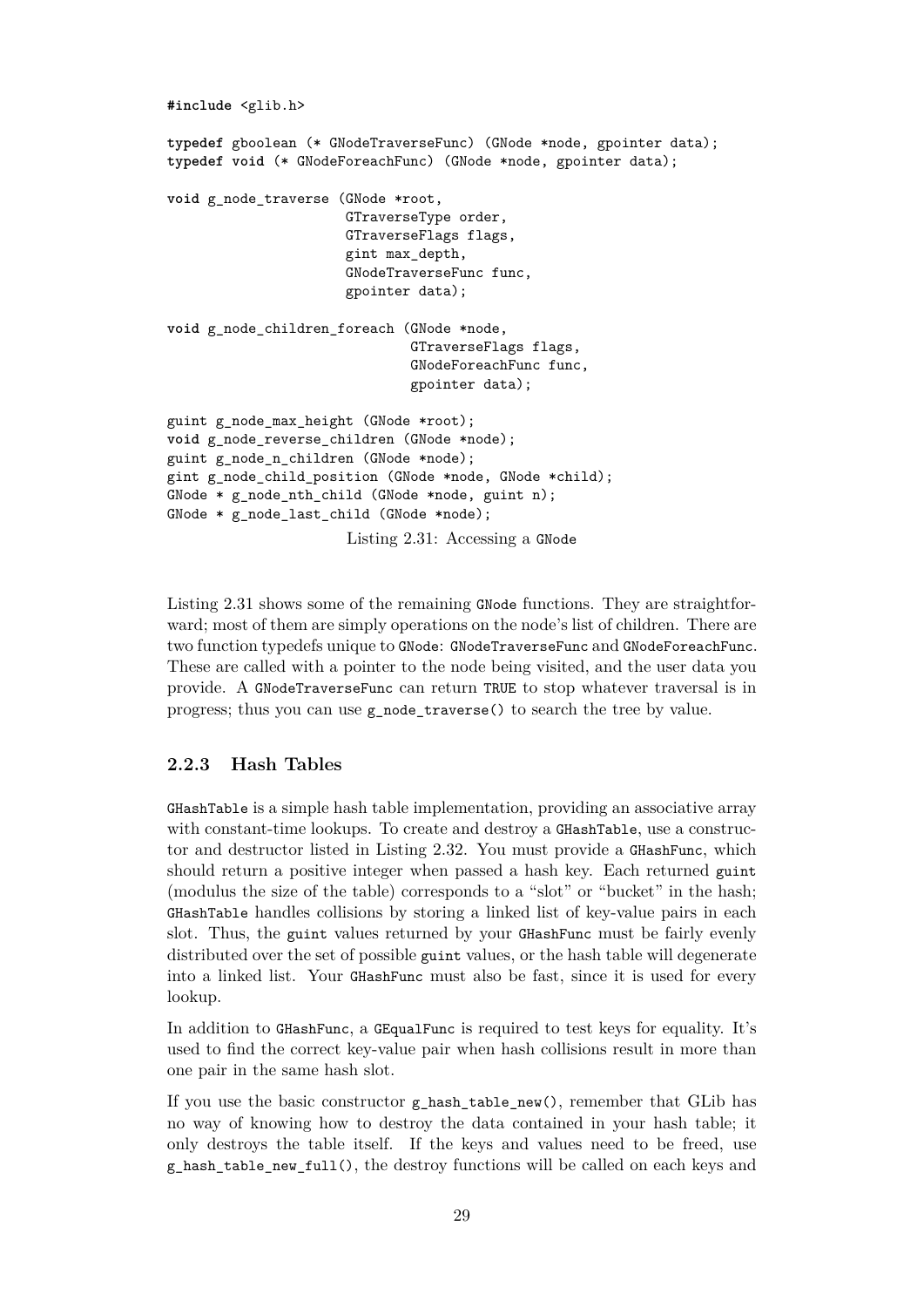```
#include <glib.h>
typedef guint (* GHashFunc) (gconstpointer key);
typedef gboolean (* GEqualFunc) (gconstpointer a, gconstpointer b);
typedef void (* GDestroyNotify) (gpointer data);
GHashTable * g hash table new (GHashFunc hash func, GEqualFunc key equal func);
GHashTable * g hash table new full (GHashFunc hash func,
                                    GEqualFunc key equal func,
                                    GDestroyNotify key_destroy_func,
                                    GDestroyNotify value_destroy_func);
void g_hash_table_destroy (GHashTable *hash_table);
            Listing 2.32: GHashTable constructors and destructor
#include <glib.h>
guint g_int_hash (gconstpointer key);
```

```
gboolean g_int_equal (gconstpointer key1, gconstpointer key2);
guint g_direct_hash (gconstpointer key);
gboolean g_direct_equal (gconstpointer key1, gconstpointer key2);
guint g_str_hash (gconstpointer key);
gboolean g_str_equal (gconstpointer key1, gconstpointer key2);
               Listing 2.33: Pre-written hashes/comparisons
```
values before destroying the hash table.

Ready-to-use hash and comparison functions are provided for common keys: integers, pointers, strings, and other GLib types. The most common are listed in Listing [2.33.](#page-30-1) The functions for integers accept a pointer to a gint, rather than the gint itself. If you pass NULL as the hash function argument to g\_hash\_table\_new(), g\_direct\_hash() is used by default. If you pass NULL as the key equality function, then simple pointer comparison is used (equivalent to g\_direct\_equal(), but without a function call).

Manipulating the hash table is simple. The routines are summarized in Listing [2.34.](#page-31-1) Insertions do *not* copy the key or value; these are entered into the table exactly as you provide them, replacing any pre-existing key-value pair with the same key ("same" is defined by your hash and equality functions, remember). If this is a problem, you must do a lookup or remove before you insert. Be especially careful if you dynamically allocate keys or values. If you have provided GDestroyNotify functions, those will be called automatically on the old key-value pair before replacing it.

The simple g\_hash\_table\_lookup() returns the value it finds associated with key, or NULL if there is no value. Sometimes this won't do. For example, NULL may be a valid value in itself. If you're using strings as keys, especially dynamically allocated strings, knowing that a key is in the table might not be enough; you might want to retrieve the exact gchar \* the hash table is using to represent key "foo". A second lookup function is provided for cases like these. g\_hash\_table\_lookup\_extended() returns TRUE if the lookup succeeded; if it returns TRUE, it places the key and value it found in the locations it's given.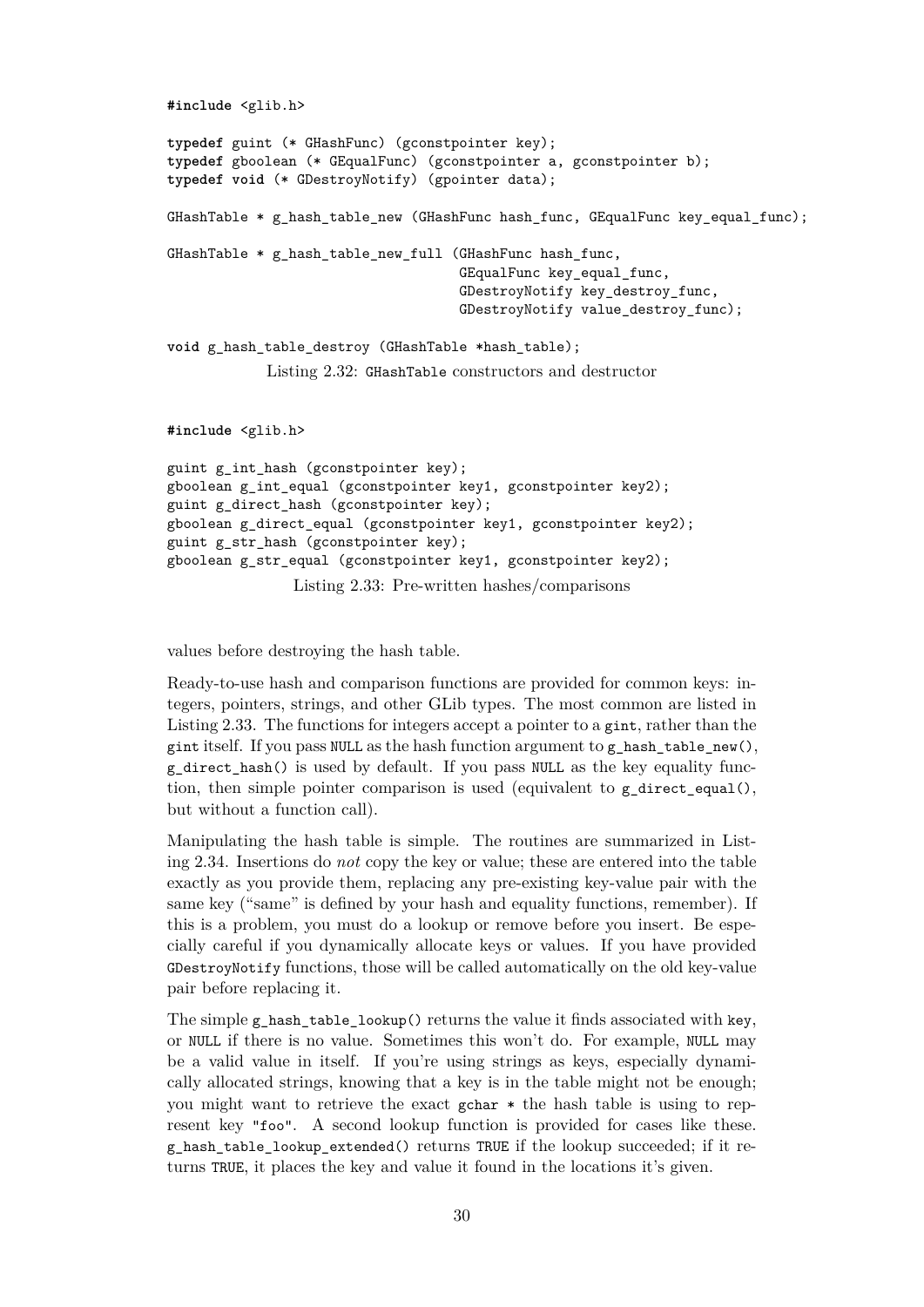<span id="page-31-1"></span>**#include** <glib.h>

```
gboolean g_hash_table_insert (GHashTable *hash_table, gpointer key, gpointer value);
gboolean g_hash_table_remove (GHashTable *hash_table, gconstpointer key);
gpointer g_hash_table_lookup (GHashTable *hash_table, gconstpointer key);
gboolean g hash table lookup extended (GHashTable *hash table,
                                       gconstpointer lookup_key,
                                       gpointer *orig_key,
                                       gpointer *value);
```




<span id="page-31-2"></span>Figure 2.1: Structure of an event-driven application, with a main event loop

## <span id="page-31-0"></span>**2.3 The Main Event Loop**

Today's applications are often event-driven. For GUI applications, there are many sources of events: a key press, a mouse click, a touch gesture, a message from another application, a change on the file-system, being connected or disconnected from the network, and so on. An application needs to react to those events. For example when a key is pressed when a text entry has the focus, the character should be inserted and displayed on the screen.

But event-driven programming applies also to daemons. Inter-process communication also happens between daemons and applications. A daemon could receive an event when a packet arrives on a network interface. A printer daemon could receive events when a printer is connected, disconnected, is low-on-paper, etc. A mount daemon can listen to USB sticks inserted. Another daemon can listen to external monitors connections to reconfigure the screens, and so on.

An event-driven program is not structured the same as a batch program. The work to do by a batch program is determined at the start. It then analyzes the input, do some computations on it, and outputs a report. For instance, most Unix commands and scripts are batch programs.

So, how to structure an application that needs to respond to various events that can arrive at any time? As the title of this section suggests... with a *main event loop* of course! That's another important part of GLib; it provides core support of event-driven programming, with a main event loop abstraction, a portable implementation of threads and asynchronous communication between threads. An event loop listens to some sources of events. A priority is associated with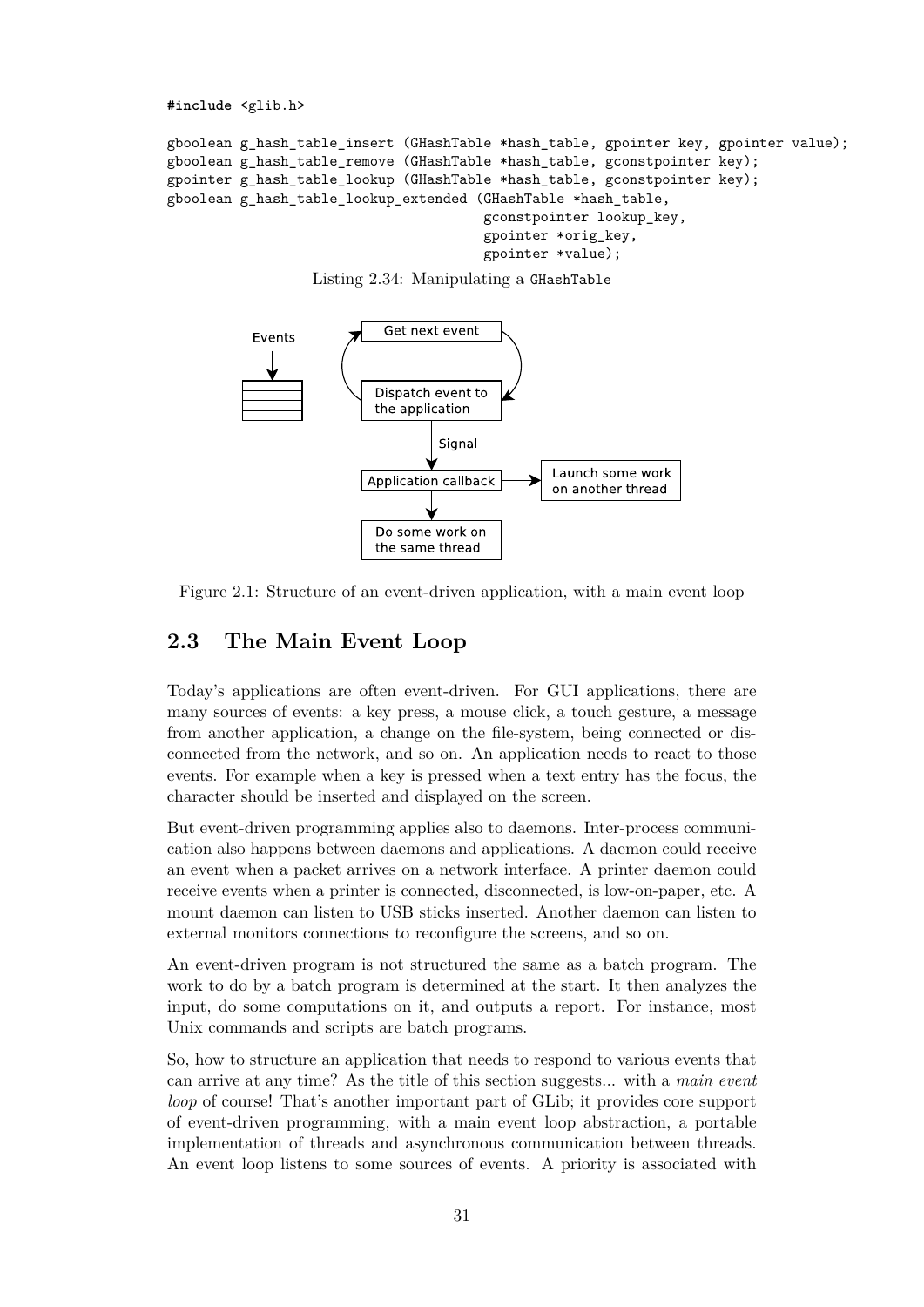each source of events. When an event arrives, the event loop dispatches it to the application. The event can then be taken into account, either in the same thread or another thread. The Figure [2.1](#page-31-2) shows a high-level view of what is a main event loop.

The main() function of an event-driven application looks like:

```
gint
main (gint argc,
      gchar *argv[])
{
  /* Create main window and attach signal callbacks. */
  /* Run the main event loop. */
 gtk_main ();
 return 0;
}
```
The GTK+ event loop is slightly higher level than the GLib event loop abstraction. gtk main() runs the main event loop until gtk main quit() is called. gtk\_main\_quit() is typically called in the function callback when the close button is clicked or the Quit menu action is activated.

A callback is a function that is called when a signal is sent. The signal system is implemented by the GObject library. Listening to a signal is achieved with the g\_signal\_connect() function:

```
static void
button_clicked_cb (GtkButton *button,
                   gpointer user_data)
{
 MyObject *self = user_data;
  /* Do something */
}
static void
create_button (MyObject *self)
{
 GtkButton *button;
  /* Create button */
  /* Attach signal callback */
 g_signal_connect (button,
                    "clicked",
                    G_CALLBACK (button clicked cb),
                    self);
}
```
When a callback runs, it blocks the main loop. So to not freeze the user interface, there are two solutions:

- 1. Long operations (especially I/O) can be launched in another thread.
- 2. Long operations can be split into smaller chunks, and each chunk is run in a separate main loop iteration.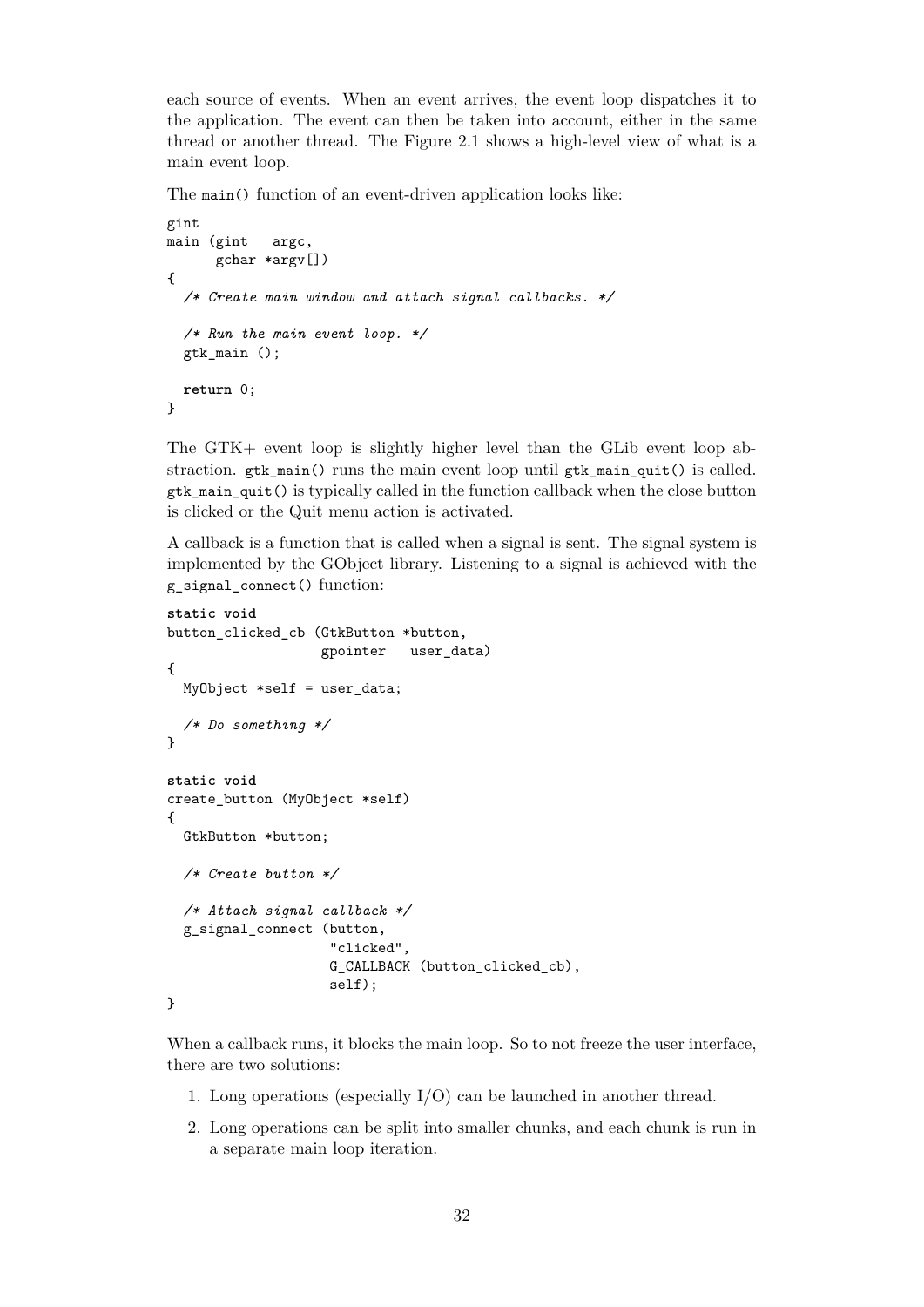```
#include <glib.h>
typedef gboolean (* GSourceFunc) (gpointer user_data);
guint g_idle_add (GSourceFunc function, gpointer data);
guint g_timeout_add (guint interval, GSourceFunc function, gpointer data);
gboolean g_source_remove (guint source id);
                      Listing 2.35: Idles and timeouts
```
For the second solution, GLib provides the g\_idle\_add() and g\_timeout\_add() functions (see Listing [2.35\)](#page-33-1). An idle function will be called when the main loop is idle, that is, when the main loop has nothing else to do. A timeout function is called at regular intervals. The boolean return value of a GSourceFunc permits to continue or stop the function. If it continues, the function will be called again by the main loop, at the next idle time or timeout. You can manually remove the GSourceFunc by calling g\_source\_remove(), which takes as the parameter the source ID as returned by  $g$ \_idle\_add() or  $g$ \_timeout\_add(). You must pay attention to remove a GSourceFunc when the object on which you do the computation is destroyed. So you can store the source ID in an object attribute, and call g\_source\_remove() in the destructor if the source ID is different from 0. (See the GObject library to create your own classes in C.)

#### <span id="page-33-0"></span>**2.4 Other Features**

There simply isn't space to cover all of GLib's features in this book. It's worth looking at GLib whenever you find yourself thinking, "There really *should* be a function that...". This section lists other features GLib provides, but is *not* exhaustive.

Some core application support not already mentioned:

- GError an error reporting system, similar to exceptions in other languages.
- The g  $log()$  facility, allows you to print warnings, messages, etc. with configurable log levels and pluggable print routines.

Utilities:

- A commandline option parser.
- A unit-test framework.
- A timer facility.
- Calendrical/date-arithmetic functions.
- Filename manipulation, such as g\_path\_get\_basename() and g\_path\_is\_absolute().
- A simple XML parser.
- Perl-compatible regular expressions.

A selection of smaller utilities:

• G\_MAXFLOAT, etc. equivalents for many numeric types.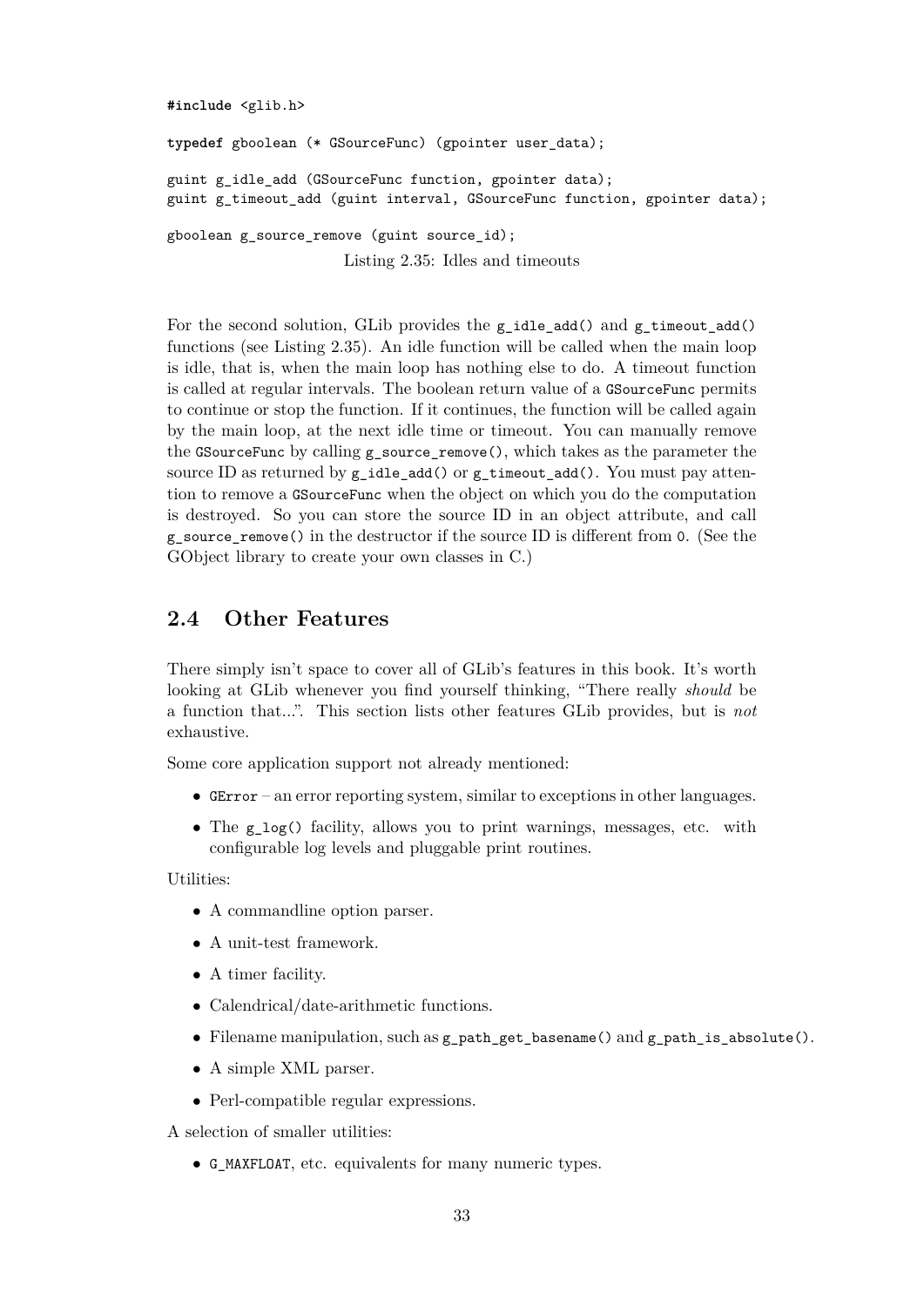- Byte-order conversions.
- G\_DIR\_SEPARATOR handles Windows/Unix differences.
- Convenience/portability routines to get the user's home directory, get the name of a /tmp directory, and similar tasks.
- G\_VA\_COPY copies a va\_list in a portable way.
- Numerous macros to permit the use of compiler extensions (especially GCC extensions) in a portable way.
- Bitfield manipulation.
- Portable g\_htonl() and other host-to-network conversions.

And last, but not least, other interesting data types:

- Enhanced string and array classes. Pointer and byte arrays.
- GQuark two way mapping from strings to integer identifiers.
- GVariant a generic data type that stores a value along with information about the type of that value.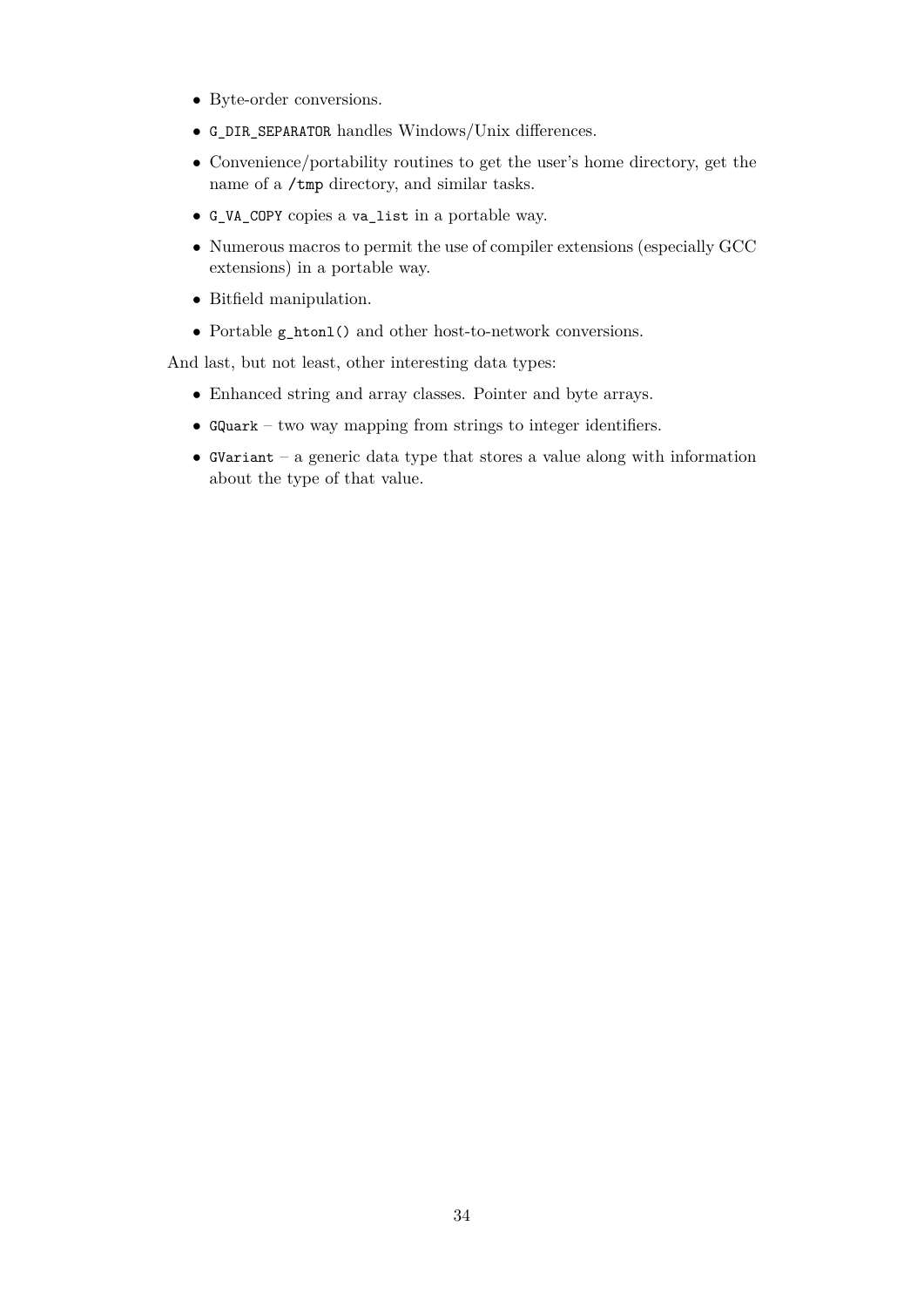# **Part II**

# <span id="page-35-0"></span>**Object-Oriented Programming in C**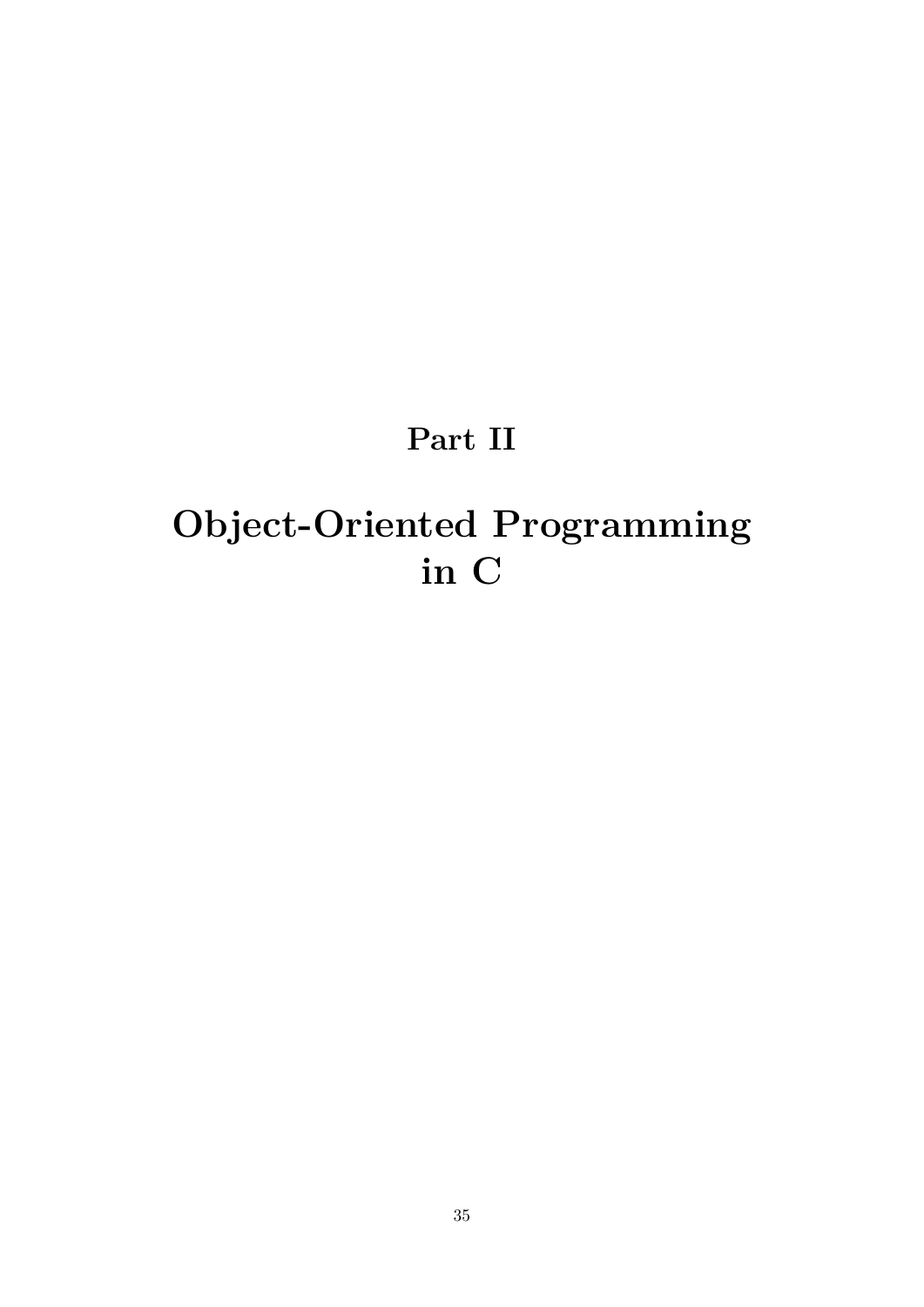# **Introduction to Part II**

Now that you're familiar with the GLib core library, what is the next step? As the Learning Path section explained (section [1.8](#page-9-0) p. [9\)](#page-9-0), the logical follow-up is Object-Oriented Programming (OOP) in C and the basics of GObject.

Every GTK+ widget is a subclass of the GObject base class. So knowing the basic concepts of GObject is important for *using* a GTK+ widget or another GObject-based utility, but also for *creating* your own GObject classes.

It is important to note that although the C language is not object-oriented, it is possible to write "semi-object-oriented" C code easily, without GObject. For learning purposes, that's what this part begins with. GObject is then easier to learn. What GObject adds is more features such as reference counting, inheritance, virtual functions, interfaces, signals and more.

But why following an object-oriented style in the first place? An object-oriented code permits to avoid global variables. And if you have read any sort of programming best-practices guide, you know that you *should*, if possible, avoid global variables<sup>[1](#page-36-0)</sup>. Because using global data makes the code harder to manage and understand, especially when a program becomes larger. It also makes the code more difficult to re-use. It is instead better to break a program into smaller, self-contained pieces, so that you can focus on only one part of the code at a time.

This part of the book comprises two chapters:

- Chapter [3,](#page-37-0) which explains how to write your own semi-OOP classes;
- Chapter [4,](#page-47-0) which explains the basics of GObject.

<span id="page-36-0"></span><sup>1</sup>A global variable in C can be a **static** variable declared at the top of a \*.c file, that can thus be accessed from any function in that \*.c file. This is sometimes useful, but should be avoided if possible. There is another kind of global variable in C: an **extern** variable that can be accessed from any \*.c file. The latter is much worse than the former.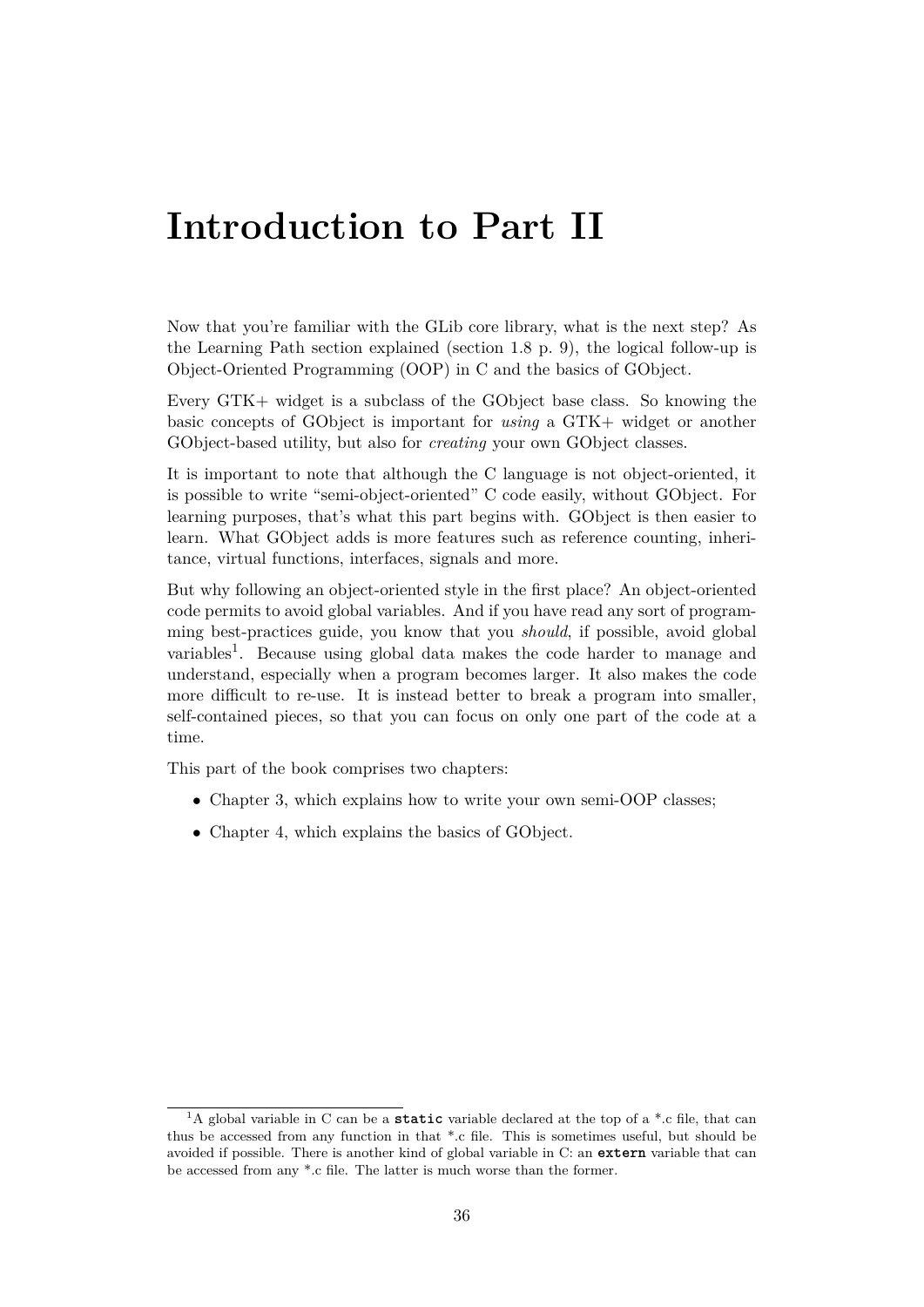# <span id="page-37-0"></span>**Chapter 3**

# **Semi-Object-Oriented Programming in C**

It was explained in the previous chapter that the GLib core library uses a semiobject-oriented coding style. This section explains what it means, and how to write your own code with this coding style.

One of the main ideas of OOP is to *keep related data and behavior in one place*[1](#page-37-3) . In C, the data is stored in a **struct**, and the behavior is implemented with functions. To keep those in one place, we put them in the same \*.c file, with the public functions present in the corresponding \*.h file (the header).

Another important idea of OOP is to *hide all data within its class*. In C, it means that the **struct** full declaration should be present only in the \*.c file, while the header contains only a **typedef**. How the data is stored within the class and which data structures are used should remain an implementation detail. A user of the class should not be aware of the implementation details, it should instead rely only on the external interface, that is, what is present in the header and the public documentation. That way, the implementation of the class can change without affecting the users of the class, as long as the API doesn't change.

## <span id="page-37-1"></span>**3.1 Header Example**

The Listing [3.1](#page-38-0) p. [38](#page-38-0) shows an example of a header providing a simple spell checker. This is a fictitious code; if you need a spell checker in your GTK+ application you would nowadays probably use the gspell library<sup>[2](#page-37-4)</sup>.

#### <span id="page-37-2"></span>**3.1.1 Project Namespace**

The first thing to note is the use of the namespace "Myapp". Each symbol in the header is prefixed by the project namespace.

It is a good practice to choose a namespace for your code, to avoid symbol conflicts at link time. It is especially important to have a namespace for a library, but it is also better to have one for an application. Of course the namespace

<span id="page-37-3"></span><sup>1</sup>This is one of the guidelines discussed in *Object-Oriented Design Heuristics* [\[2\]](#page-70-2).

<span id="page-37-4"></span> $^{2}$ <https://wiki.gnome.org/Projects/gspell>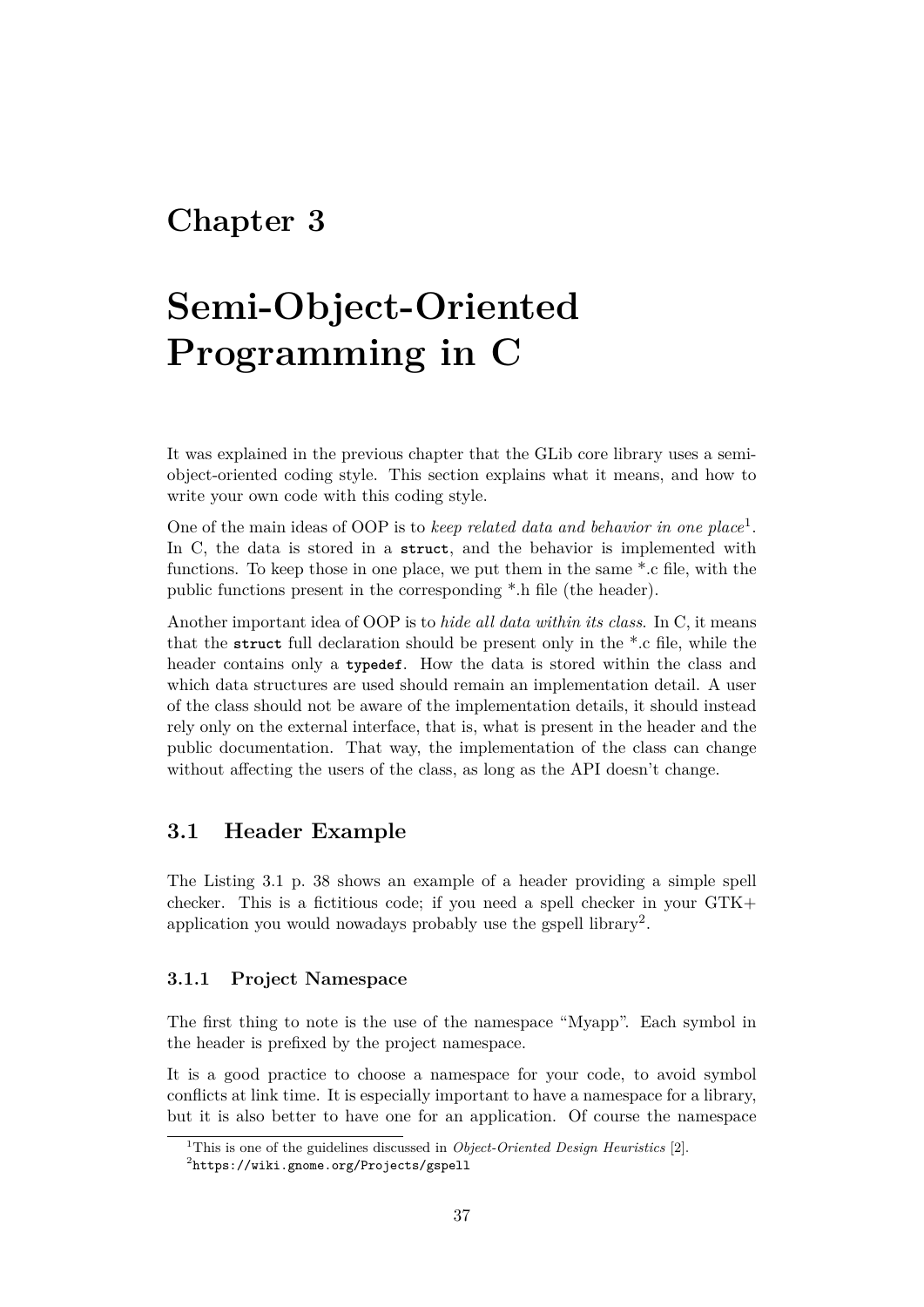```
#ifndef MYAPP_SPELL_CHECKER_H
#define MYAPP_SPELL_CHECKER_H
#include <glib.h>
G_BEGIN_DECLS
typedef struct _MyappSpellChecker MyappSpellChecker;
MyappSpellChecker *
 myapp_spell_checker_new (const gchar *language_code);
void
 myapp_spell_checker_free (MyappSpellChecker *checker);
gboolean
 myapp_spell_checker_check_word (MyappSpellChecker *checker,
                                   const gchar *word,
                                   gssize word_length);
GSList *
 myapp_spell_checker_get_suggestions (MyappSpellChecker *checker,
                                   const gchar *word,
                                   gssize word_length);
G_END_DECLS
```
**#endif** */\* MYAPP\_SPELL\_CHECKER\_H \*/*

Listing 3.1: myapp-spell-checker.h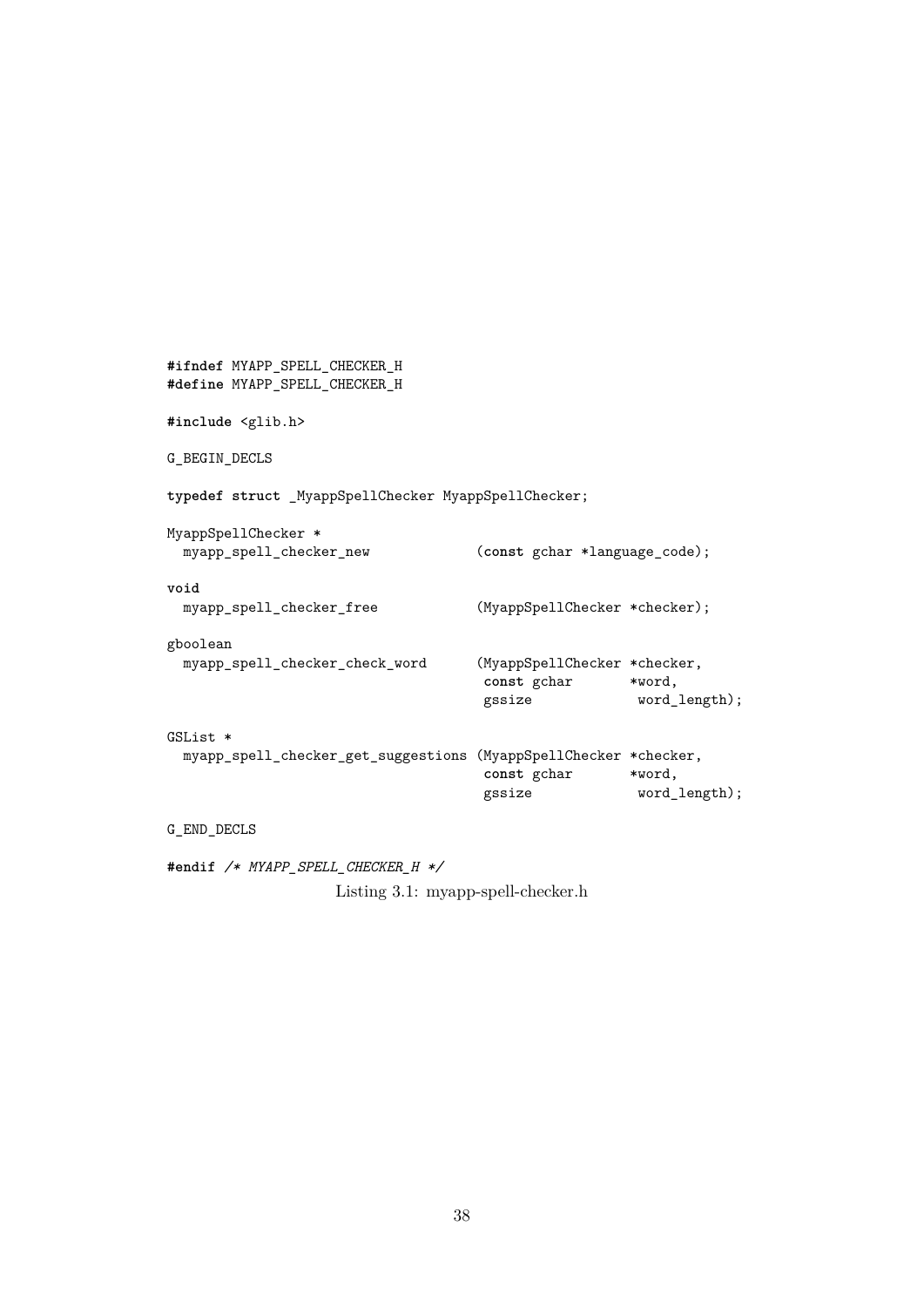needs to be unique for each codebase; for instance you must *not* re-use the "G" or "Gtk" namespaces for your application or library!

#### <span id="page-39-0"></span>**3.1.2 Class Namespace**

Additionally, there is a second namespace with the class name, here "SpellChecker". If you follow that convention consistently, the name of a symbol is more predictable, which makes the API easier to work with. The name of a symbol will always be "project namespace"  $+$  "class name"  $+$  "symbol name".

#### <span id="page-39-1"></span>**3.1.3 Lowercase, Uppercase or CamelCase?**

Depending on the symbol type, its name is either in uppercase, lowercase or CamelCase. The convention in the GLib world is:

- Uppercase letters for a constant, either for a **#define** or an **enum** value;
- CamelCase for a **struct** or **enum** type;
- Lowercase for functions, variables, **struct** fields, . . .

#### <span id="page-39-2"></span>**3.1.4 Include Guard**

The header contains the typical include guard:

```
#ifndef MYAPP_SPELL_CHECKER_H
#define MYAPP_SPELL_CHECKER_H
```
*/\* ... \*/*

```
#endif /* MYAPP_SPELL_CHECKER_H */
```
It protects the header from being included several times in the same \*.c file.

#### <span id="page-39-3"></span>**3.1.5 C++ Support**

The G\_BEGIN\_DECLS/G\_END\_DECLS pair permits the header to be included from  $C++$  code. It is more important for a library, but it is also a good practice to add those macros in application code too, even if the application doesn't use  $C++$ . That way an application class could be moved to a library easily (it can be hard to notice that the G\_BEGIN\_DECLS and G\_END\_DECLS macros are missing). And if the desire arises, the application could be ported to  $C++$  incrementally.

#### <span id="page-39-4"></span>**3.1.6 #include**

There are several ways to organize the **#include**'s in a C codebase. The convention in  $GLib/GTK+$  is that including a header in a  $*$ .c file should not require including another header beforehand[3](#page-39-5) .

<span id="page-39-5"></span><sup>3</sup>That's the general rule of thumb, but exceptions exist: for example including glib/gi18n-lib.h requires that GETTEXT\_PACKAGE is defined, the latter being usually present in the config.h header.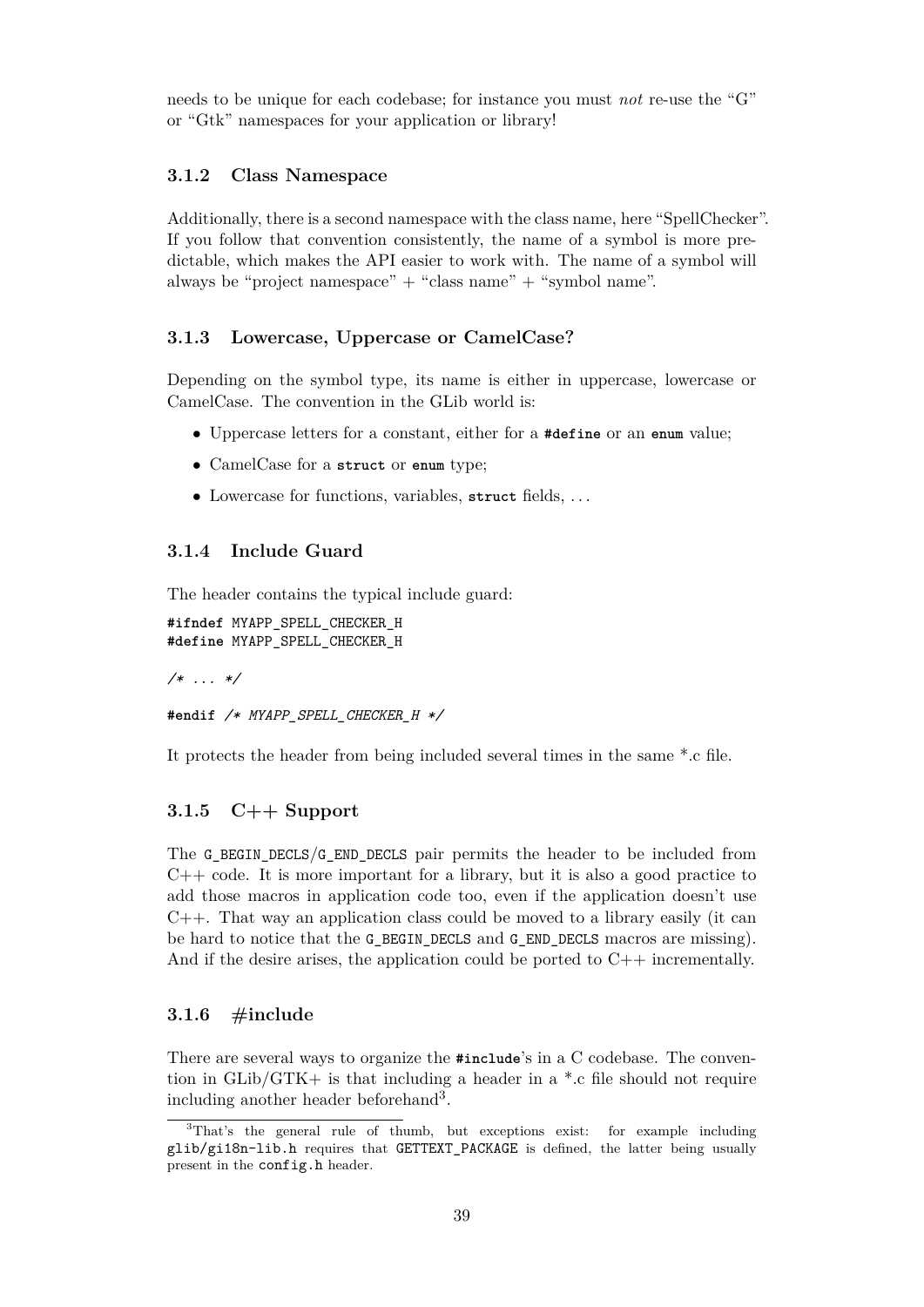myapp-spell-checker.h contains the following **#include**:

**#include** <glib.h>

Because glib.h is needed for the G\_BEGIN\_DECLS and G\_END\_DECLS macros, for the GLib basic type definitions (gchar, gboolean, etc) and GSList.

If the **#include** in myapp-spell-checker.h is removed, each \*.c file that includes myapp-spell-checker.h would also need to include glib.h beforehand, otherwise the compiler would not be able to compile that \*.c file. But we don't want to add such requirement for the users of the class.

#### <span id="page-40-0"></span>**3.1.7 Type Definition**

The MyappSpellChecker type is defined as follows:

**typedef struct** \_MyappSpellChecker MyappSpellChecker;

The struct MyappSpellChecker will be declared in the myapp-spell-checker.c file. When you use MyappSpellChecker in another file, you should not need to know what the **struct** contains, you should use the public functions of the class instead. The exception to that OOP best practice is when calling a function would be a performance problem, for example for low-level data structures used for computer graphics (coordinates, rectangles, . . . ). But remember: *premature optimization is the root of all evil* (Donald Knuth).

#### <span id="page-40-1"></span>**3.1.8 Object Constructor**

myapp spell checker new() is the constructor of the class. It takes a language code parameter — for example "en\_US" — and returns an *instance* of the class, also called an *object*. What the function does is simply to allocate dynamically the **struct** and return the pointer. That return value is then used as the first parameter of the remaining functions of the class. In some languages like Python, that first parameter is called the *self* parameter, since it references "itself", i.e. its own class. Other object-oriented languages such as Java and  $C_{++}$  have the *this* keyword to access the object data.

Note that myapp\_spell\_checker\_new() can be called several times to create different objects. Each object holds its own data. That's the fundamental difference with global variables: if the data is stored in global variables, there can be at most one instance of it<sup>[4](#page-40-3)</sup>.

#### <span id="page-40-2"></span>**3.1.9 Object Destructor**

myapp spell checker free() is the destructor of the class. It destroys an object by freeing its memory and releasing other allocated resources.

<span id="page-40-3"></span><sup>4</sup>Unless the global variable stores the "objects" in an aggregated data structure like an array, a linked list or a hash table, with an identifier as the "*self* " parameter (e.g. an integer or a string) to access a specific element. But this is really ugly code, please don't do that!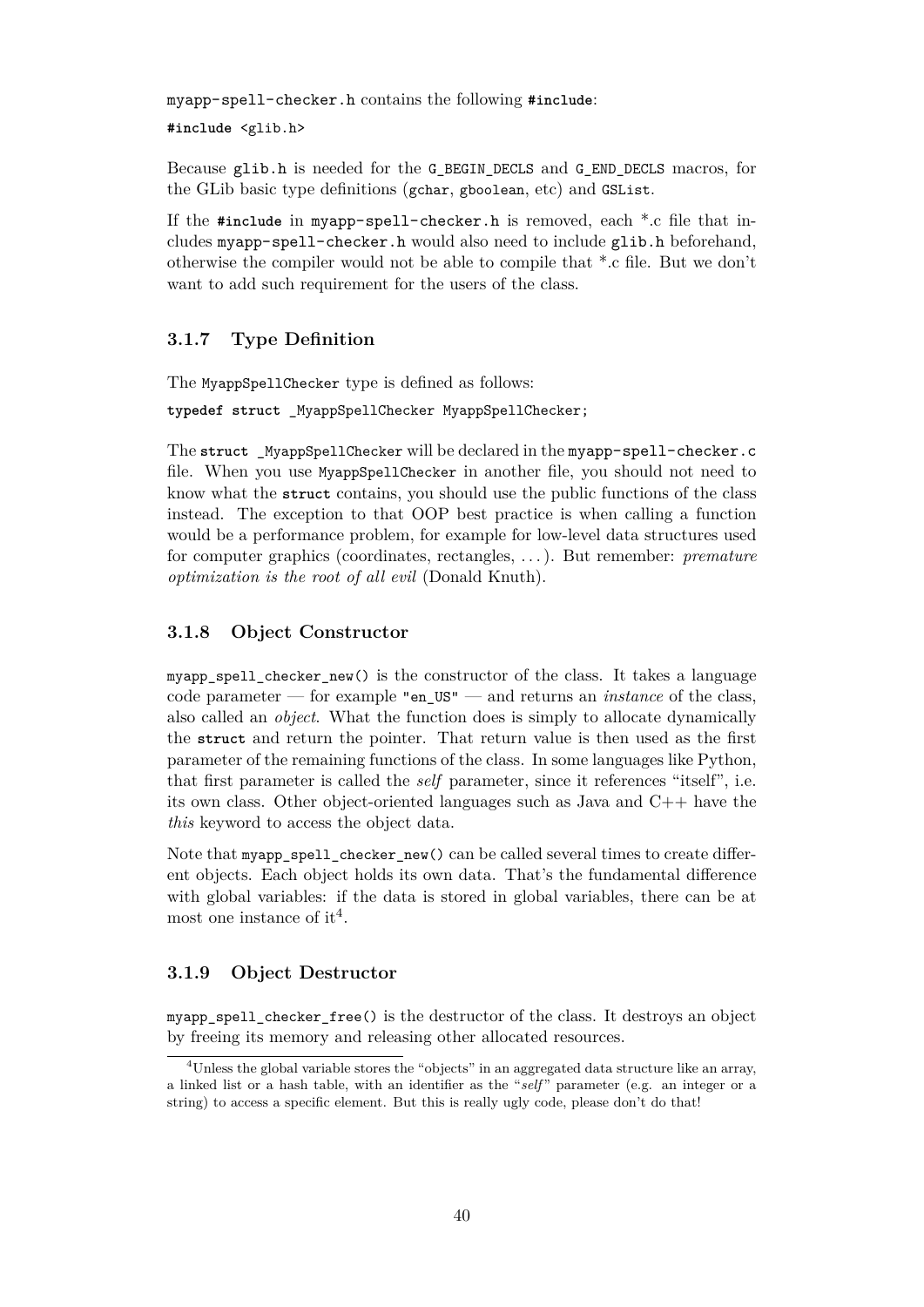#### <span id="page-41-0"></span>**3.1.10 Other Public Functions**

The myapp\_spell\_checker\_check\_word() and myapp\_spell\_checker\_get\_suggestions() functions are the available features of the class. It checks whether a word is correctly spelled, and get a list of suggestions to fix a misspelled word.

The word\_length parameter type is gssize, which is a GLib integer type that can hold — for instance — the result of  $\text{strlen}(\lambda)$ , and can also hold a negative value since — contrary to gsize — gssize is a *signed* integer type. The word\_length parameter can be -1 if the string is nul-terminated, that is, if the string is terminated by the special character  $\sqrt{Q'}$ . The purpose of the word length parameter is to be able to pass a pointer to a word that belongs to a larger string, without the need to call for example  $g$  strndup().

## <span id="page-41-1"></span>**3.2 The Corresponding \*.c File**

Let's now look at the myapp-spell-checker.c file:

```
#include "myapp-spell-checker.h"
#include <string.h>
struct _MyappSpellChecker
{
  gchar *language_code;
  /* Put here other data structures used to implement
   * the spell checking.
   */
};
static void
load_dictionary (MyappSpellChecker *checker)
{
  /* ... */
};
/**
 * myapp_spell_checker_new:
 * @language_code: the language code to use.
 *
 * Returns: a new #MyappSpellChecker object. Free with
 * myapp_spell_checker_free().
 */
MyappSpellChecker *
myapp_spell_checker_new (const gchar *language_code)
{
 MyappSpellChecker *checker;
  g_return_val_if_fail (language_code != NULL, NULL);
  checker = g_new0 (MyappSpellChecker, 1);
  checker->language_code = g_strdup (language_code);
  load dictionary (checker);
```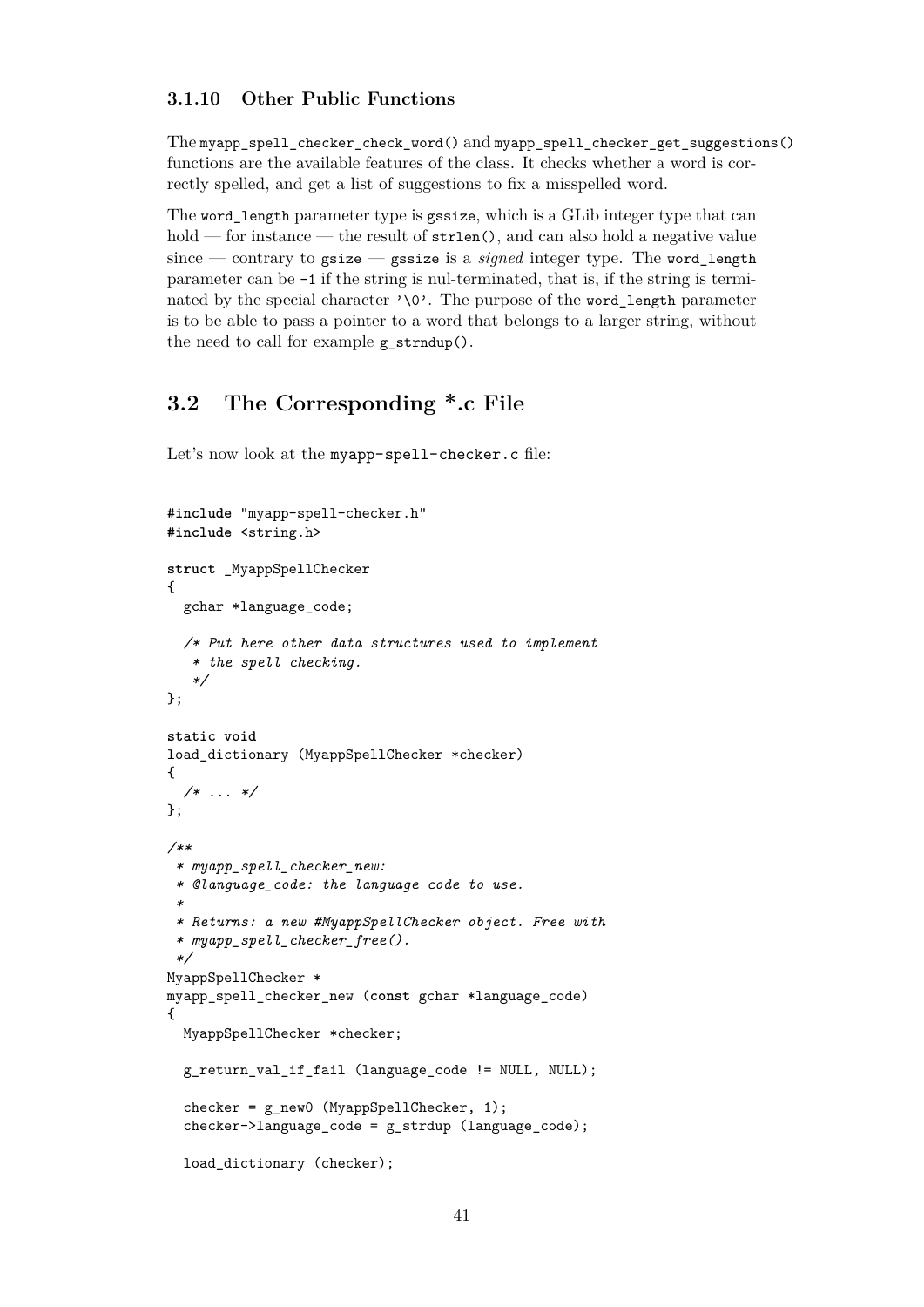```
return checker;
}
/**
 * myapp_spell_checker_free:
 * @checker: a #MyappSpellChecker.
 *
 * Frees @checker.
 */
void
myapp_spell_checker_free (MyappSpellChecker *checker)
{
 if (checker == NULL)
   return;
 g_free (checker->language code);
 g_free (checker);
\mathbf{r}/**
 * myapp_spell_checker_check_word:
 * @checker: a #MyappSpellChecker.
 * @word: the word to check.
 * @word_length: the byte length of @word, or -1 if @word is nul-terminated.
 *
 * Returns: %TRUE if @word is correctly spelled, %FALSE otherwise.
 */
gboolean
myapp_spell_checker_check_word (MyappSpellChecker *checker,
                                const gchar *word,
                                gssize word_length)
{
  g_return_val_if_fail (checker != NULL, FALSE);
  g_return_val_if_fail (word != NULL, FALSE);
  g_return_val_if_fail (word_length >= -1, FALSE);
  /* ... Check if the word is present in a dictionary. */
 return TRUE;
}
/**
 * myapp_spell_checker_get_suggestions:
 * @checker: a #MyappSpellChecker.
 * @word: a misspelled word.
 * @word_length: the byte length of @word, or -1 if @word is nul-terminated.
 *
 * Gets the suggestions for @word. Free the return value with
 * g_slist_free_full(suggestions, g_free).
 *
 * Returns: (transfer full) (element-type utf8): the list of suggestions.
 */
GSList *
myapp spell checker get suggestions (MyappSpellChecker *checker,
                                    const gchar *word,
                                     gssize word_length)
{
```

```
42
```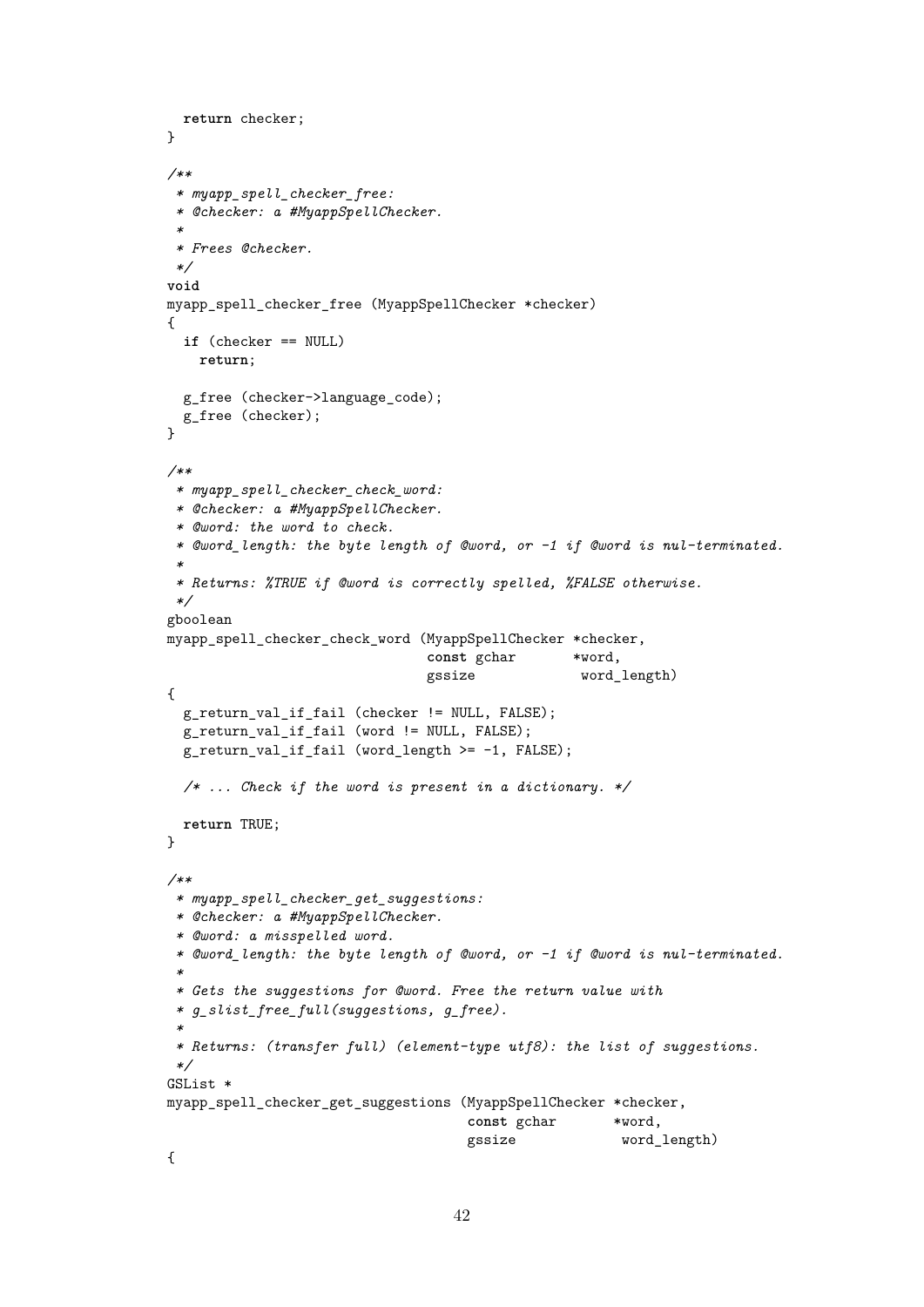```
GSList *suggestions = NULL;
 g_return_val_if_fail (checker != NULL, NULL);
  g_return_val_if_fail (word != NULL, NULL);
 g_return_val_if_fail (word_length >= -1, NULL);
  if (word_length == -1)word_length = strlen (word);
  if (strncmp (word, "punchness", word_length) == 0)
    suggestions = g_slist_prepend (suggestions,
                                   g_strdup ("punchiness"));
  return suggestions;
}
```
Listing 3.2: myapp-spell-checker.c

#### <span id="page-43-0"></span>**3.2.1 Order of #include's**

At the top of the file, there is the usual list of **#include**'s. A small but noteworthy detail is that the include order was not chosen at random. In a certain \*.c file, it is better to include first its corresponding \*.h file, and then the other headers[5](#page-43-2) . By including first myapp-spell-checker.h, if an **#include** is missing in myapp-spell-checker.h, the compiler will report an error. As explained in section [3.1.6](#page-39-4) p. [39,](#page-39-4) a header should always have the minimum required **#include**'s for that header to be included in turn.

Also, since glib.h is already included in myapp-spell-checker.h, there is no need to include it a second time in myapp-spell-checker.c.

#### <span id="page-43-1"></span>**3.2.2 GTK-Doc Comments**

The public API is documented with GTK-Doc comments. A GTK-Doc comment begins with */\*\**, with the name of the symbol to document on the next line. When we refer to a symbol, there is a special syntax to use depending on the symbol type:

- A function parameter is prefixed by @.
- The *name* of a **struct** or **enum** is prefixed by **#**.
- A constant for example an **enum** *value* is prefixed by %.
- A function is suffixed by ().

GTK-Doc can parse those special comments and generate HTML pages that can then be easily navigated by an API browser like Devhelp. But the speciallyformatted comments in the code are not the only thing that GTK-Doc needs, it also needs integration to the build system of your project (for example the Autotools), alongside some other files to list the different pages, describe the

<span id="page-43-2"></span><sup>5</sup>Except if you have a config.h file, in that case you should *first* include config.h, *then* the corresponding \*.h, and then the other headers.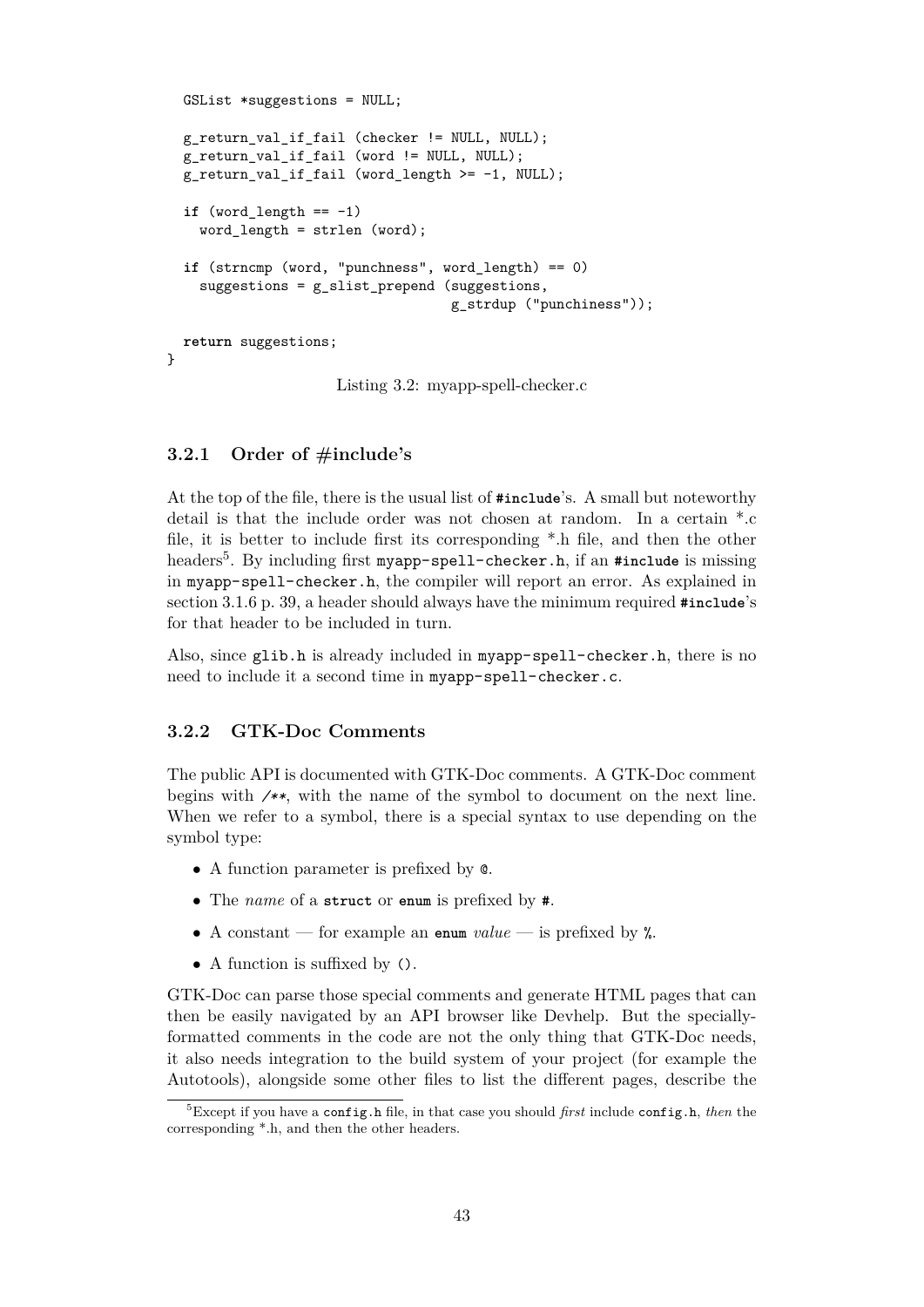general structure with the list of symbols and optionally provide additional content written in the DocBook XML format. Those files are usually present in the docs/reference/ directory.

Describing in detail how to integrate GTK-Doc support in your code is beyond the scope of this book. For that, you should refer to the GTK-Doc manual [\[9\]](#page-70-6).

Every GLib-based library should have a GTK-Doc documentation. But it is also useful to write a GTK-Doc documentation for the internal code of an application. As explained in section [1.7.1](#page-7-1) p. [7,](#page-7-1) it is a good practice to separate the backend of an application from its frontend(s), and write the backend as an internal library, or, later, a shared library. As such, it is recommended to document the public API of the backend with GTK-Doc, even if it is still an internal, statically-linked library. Because when the codebase becomes larger, it is a great help – especially for newcomers – to have an overview of the available classes, and to know how to use a class without the need to understand its implementation.

#### <span id="page-44-0"></span>**3.2.3 GObject Introspection Annotations**

The GTK-Doc comment for the myapp\_spell\_checker\_get\_suggestions() function contains GObject Introspection annotations for the return value:

```
/**
* ...
 * Returns: (transfer full) (element-type utf8): the list of suggestions.
 */
```
The function return type is  $GSList *$ , which is not sufficient for language bindings to know what the list contains, and whether and how to free it. (transfer full) means that the return value must be fully freed by the caller: the list itself *and* its elements. (element-type utf8) means that the list contains UTF-8 strings.

For a return value, if the transfer annotation is (transfer container), the caller needs to free only the data structure, not its elements. And if the transfer annotation is (transfer none), the ownership of the variable content is not transferred, and thus the caller must not free the return value.

There are many other GObject Introspection (GI) annotations, to name just a couple others:

- (nullable): the value can be NULL;
- (out): an "out" function parameter, i.e. a parameter that returns a value.

As you can see, the GI annotations are not just useful for language bindings, they also gather useful information to the C programmer.

For a comprehensive list of GI annotations, see the GObject Introspection wiki [\[10\]](#page-70-7).

#### <span id="page-44-1"></span>**3.2.4 Static vs Non-Static Functions**

In the example code, you can see that the load\_dictionary() function has been marked as **static**. It is in fact a good practice in C to mark internal functions as **static**. A **static** function can be used only in the same \*.c file. On the other hand, a public function should be non-static and have a prototype in a header.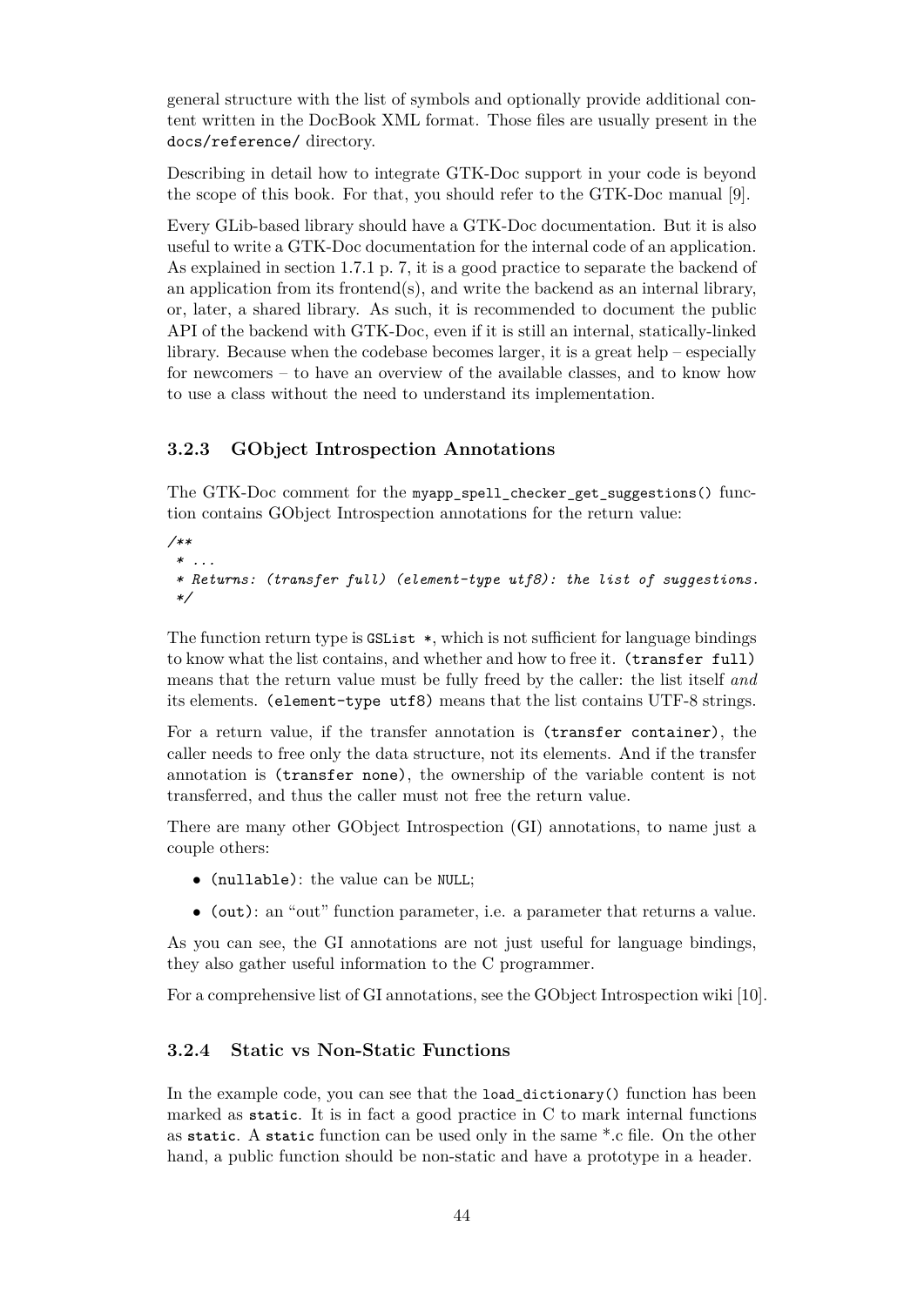There is the -Wmissing-prototypes GCC warning option to ensure that a piece of code follows this convention<sup>[6](#page-45-2)</sup>.

Also, contrarily to a public function, a **static** function doesn't require to be prefixed by the project and class namespaces (here, myapp\_spell\_checker).

#### <span id="page-45-0"></span>**3.2.5 Defensive Programming**

Each public function checks its preconditions with the  $g$ -return if-fail() or g\_return\_val\_if\_fail() debugging macros, as described in section [2.1.3](#page-14-0) p. [14.](#page-14-0) The *self* parameter is also checked, to see if it is not NULL, except for the destructor, myapp\_spell\_checker\_free(), to be consistent with free() and g\_free() which accept a NULL parameter for convenience.

Note that the  $g$  return macros should be used only for the entry points of a class. that is, in its public functions. You can usually assume that the parameters passed to a **static** function are valid, especially the *self* parameter. However, it is sometimes useful to check an argument of a **static** function with g\_assert(), to make the code more robust and self-documented.

#### <span id="page-45-1"></span>**3.2.6 Coding Style**

Finally, it is worth explaining a few things about the coding style. You are encouraged to use early on the same coding style for your project, because it can be something difficult to change afterwards. If every program has different code conventions, it's a nightmare for someone willing to contribute.

Here is an example of a function definition:

```
gboolean
myapp_spell_checker_check_word (MyappSpellChecker *checker,
                            const gchar *word,
                            gssize word_length)
{
 /* ... */
}
```
See how the parameters are aligned: there is one parameter per line, with the type aligned on the opening parenthesis, and with the names aligned on the same column. Some text editors can be configured to do that automatically.

For a function *call*, if putting all the parameters on the same line results in a too long line, the parameters should also be aligned on the parenthesis, to make the code easier to read:

function\_call (one\_param, another\_param, yet\_another\_param);

Unlike other projects like the Linux kernel, there is not really a limit on the line length. A GObject-based code can have quite lengthy lines, even if the parameters of a function are aligned on the parenthesis. Of course if a line ends

<span id="page-45-2"></span><sup>&</sup>lt;sup>6</sup>When using the Autotools, the AX\_COMPILER\_FLAGS Autoconf macro enables, among other things, that GCC flag.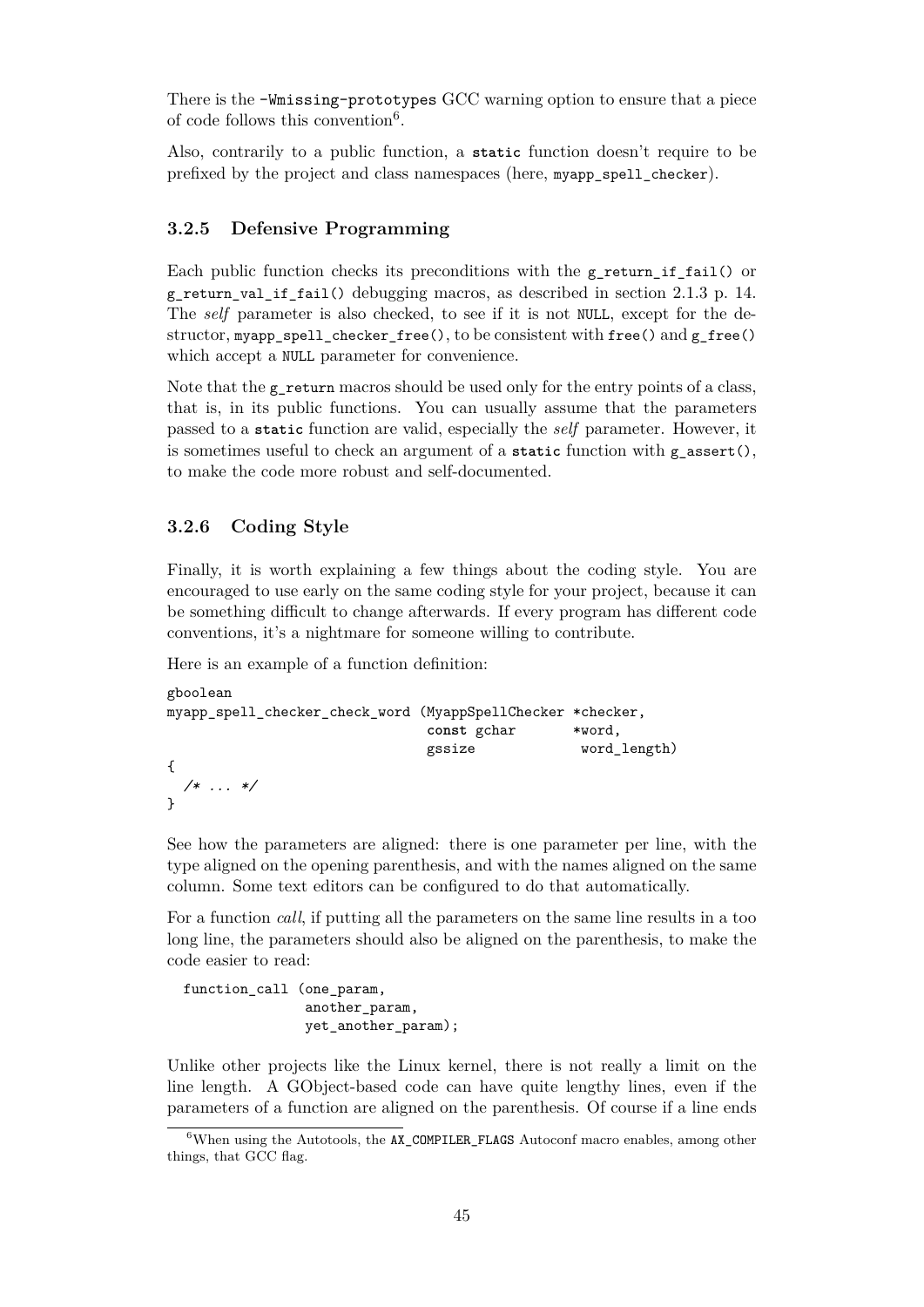at, say, column 120, it might mean that there are too many indentation levels and that you should extract the code into intermediate functions.

The return type of a function *definition* is on the previous line than the function name, so that the function name is at the beginning of the line. When writing a function *prototype*, the function name should never be at the beginning of a line, it should ideally be on the same line as the return type<sup>[7](#page-46-0)</sup>. That way, you can do a regular expression search to find the implementation of a function, for example with the grep shell command:

\$ grep -n -E "^function\_name" \*.c

Or, if the code is inside a Git repository, it's a little more convenient to use git grep:

```
$ git grep -n -E "^function_name"
```
Likewise, there is an easy way to find the declaration of a public **struct**. The convention is to prefix the type name by an underscore when declaring the **struct**. For example:

```
/* In the header: */
typedef struct _MyappSpellChecker MyappSpellChecker;
```

```
/* In the *.c file: */
struct _MyappSpellChecker
{
 /* ... */
};
```
As a result, to find the full declaration of the MyappSpellChecker type, you can search "\_MyappSpellChecker":

#### \$ git grep -n \_MyappSpellChecker

In GLib/GTK+, this underscore-prefix convention is normally applied to every **struct** that has a separate **typedef** line. The convention is not thoroughly followed when a **struct** is used in only one \*.c file. And the convention is usually not followed for **enum** types. However, for your project, nothing prevents you from applying consistently the underscore-prefix convention to all types.

Note that there exists more sophisticated tools than grep to browse a C codebase, for example Cscope<sup>[8](#page-46-1)</sup>.

To learn more about the coding style used in GLib, GTK+ and GNOME, read the GNOME Programming Guidelines [\[11\]](#page-70-8).

<span id="page-46-0"></span> $^{7}$ In myapp-spell-checker.h, the function names are indented with two spaces instead of being on the same lines as the return types, because there is not enough horizontal space on the page.

<span id="page-46-1"></span><sup>8</sup>http://cscope.sourceforge.net/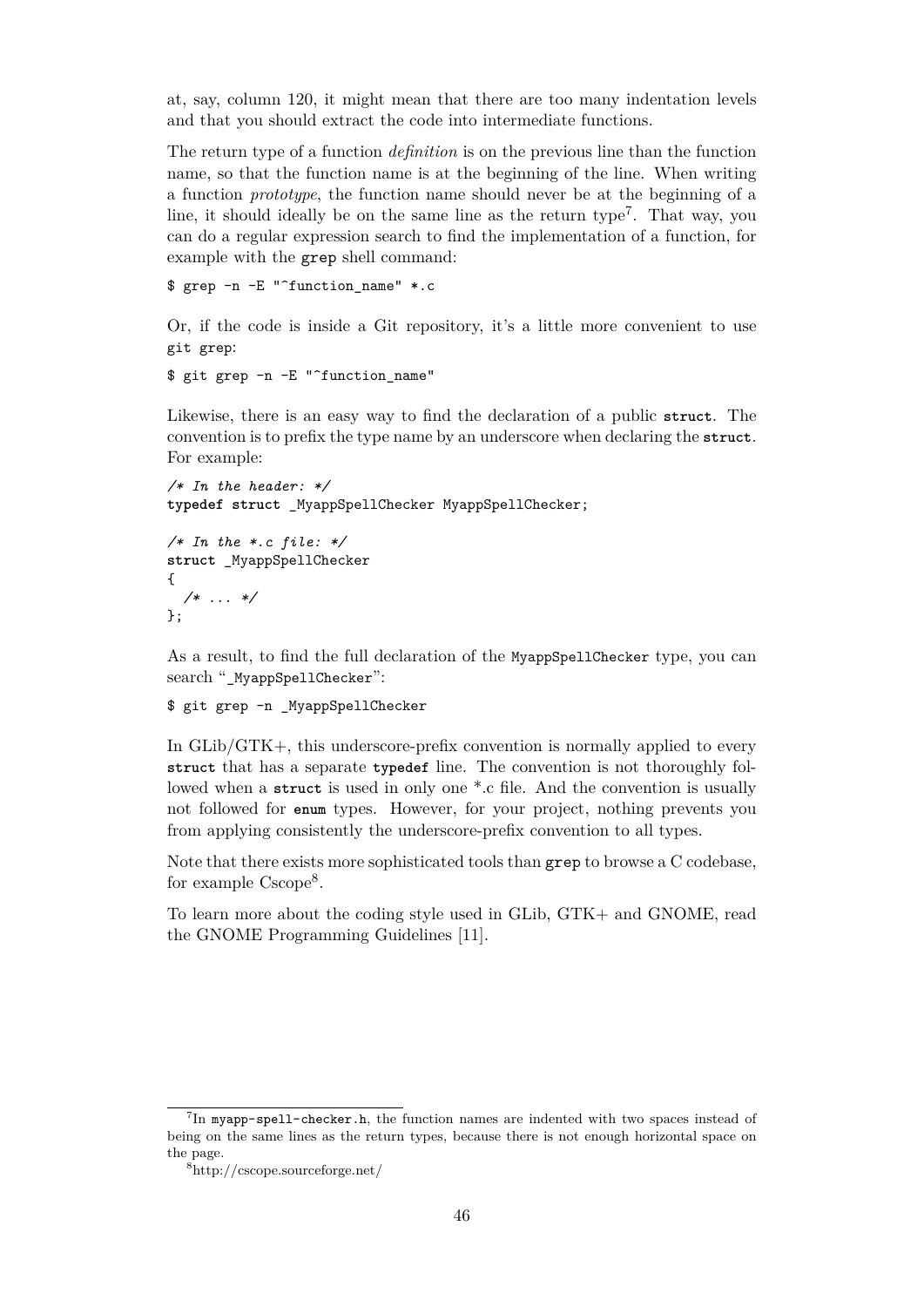# <span id="page-47-0"></span>**Chapter 4**

# **A Gentle Introduction to GObject**

In the previous chapter we have learned how to write semi-object-oriented code in C. This is how the classes in GLib core are written. GObject goes several steps further into Object-Oriented Programming, with inheritance, interfaces, virtual functions, etc. GObject also simplifies the event-driven programming paradigm, with signals and properties.

It is recommended to create your own GObject classes for writing a GLib/GTK+ application. Unfortunately the code is a little verbose, because the C language is not object-oriented. Boilerplate code is needed for some features, but don't be afraid, there are tools and scripts to generate the boilerplate.

However this chapter takes a step back from the previous chapter, it is just a small introduction to GObject; it will explain the essential things to know how to *use* an existing GObject class (like all GTK+ widgets and classes in GIO). It will not explain how to *create* your own GObject classes, because it is already well covered in the GObject reference manual, and the goal of this book is not to duplicate the whole content of the reference manuals, the goal is more to serve as a getting started guide.

So for more in-depth information on GObject and to know how to create subclasses, the GObject reference documentation contains introductory chapters: "*Concepts*" and "*Tutorial*", available at:

#### <https://developer.gnome.org/gobject/stable/>

To explain certain concepts, some examples are taken from GTK+ or GIO. When reading this chapter, you are encouraged to open in parallel Devhelp, to look at the API reference and see for yourself how a GObject-based library is documented. The goal is that you become autonomous and be able to learn any new GObject class, be it in GIO, GTK+ or any other library.

## <span id="page-47-1"></span>**4.1 Inheritance**

An important concept of OOP is inheritance. A class can be a sub-class of a parent class. The sub-class inherits the features of the parent class, extending or overriding its behavior.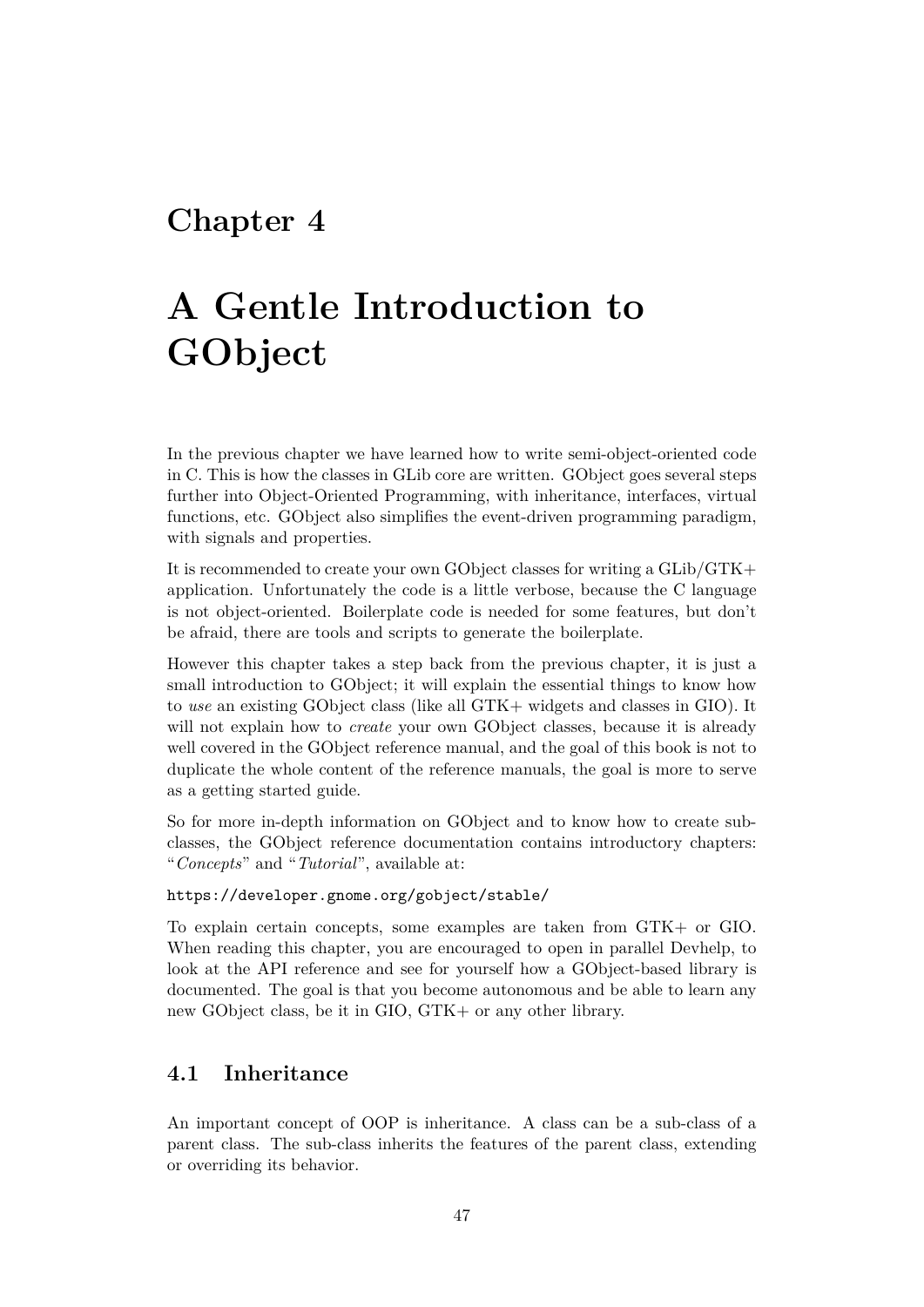The GObject library provides the GObject base class. Every class in GIO and  $GTK+$  inherit — directly or indirectly — from the GObject base class. When looking at a GObject-based class, the documentation (if written with GTK-Doc) always contains an *Object Hierarchy*. For instance, the GtkApplication has the following object hierarchy:

#### GObject L<sub>GApplication</sub> GtkApplication

It means that when you create a GtkApplication object, you also have access to the functions, signals and properties of GApplication (implemented in GIO) and GObject. Of course, the g\_application\_\* functions take as first argument a variable of type "GApplication \*", not "GtkApplication \*". To cast the variable to the good type, the recommended way is to use the G\_APPLICATION() macro. For example:

```
GtkApplication *app;
```
g\_application\_mark\_busy (G\_APPLICATION (app));

# <span id="page-48-0"></span>**4.2 GObject Macros**

Each GObject class provides a set of standard macros. The G\_APPLICATION() macro as demonstrated in the previous section is one of the standard macros provided by the GApplication class.

Not all the standard GObject macros will be explained here, just the macros useful for *using* a GObject in a basic way. The other macros are more advanced and are usually useful only when sub-classing a GObject class, when creating a property or a signal, or when overriding a virtual function.

Each GObject class defines a macro of the form NAMESPACE CLASSNAME(object), which casts the variable to the type "NamespaceClassname \*" and checks at runtime if the variable correctly contains a NamespaceClassname object or a sub-class of it. If the variable is NULL or contains an incompatible object, the macro prints a critical warning message to the console and returns NULL.

A standard cast works too, but is most of the time not recommended because there are no runtime checks:

GtkApplication \*app;

```
/* Not recommended */
g_application_mark_busy ((GApplication *) app);
```
Another macro useful when using a GObject is NAMESPACE IS CLASSNAME(object), which returns TRUE if the variable is a NamespaceClassname object or a sub-class of it.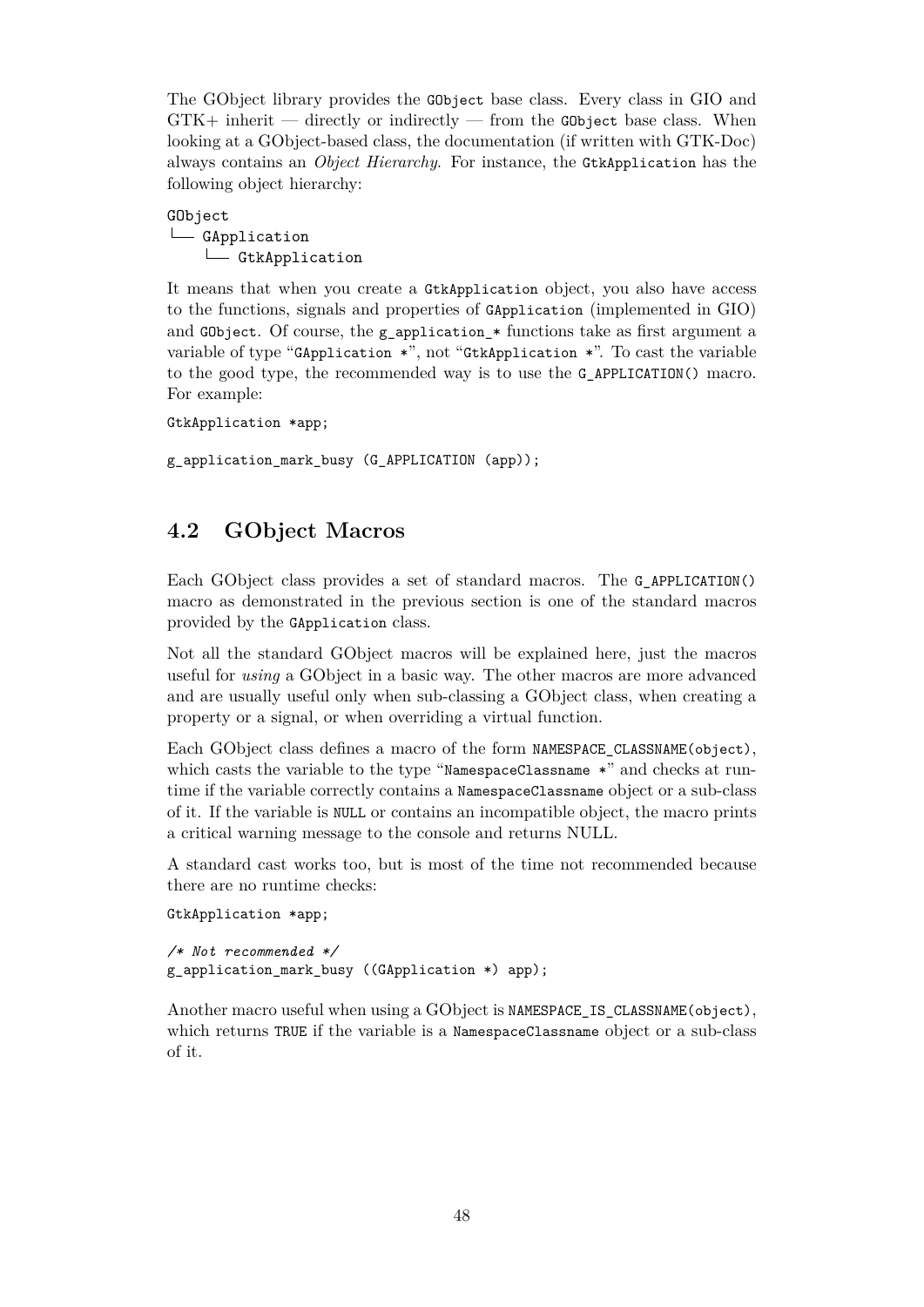## <span id="page-49-0"></span>**4.3 Interfaces**

With GObject it is possible to create interfaces. An interface is just an API, it doesn't contain the implementation. A GObject class can implement one or several interfaces. If a GObject class is documented with GTK-Doc, the documentation will contain a section *Implemented Interfaces*.

For example GTK+ contains the GtkOrientable interface that is implemented by many widgets and permits to set the orientation: horizontal or vertical.

The two macros explained in the previous section work for interfaces too. An example with GtkGrid:

```
GtkWidget *vgrid;
vgrid = gtk_grid_new ();
gtk_orientable_set_orientation (GTK_ORIENTABLE (vgrid),
                                GTK ORIENTATION VERTICAL);
```
So when you search a certain feature in the API for a certain GObject class, the feature can be located at three different places:

- In the GObject class itself;
- In one of the parent classes in the *Object Hierarchy*;
- Or in one of the *Implemented Interfaces*.

### <span id="page-49-1"></span>**4.4 Reference Counting**

The memory management of GObject classes rely on *reference counting*. A GObject class has a counter:

- When the object is created the counter is equal to one;
- g\_object\_ref() increments the counter;
- g\_object\_unref() decrements the counter;
- If the counter reaches zero, the object is freed.

It permits to store the GObject at several places without the need to coordinate when to free the object.

#### <span id="page-49-2"></span>**4.4.1 Avoiding Reference Cycles with Weak References**

If object A references object B and object B references object A, there is a reference cycle and the two objects will never be freed. To avoid that problem, there is the concept of "weak" references. When calling  $g_{\text{object-ref}}($ ), it's a "strong" reference. So in one direction there is a strong reference, and in the other direction there must be a weak reference (or no references at all).

In Figure [4.1](#page-50-2) we can see that object A has a strong reference to object B, and object B has a weak reference to object A.

A weak reference can be created with g\_object\_add\_weak\_pointer() or g\_object\_weak\_ref(). As with strong references, it is important to release the reference when no longer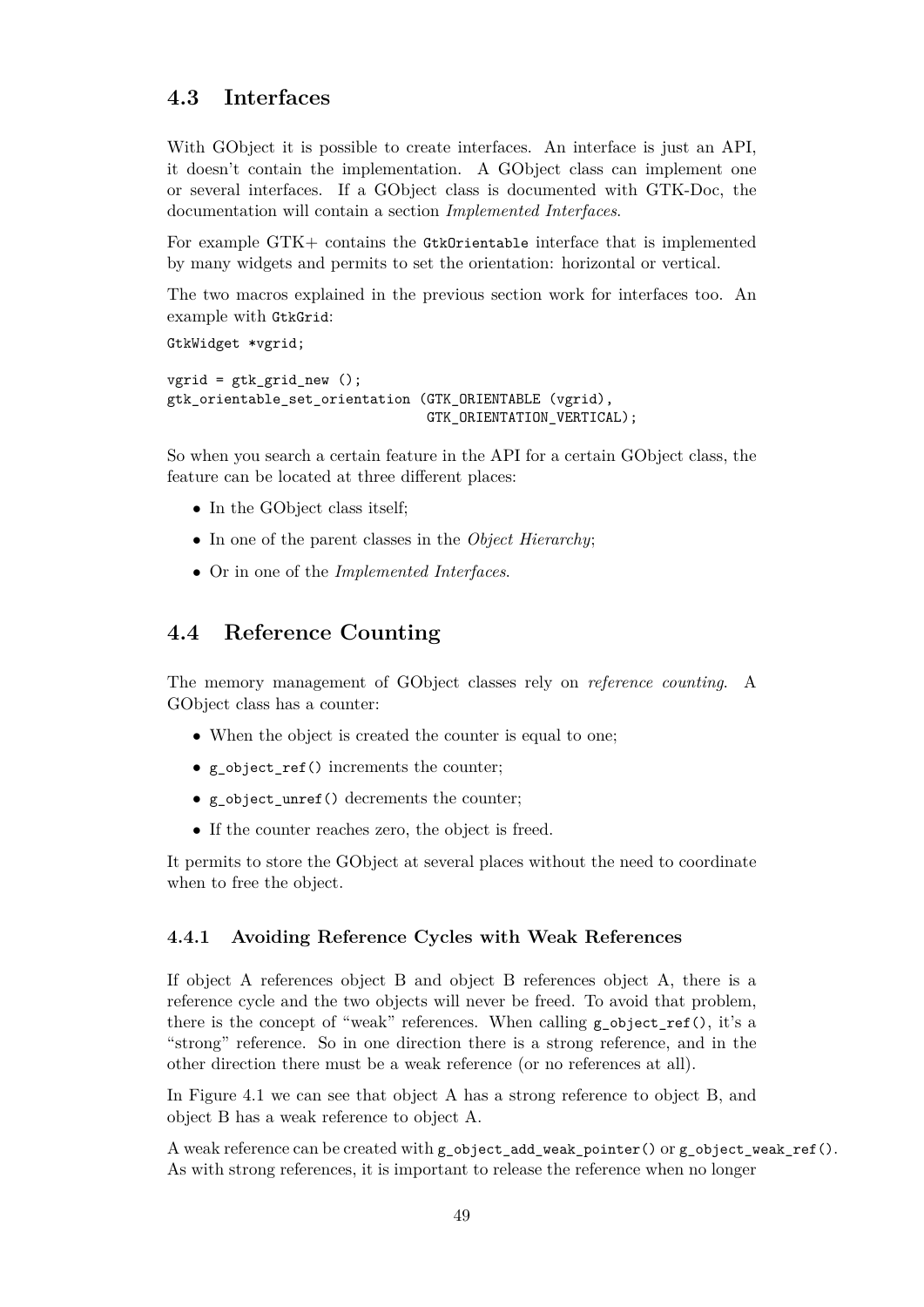

<span id="page-50-2"></span>Figure 4.1: Using a weak reference to break the reference cycle between A and B.

needed, usually in the class destructor. A weak reference must be removed with g\_object\_remove\_weak\_pointer() or g\_object\_weak\_unref(). So in Figure [4.1,](#page-50-2) the destructor of class B must remove the weak reference if it is not already done.

#### <span id="page-50-0"></span>**4.4.2 Floating References**

When a GObject class inherits from GInitiallyUnowned (which is the case of GtkWidget), the object initially has a *floating* reference. g\_object\_ref\_sink() must be called to convert that floating reference into a normal, strong reference.

When a GObject inherits from GInitiallyUnowned, it means that that GObject is meant to be included in some kind of container. The container then assumes ownership of the floating reference, calling g object ref  $sink()$ . It permits to simplify the code, to remove the need to call  $g$  object unref() after including the object into the container.

The Listing [4.1](#page-52-0) p. [52](#page-52-0) shows how memory management is handled with a normal GObject. Compare this to the Listing [4.2,](#page-52-1) which shows how memory management is handled with a GObject deriving from GInitiallyUnowned. The difference is that  $g_{\text{o}}$  object\_unref() is not called in the latter Listing, so it shortens the code.

So, it's important to know whether a GObject inherits from GInitiallyUnowned or not. For that you need to look at the *Object Hierarchy*, for example GtkEntry has the following hierarchy:

GObject **L** GInitiallyUnowned L<sub>GtkWidget</sub> └─ GtkEntry

## <span id="page-50-1"></span>**4.5 Signals and Properties**

A GObject class can emit signals. With the GLib main event loop (previously explained in section [2.3](#page-31-0) p. [31\)](#page-31-0), this is the foundation for event-driven programming. An example of a signal is when the user clicks on a button. The application connects a callback function to the signal to perform the desired action when the event occurs.

Another concept of GObject are *properties*, which is related to signals. A property is basically an instance variable surmounted with a "notify" signal that is emitted when its value changes. A good example of a property is the state of a check button, i.e. a boolean value describing whether the button is currently checked or not. When the state changes, the "notify" signal is sent.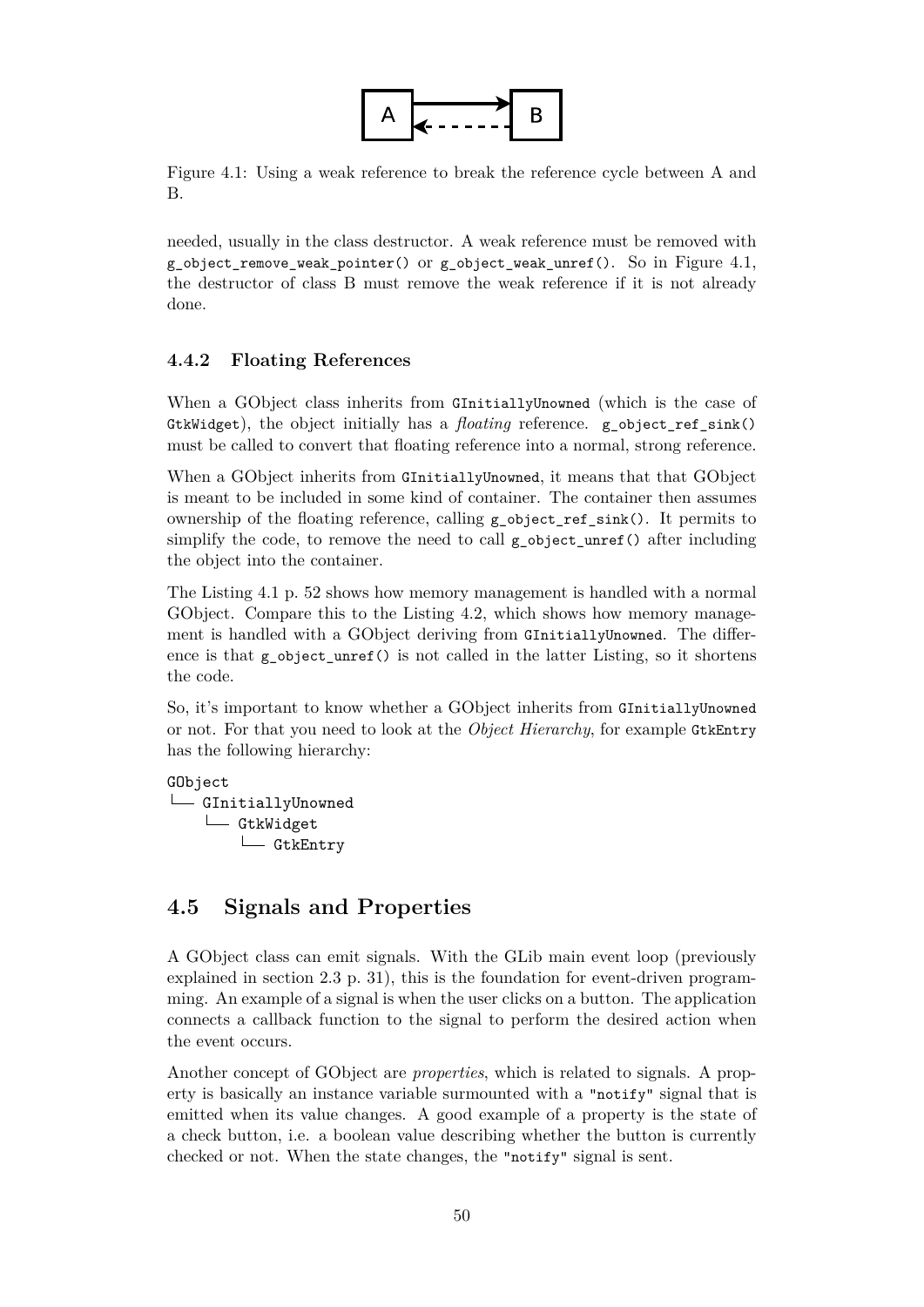To create your own signals or properties, a GObject sub-class must be created. As explained in the introduction of this chapter, this is beyond the scope of this book, but you should be aware that creating your own signals or properties is of course possible, and recommended. In fact, creating a GObject signal or property is a nice way to implement the Observer design pattern [\[3\]](#page-70-9); that is, one or several objects *observing* state changes of another object, by connecting function callbacks. The object *emitting* the signal is not aware of which objects *receive* the signal. GObject just keeps track of the list of callbacks to call. So adding a signal permits to decouple classes.

#### <span id="page-51-0"></span>**4.5.1 Connecting a Callback Function to a Signal**

To make things more concrete, if you look at the GtkButton documentation, you'll see that it provides the "clicked" signal. To perform the desired action when the signal is emitted, one or more callback function(s) must be connected beforehand.

To connect a callback to a signal, the g\_signal\_connect() function can be used, or one of the other g\_signal\_connect\_\*() functions:

- g\_signal\_connect()
- g\_signal\_connect\_after()
- g\_signal\_connect\_swapped()
- g\_signal\_connect\_data()
- g\_signal\_connect\_object()
- And a few more advanced ones.

The Listing [4.3](#page-52-2) p. [52](#page-52-2) shows the prototype of the GtkButton::clicked signal<sup>[1](#page-51-1)</sup>.

When using  $g$  signal connect(), the callback function must have the same prototype as the signal prototype. A lot of signals have more arguments, and some signals return a value. If the callback has an incompatible prototype, bad things will happen, there will be random bugs or crashes.

The Listing [4.4](#page-53-1) p. [53](#page-53-1) shows an example of how to use g\_signal\_connect().

The G CALLBACK() macro is necessary because g\_signal\_connect() is generic: it can be used to connect to any signal of any GObject class, so the function pointer needs to be casted.

There are two main conventions to name callback functions:

- End the function name with "cb", shortcut for "callback". For example: button\_clicked\_cb() as in the above code sample.
- Start the function name with "on". For example: on\_button\_clicked().

With one of those naming conventions — and with the gpointer user\_data parameter, which is always the last parameter  $-$  it is easy to recognize that a function is a callback.

<span id="page-51-1"></span><sup>&</sup>lt;sup>1</sup>The convention when referring to a GObject signal is "ClassName::signal-name". That's how it is documented with GTK-Doc comments.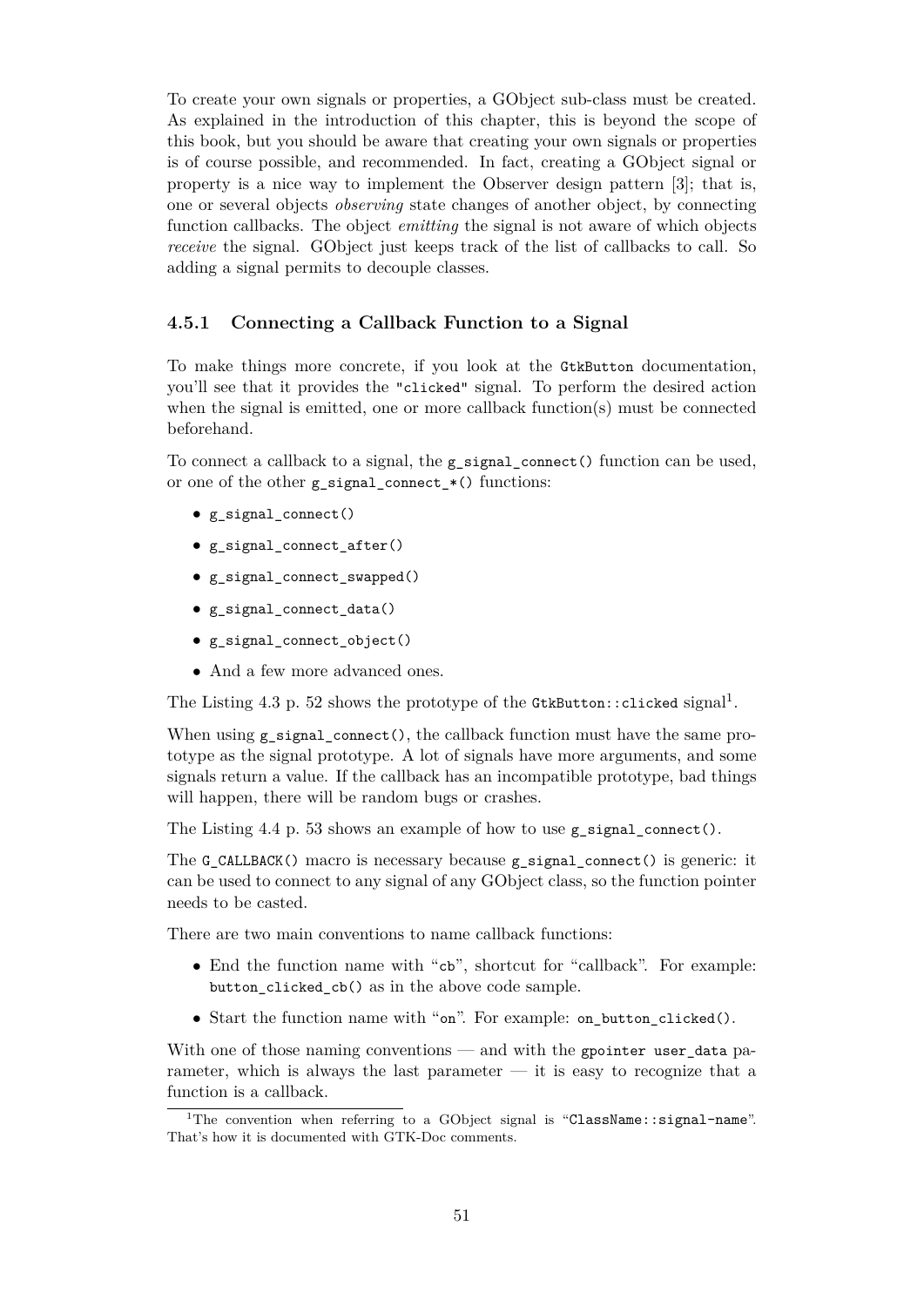```
/* Normal GObject */
a_normal_gobject = normal_gobject_new ();
/* a_normal_gobject has now a reference count of 1. */
container_add (container, a_normal_gobject);
/* a_normal_gobject has now a reference count of 2. */
/* We no longer need a_normal_gobject, so we unref it. */
g_object_unref (a_normal_gobject);
/* a_normal_gobject has now a reference count of 1. */
           Listing 4.1: Memory management of normal GObjects.
```

```
/* GInitiallyUnowned object, e.g. a GtkWidget */
widget = gtk_entry_new ();
/* widget has now just a floating reference. */
gtk_container_add (container, widget);
/* The container has called g_object_ref_sink(), taking
 * ownership of the floating reference. The code is
 * simplified because we must not call g_object_unref().
 */
```
Listing 4.2: Memory management of GObjects deriving from GInitiallyUnowned.

<span id="page-52-2"></span>**void** user function (GtkButton \*button, gpointer user\_data); Listing 4.3: The prototype of the GtkButton::clicked signal.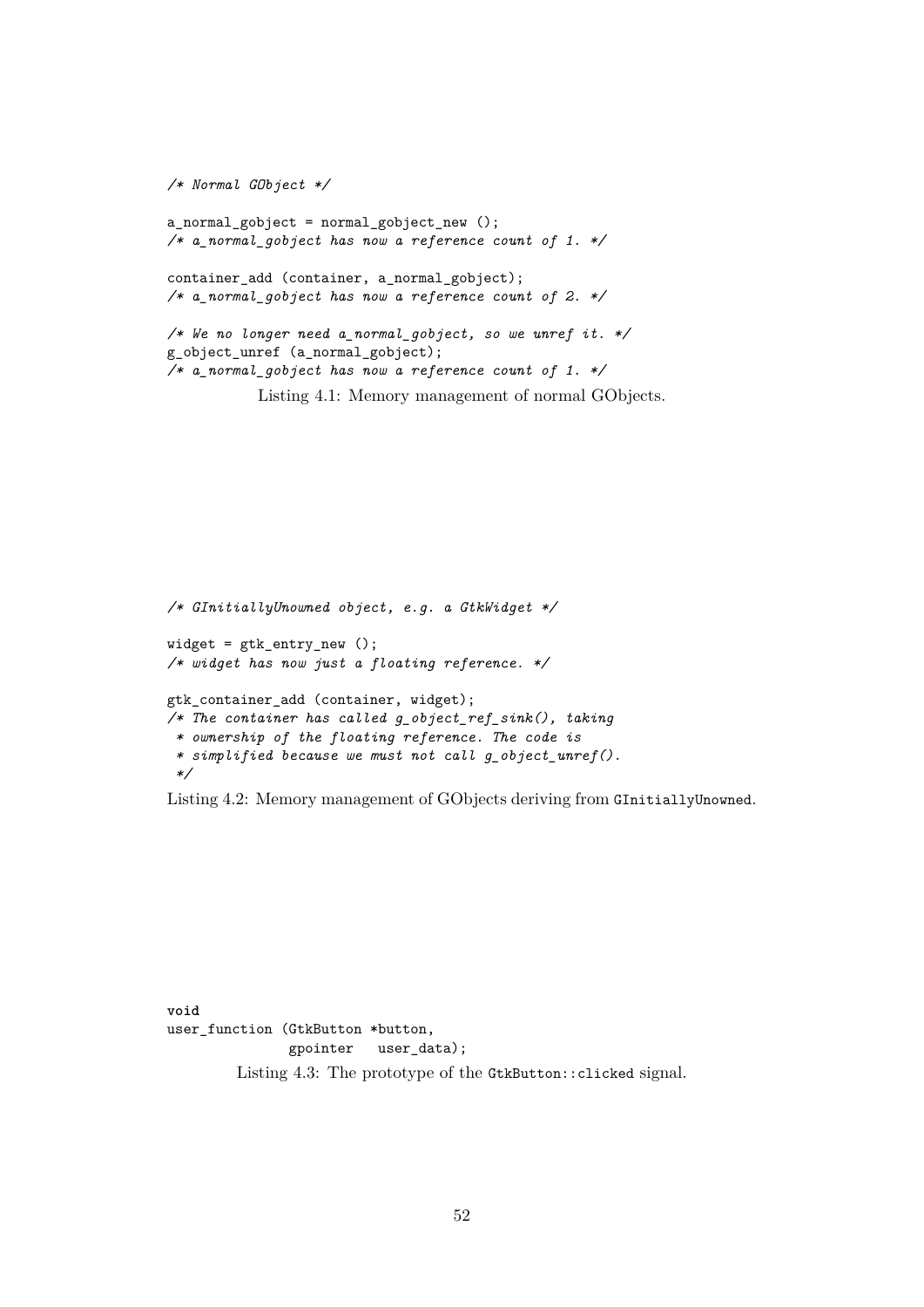```
static void
button_clicked_cb (GtkButton *button,
                   gpointer user_data)
{
 MyClass *my_class = MY_CLASS (user_data);
 g_message ("Button clicked!");
}
static void
create_button (MyClass *my_class)
{
 GtkButton *button;
  /* Create the button */
  /* ... */
  /* Connect the callback function */
 g_signal_connect (button,
                    "clicked",
                    G_CALLBACK (button_clicked_cb),
                    my_class);
}
```
Listing 4.4: How to connect to a signal

The C language permits to write a different — but compatible — callback function signature, although it is not universally seen as a good thing to do:

- One or more of the *last* function argument(s) can be omitted if they are not used. But as explained above the gpointer user data argument permits to easily recognize that the function is effectively a callback<sup>[2](#page-53-2)</sup>.
- The types of the arguments can be modified to a compatible type: e.g. another class in the inheritance hierarchy, or in the above example, replacing "gpointer" by "MyClass \*" (but doing that makes the code a bit less robust because the MY CLASS() macro is not called).

#### <span id="page-53-0"></span>**4.5.2 Disconnecting Signal Handlers**

In Listing [4.4,](#page-53-1) button\_clicked\_cb() is called each time that the button object emits the "clicked" signal. If the button object is still alive after my\_class has been freed, when the signal will be emitted again there will be a little problem. . . So in the destructor of MyClass, the signal handler (i.e. the callback) must be disconnected. How to do that?

The g signal connect\*() functions actually return an ID of the signal handler, as a gulong integer always greater than 0 (for successful connections). By storing that ID, it is possible to disconnect that specific signal handler with the g\_signal\_handler\_disconnect() function.

Sometimes we also want to disconnect the signal handler simply because we are no longer interested by the event.

<span id="page-53-2"></span><sup>&</sup>lt;sup>2</sup>As with natural languages, redundancy permits to better and more quickly understand what we read or listen to.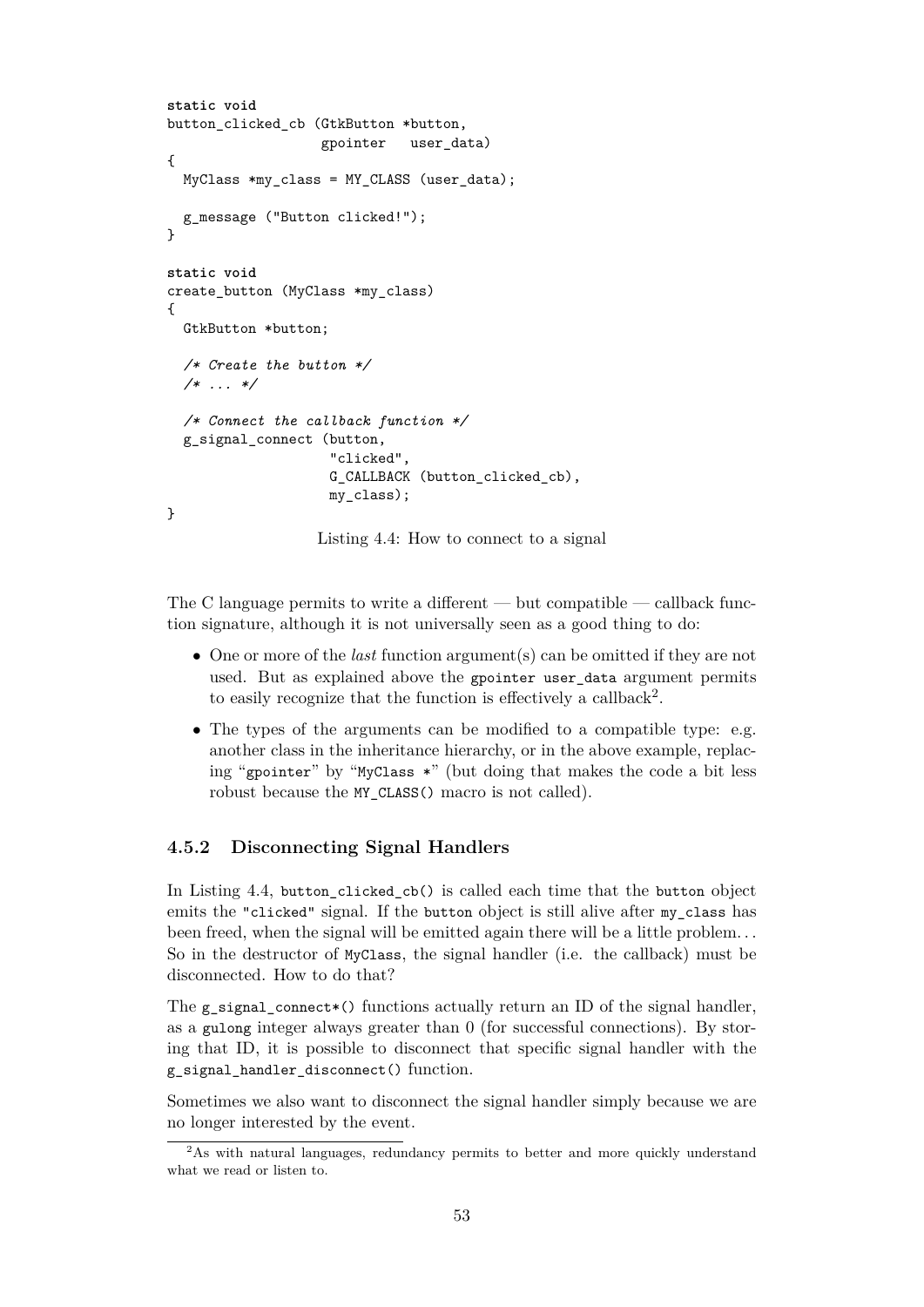The Listing [4.5](#page-54-0) shows a complete example of how to disconnect a signal handler when its user\_data argument is freed. We come back to an example with a spell checker, because the example with the GTK+ button doesn't fit well the situation<sup>[3](#page-54-1)</sup>.

The user\_data callback argument is a MyTextView instance, with MyTextView implemented with a semi-OOP style. Since the spell checker object can live longer than the MyTextView instance, the signal needs to be disconnected in the MyTextView destructor.

```
#include <glib-object.h>
typedef struct _MyTextView MyTextView;
struct _MyTextView
\mathcal{L}GspellChecker *spell_checker;
 gulong word_added_to_personal_handler_id;
};
static void
word added to personal cb (GspellChecker *spell checker,
                           const gchar *word,
                           gpointer user_data)
{
 MyTextView *text_view = user_data;
  g_message ("Word '%s' has been added to the user's personal "
             "dictionary. text_view=%p will be updated accordingly.",
             word,
             text_view);
}
MyTextView *
my_text_view_new (GspellChecker *spell_checker)
{
 MyTextView *text_view;
 g_return_val_if_fail (GSPELL_IS_CHECKER (spell_checker), NULL);
 text view = g_new0 (MyTextView, 1);
  /* We store the spell_checker GObject in the instance variable, so
   * we increase the reference count to be sure that spell_checker
   * stays alive during the lifetime of text_view.
   *
   * Note that spell_checker is provided externally, so spell_checker
   * can live longer than text_view, hence the need to disconnect the
   * signal in my_text_view_free().
   */
```
<span id="page-54-1"></span><sup>3</sup>Most of the time a GTK+ widget doesn't live longer than the container it is added to, and the object listening to the widget signal is usually the container itself. So if the widget dies at the same time as the container, it is not possible for the widget to send a signal while its container has already been destroyed. In that case, there is thus no point in disconnecting the signal in the container destructor, since at that point the widget is already freed; and it's harder for a dead object to send a signal<sup>[4](#page-54-2)</sup>.

<span id="page-54-2"></span><sup>&</sup>lt;sup>4</sup>When I say that it is harder, it is actually impossible, of course.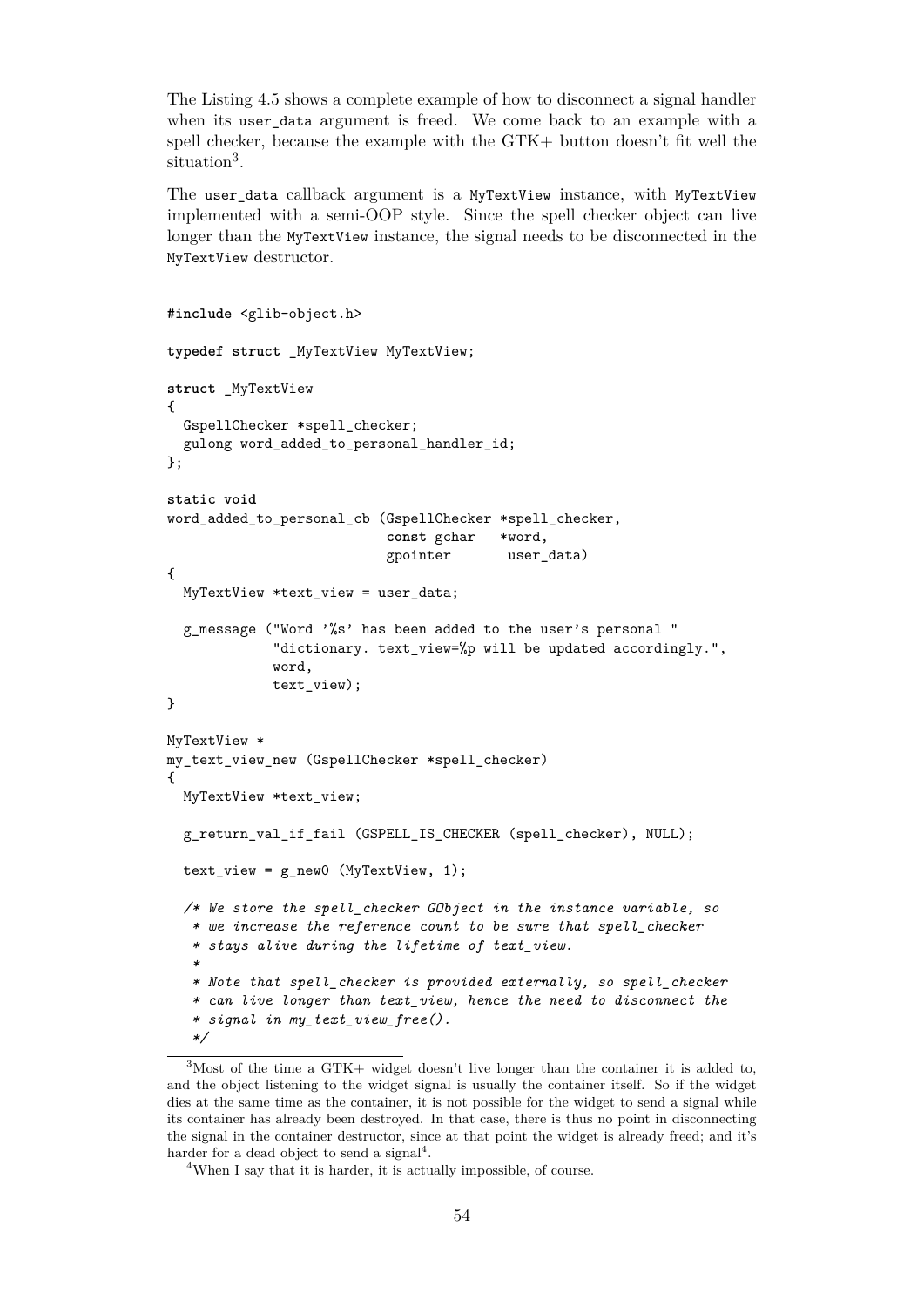```
text_view->spell_checker = g_object_ref (spell_checker);
 text_view->word_added_to_personal_handler_id =
    g_signal_connect (spell_checker,
                      "word-added-to-personal",
                      G_CALLBACK (word_added_to_personal_cb),
                      text_view);
 return text_view;
}
void
my_text_view_free (MyTextView *text_view)
{
 if (text_view == NULL)
   return;
 if (text_view->spell_checker != NULL &&
      text view->word added to personal handler id != 0)
    {
      g_signal_handler_disconnect (text_view->spell_checker,
                                   text_view->word_added_to_personal_handler_id);
      /* Here resetting the value to 0 is not necessary because
       * text_view will anyway be freed, it is just to have a more
       * complete example.
       */
      text_view->word_added_to_personal_handler_id = 0;
   }
  /* The equivalent of:
   * if (text_view->spell_checker != NULL)
   * {
   * g_object_unref (text_view->spell_checker);
   * text_view->spell_checker = NULL;
   * }
   *
   * After decreasing the reference count, spell_checker may still be
   * alive if another part of the program still references the same
   * spell_checker.
   */
 g_clear_object (&text_view->spell_checker);
 g_free (text_view);
}
```
Listing 4.5: Disconnecting a signal handler when its user\_data argument is freed.

There are actually other g\_signal\_handler\*() functions that permit to disconnect signal handlers:

- g\_signal\_handlers\_disconnect\_by\_data()
- g\_signal\_handlers\_disconnect\_by\_func()
- g\_signal\_handlers\_disconnect\_matched()

It would have been possible to use one of the above functions in Listing [4.5,](#page-54-0) and it would have avoided the need to store word\_added\_to\_personal\_handler\_id.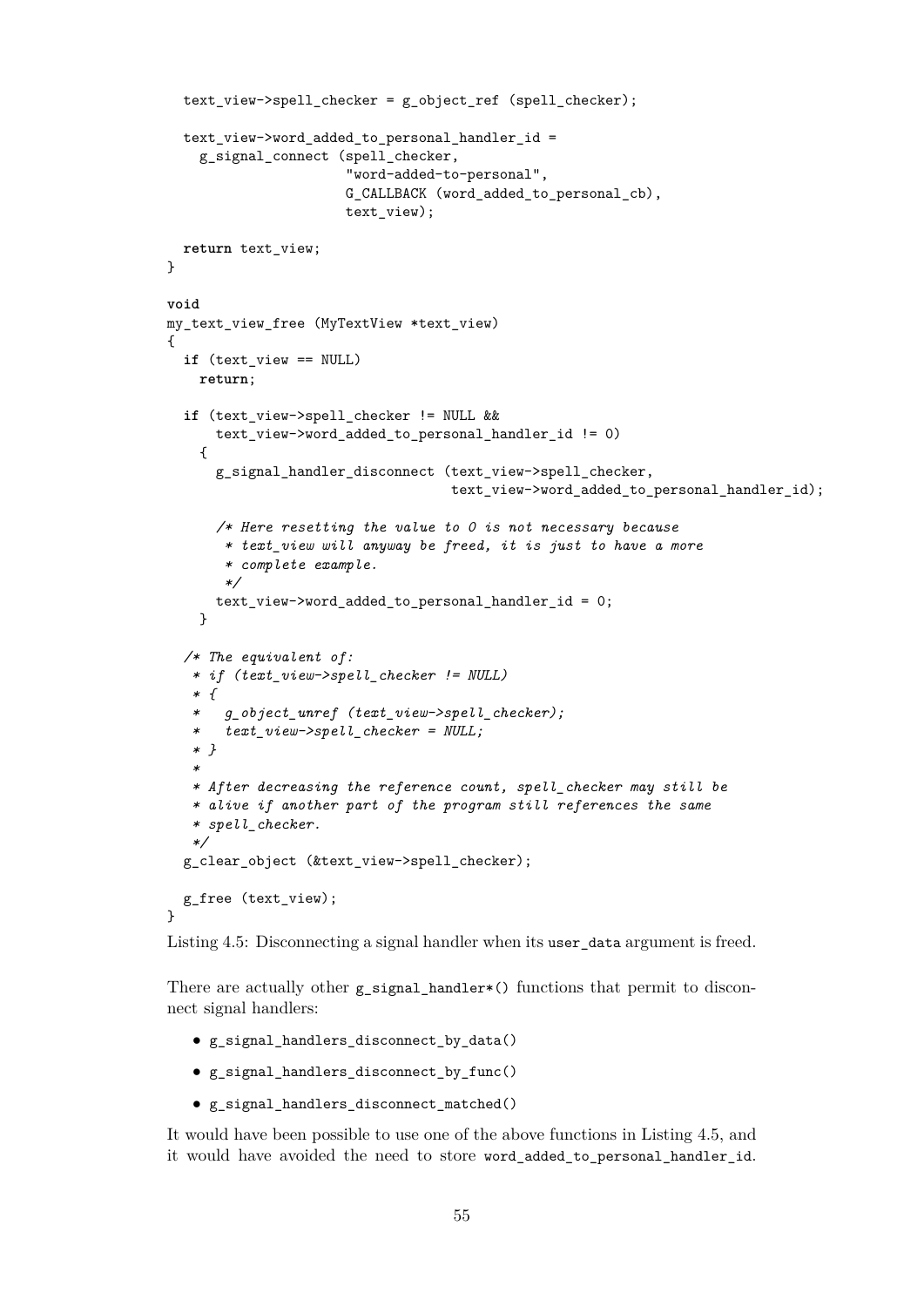The basic g signal handler disconnect() function has been used for learning purposes.

Note also that if MyTextView was a GObject class, it would have been possible to connect to the spell checker signal with  $g$  signal connect object(), and it would have removed completely the need to manually disconnecting the signal handler in the MyTextView destructor. One more (small) reason to learn how to create GObject sub-classes.

#### <span id="page-56-0"></span>**4.5.3 Properties**

If you have looked at the GTK+ or GIO API reference, you must have noticed that some GObject classes have one or more *properties*. A property is like an instance variable, also called "attribute", but is different in the GObject context because it has additional interesting properties<sup>[5](#page-56-1)</sup>.

As previously said at the beginning of section [4.5](#page-50-1) p. [50,](#page-50-1) a good example of a property is the state of a check button, i.e. a boolean value describing whether the button is currently checked or not. If you already know a little GTK+, you might have found that a check button is available with the GtkCheckButton widget. But there was a little trap if you wanted to find the property that I was talking about, because the property is implemented in the parent class <code>GtkToggleButton:</code> the <code>GtkToggleButton:active</code> <code>property $^6.$  $^6.$  $^6.$ </code>

#### **The "notify" Signal**

The main attribute<sup>[7](#page-56-3)</sup> of a property — besides representing a value — is that the GObject class emits the GObject::notify signal when the value of a property changes.

There is one concept of GObject signals that is not yet explained and is used with the GObject::notify signal: when emitting a signal, a *detail* can be provided. In the case of the notify signal, the detail is the name of the property whose value has changed. Since there is only one signal for all properties, thanks to the *detail* it is possible to connect a callback to be notified only when a certain property has changed. If the *detail* is not provided when connecting the callback, the callback would be called when *any* of the object properties change, which is generally not what is wanted.

It will be clearer with an example. The Listing [4.6](#page-57-0) p. [57](#page-57-0) shows how to connect to the notify signal. Note that instead of connecting to the "notify::active" detailed signal, it is actually more convenient to use the GtkToggleButton::toggled signal. There are better real-world use-cases where it is needed to connect to the notify signal, but at least the Listing [4.6](#page-57-0) is hopefully understandable with only limited GTK+ knowledge (and if you look at the documentation in Devhelp in parallel).

<span id="page-56-2"></span><span id="page-56-1"></span><sup>5</sup>Pun intended.

 ${}^{6}$ In the In the same way as signals are documented with GTK-Doc as "ClassName::signal-name", properties are documented as "ClassName:property-name".

<span id="page-56-3"></span><sup>7</sup>Pun also intended.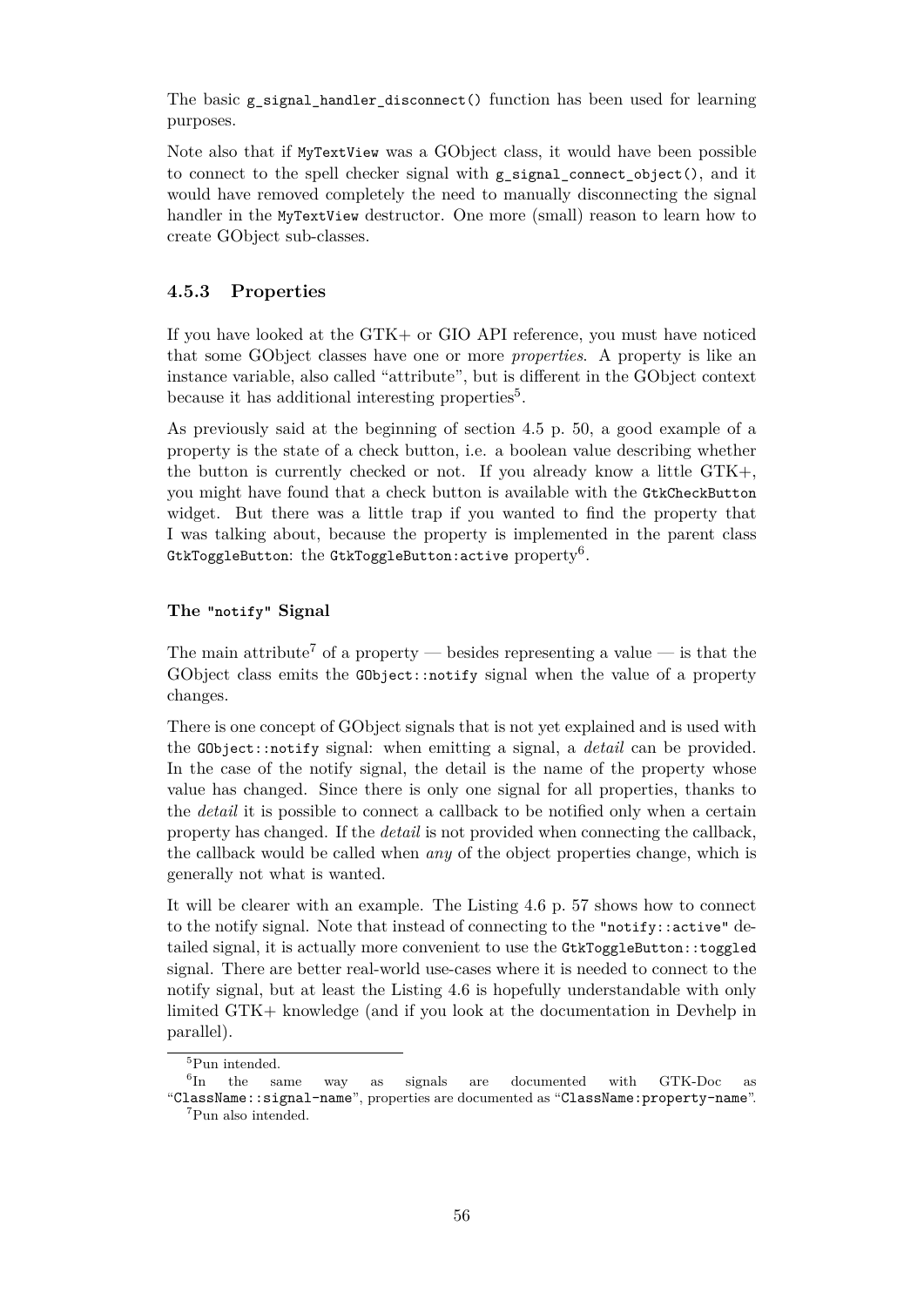```
/* If you look at the notify signal documentation, the first parameter
 * has the type GObject, not GtkCheckButton. Since GtkCheckButton is a
 * sub-class of GObject, the C language allows to write GtkCheckButton
 * directly.
 */
static void
check_button_notify_cb (GtkCheckButton *check_button,
                        GParamSpec *pspec,
                        gpointer user_data)
{
  /* Called each time that any property of check_button changes. */
}
static void
check_button_notify_active_cb (GtkCheckButton *check_button,
                               GParamSpec *pspec,
                               gpointer user_data)
{
 MyWindow *window = MY_WINDOW (user_data);
 gboolean active;
 active = gtk toggle button get active (GTK TOGGLE BUTTON (check button));
 gtk_widget_set_visible (window->side_panel, active);
}
static GtkWidget *
create_check_button (MyWindow *window)
\overline{f}GtkWidget *check_button;
 check button = gtk check button new with label ("Show side panel");
 /* Connect without the detail. */
 g_signal_connect (check_button,
                    "notify",
                   G_CALLBACK (check_button_notify_cb),
                   NULL);
 /* Connect with the detail, to be notified only when
   * the GtkToggleButton:active property changes.
   */
 g_signal_connect (check_button,
                    "notify::active",
                   G_CALLBACK (check_button_notify_active_cb),
                   window);
 return check_button;
```
}

Listing 4.6: Connecting to the notify signal to listen to property changes.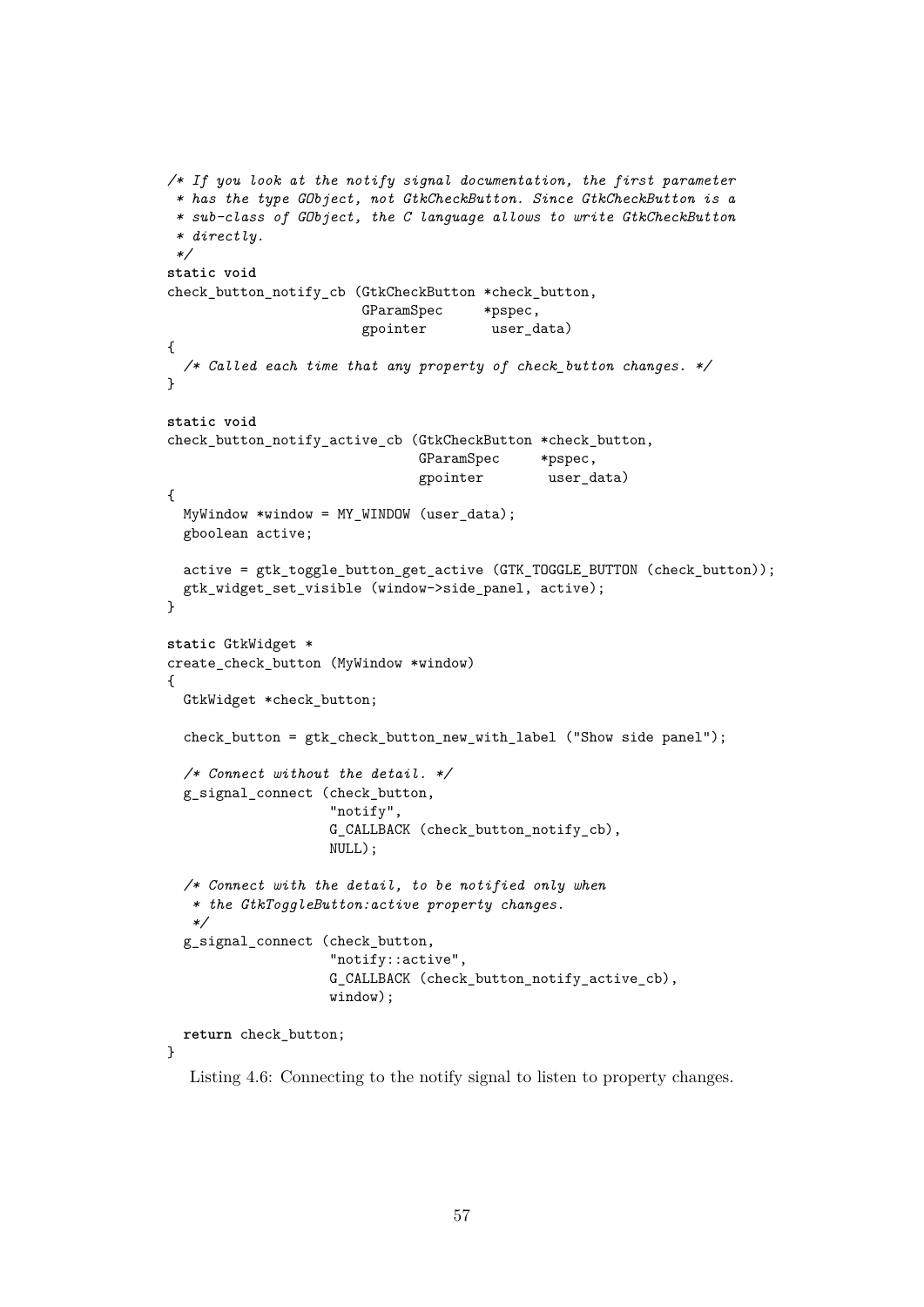#### **Property Bindings**

Another useful aspect of properties is that two properties can easily be bound: when one property changes, the other is updated to have the same value. The same can be accomplished with the "notify" signal, but higher-level functions exist.

Two properties can be bound in various ways with one of the  $g$ -object\_bind\_property $*($ ) functions. The Listing [4.7](#page-58-0) shows a simpler implementation of Listing [4.6;](#page-57-0) the code is equivalent, but uses the g\_object\_bind\_property() function.

```
static GtkWidget *
create_check_button (MyWindow *window)
{
 GtkWidget *check_button;
 check button = gtk check button new with label ("Show side panel");
 /* When the GtkToggleButton:active property of check_button changes,
   * the GtkWidget:visible property of window->side_panel is updated to
   * have the same boolean value.
   *
   * It would be useful to add G_BINDING_SYNC_CREATE to the flags, but
   * in that case the code would not be equivalent to the previous
   * code Listing.
   */
 g_object_bind_property (check_button, "active",
                          window->side_panel, "visible",
                          G_BINDING_DEFAULT);
 return check_button;
}
```
Listing 4.7: Binding two properties.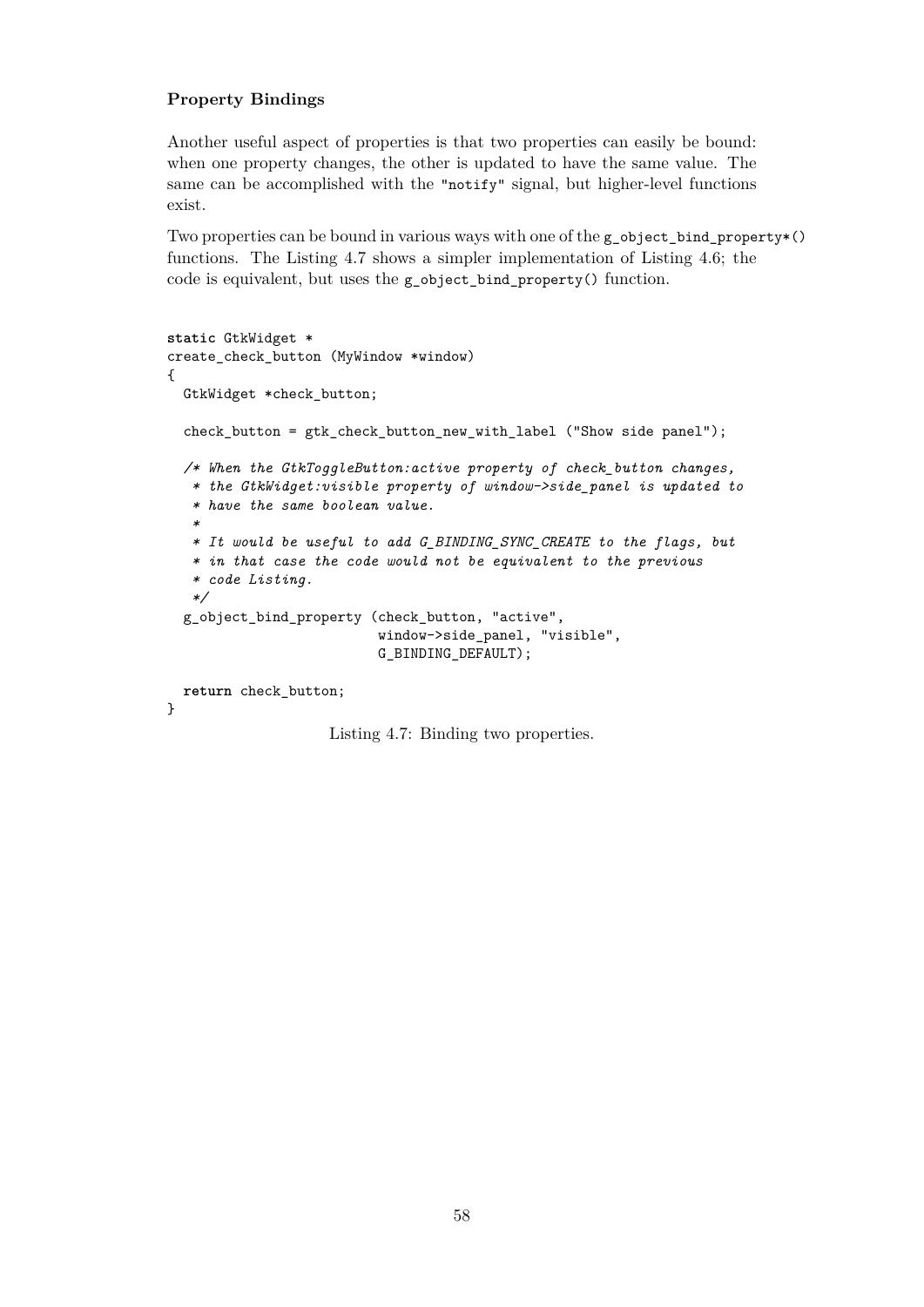# <span id="page-59-0"></span>**Part III**

# **GTK+**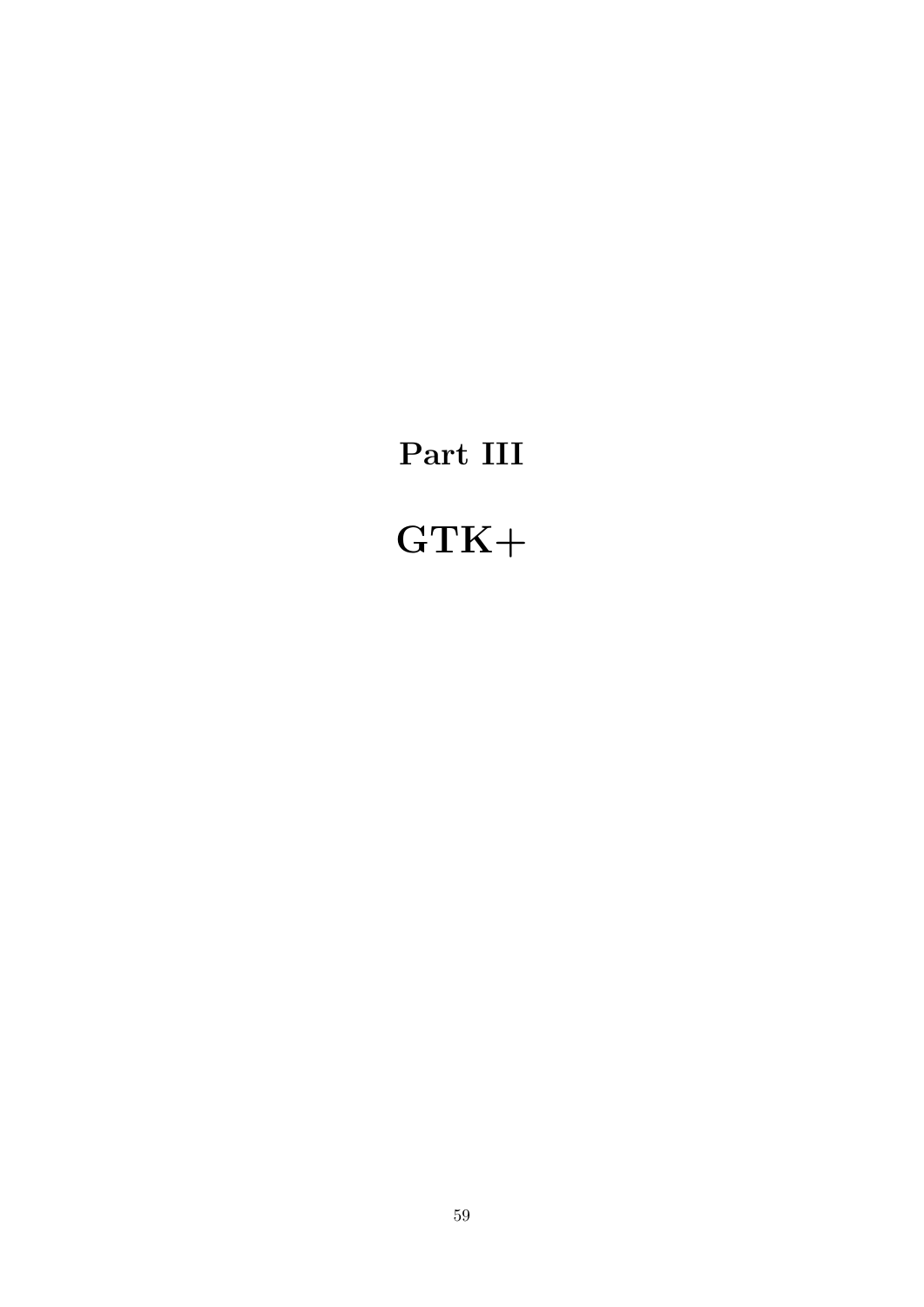# <span id="page-60-0"></span>**Chapter 5**

# **Example of a GTK+ Application Code Architecture**

*This chapter is not entirely finished, it might be hard to understand without any knowledge about GTK+ or another widget toolkit. And the chapter is not well integrated with the other chapters, the introduction and further reading chapters have not been adapted for example. This chapter is distributed in the hope that it will be useful, but WITHOUT ANY WARRANTY; without even the implied warranty of MERCHANTABILITY or FITNESS FOR A PARTICULAR PURPOSE.*

For any programming project, it is important to design correctly the general code architecture. With Object-Oriented Programming, it means defining the main classes. This chapter explains one good example of a code architecture for a GTK+ application, by looking at a simplified view of the gedit text editor<sup>[1](#page-60-2)</sup>.

gedit has a tabbed document interface: several files can be opened in the same gedit window, in different tabs. As we will see, this is reflected in the code architecture.

The Figure [5.1](#page-61-0) p. [61](#page-61-0) shows the class schema. Every gedit class in the schema is a subclass of a GTK+ or GtkSourceView class. (GtkSourceView<sup>[2](#page-60-3)</sup> is a library extending the GtkTextView widget; GtkTextView being part of GTK+.)

We will go through the class schema, explaining the classes step by step, by beginning at the top. This will permit to introduce some of the most important GTK+ classes, not by describing them in details with a lot of code examples, but by giving a high-level overview.

# <span id="page-60-1"></span>**5.1 The main() function and GeditApp**

Although not represented on the schema, the entry point of a GTK+ application – as for every C program – is the main() function. To create a  $\text{GTK+ application}$ , the principal thing to do in main() is to create a GtkApplication instance, or a subclass of it. In the schema we see that GeditApp is a subclass of GtkApplication, so the main() function of gedit creates a GeditApp object.

<span id="page-60-2"></span><sup>1</sup> <https://wiki.gnome.org/Apps/Gedit>

<span id="page-60-3"></span> $^{2}$ <https://wiki.gnome.org/Projects/GtkSourceView>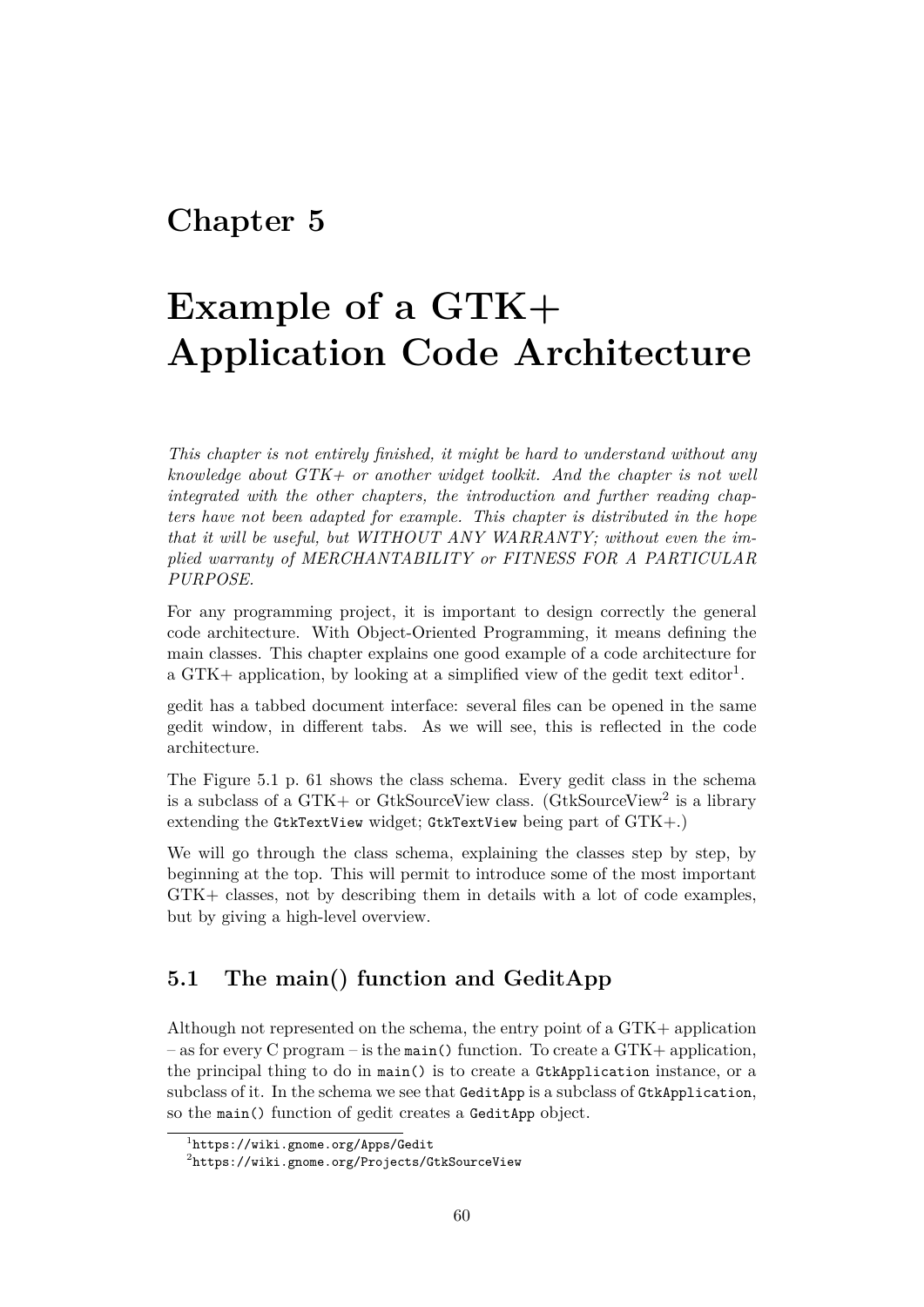

<span id="page-61-0"></span>Figure 5.1: Simplified code architecture of the gedit text editor

GtkApplication is the class that contains and represents the whole application. There is usually only one instance of GtkApplication per process, so it can be considered a singleton class. What GtkApplication contains are the *windows*, for example the GeditWindow's in case of gedit, plus other types of windows like dialog windows.

We already saw the GtkApplication class hierarchy in section [4.1](#page-47-1) p. [47](#page-47-1) when explaining OOP inheritance with GObject:

GObject L<sub>GApplication</sub> L GtkApplication

GApplication is part of the GIO library and implements the features that are not related to the Graphical User Interface (GUI). So for a program that runs in the terminal, it is possible to use GApplication only.

An important feature that GApplication provides is process uniqueness (but it can be disabled if not wanted). What process uniqueness does is to have only one process per application per user session. For that feature to work, an application ID must be provided when creating the GApplication object. With that ID, GApplication looks if another process already runs the same application in the same user session; if it is the case, it communicates to the primary instance the actions that need to be done (for example opening a new window, or opening a new file in an existing window, etc). When the actions are done on the primary instance, the second process exits immediately. On Linux, GApplication uses the D-Bus Inter-Process Communication (IPC) system to communicate between the two processes.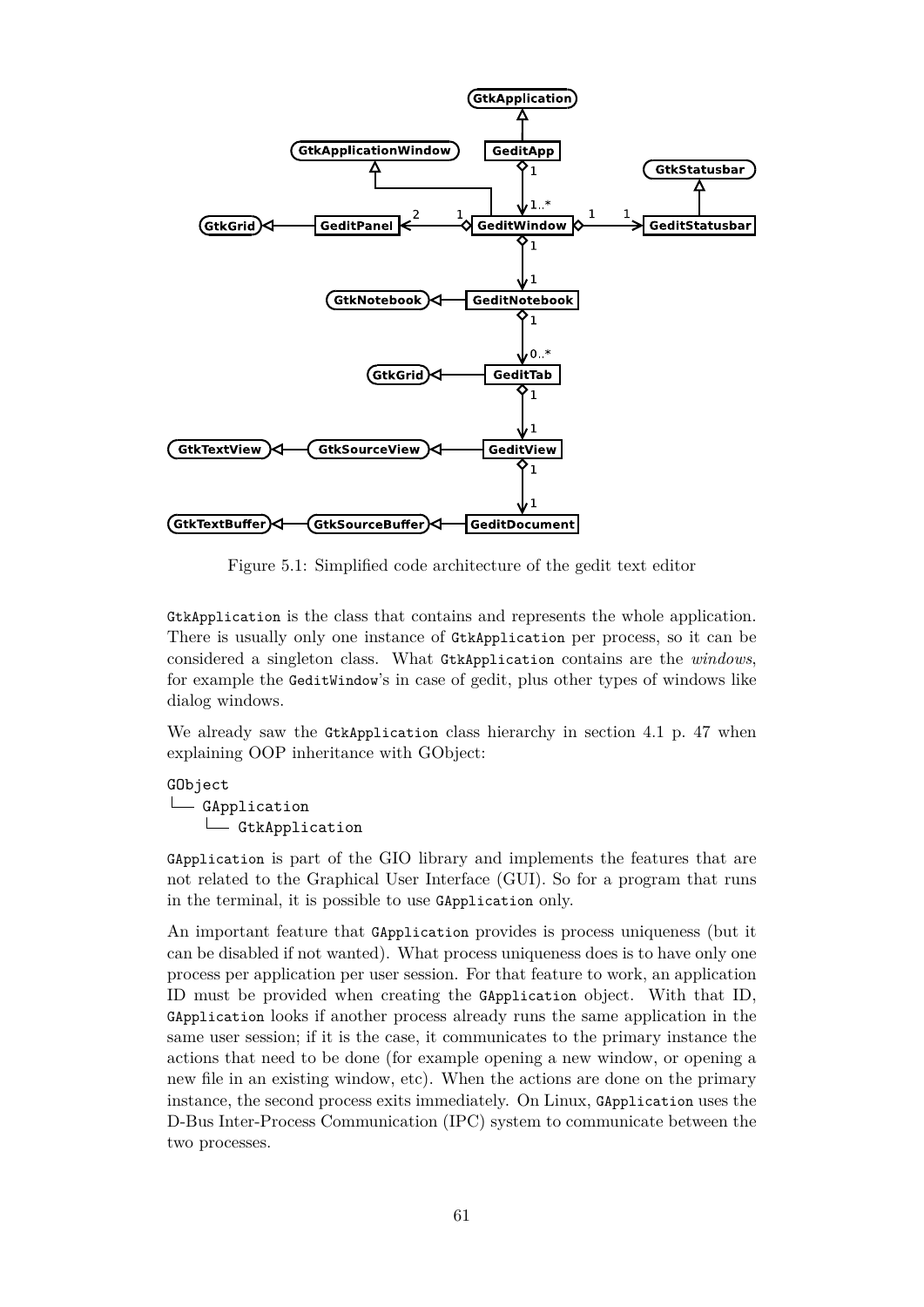Process uniqueness has several advantages, to give a few concrete examples:

- For an application with a tabbed document interface, when clicking on a file in a file manager like Nautilus, the file can be opened in a new tab instead of creating each time a new window. For this to work, inter-process communication is needed in one form or another;
- An application doesn't need to synchronize explicitly its state and data between different processes. For the sake of argument, let's say that in gedit the user can create custom "build tools", to compile the current file or project. gedit saves the custom build tools in an XML file and are shown in the menu to execute their commands. On Linux, the XML file is saved for example in the user's ~/.local/share/ directory. Without process uniqueness, if one gedit process modifies the custom build tools, the other gedit processes need to reload the XML file, and need to ensure that there are no races (two different gedit processes must not modify the XML file at the same time). With process uniqueness, that problem doesn't exist, all the gedit windows share the same application state, and the developer can assume that only one process per user can modify the XML file<sup>[3](#page-62-0)</sup> (of course the user has still the possibility to edit the XML file by hand, but in that case the application can just be restarted, normally the user is expected to modify the build tools from the GUI that gedit provides).

Another important feature of GApplication is to run the main event loop. The GLib main event loop was described in section [2.3](#page-31-0) p. [31.](#page-31-0) With GApplication, this is done with the g\_application\_run() function. A minimalistic version of the main() function in gedit would look like:

```
int
main (int argc,
      char **argv)
{
 GeditApp *app;
  int status;
  /* Init i18n (internationalization) here. */
 app = gedit app new ();
  status = g_application_run (G_APPLICATION (app), argc, argv);
  g_object_unref (app);
 return status;
}
```
What GeditApp does is basically what would need to be done in main() if there was no GtkApplication subclass. This includes:

<span id="page-62-0"></span><sup>3</sup>Note that this would not be true if it was possible to open *several* graphical sessions for the same user, on the same machine (with multi-seat support) or at least sharing the backing storage for the home directory (for example with NFS mounts). But GNOME and most applications don't support this, a user can open at most one graphical session at a time for the same home directory. For logins on the same physical machine, this is enforced by GDM (the GNOME display manager and login screen) and D-Bus. For NFS mounts this is not enforced, but if the same user opens several graphical sessions on different computers, some programs might misbehave. So although the GApplication process uniqueness is documented as being per *user session*, in practice we can say that it is simply per *user*.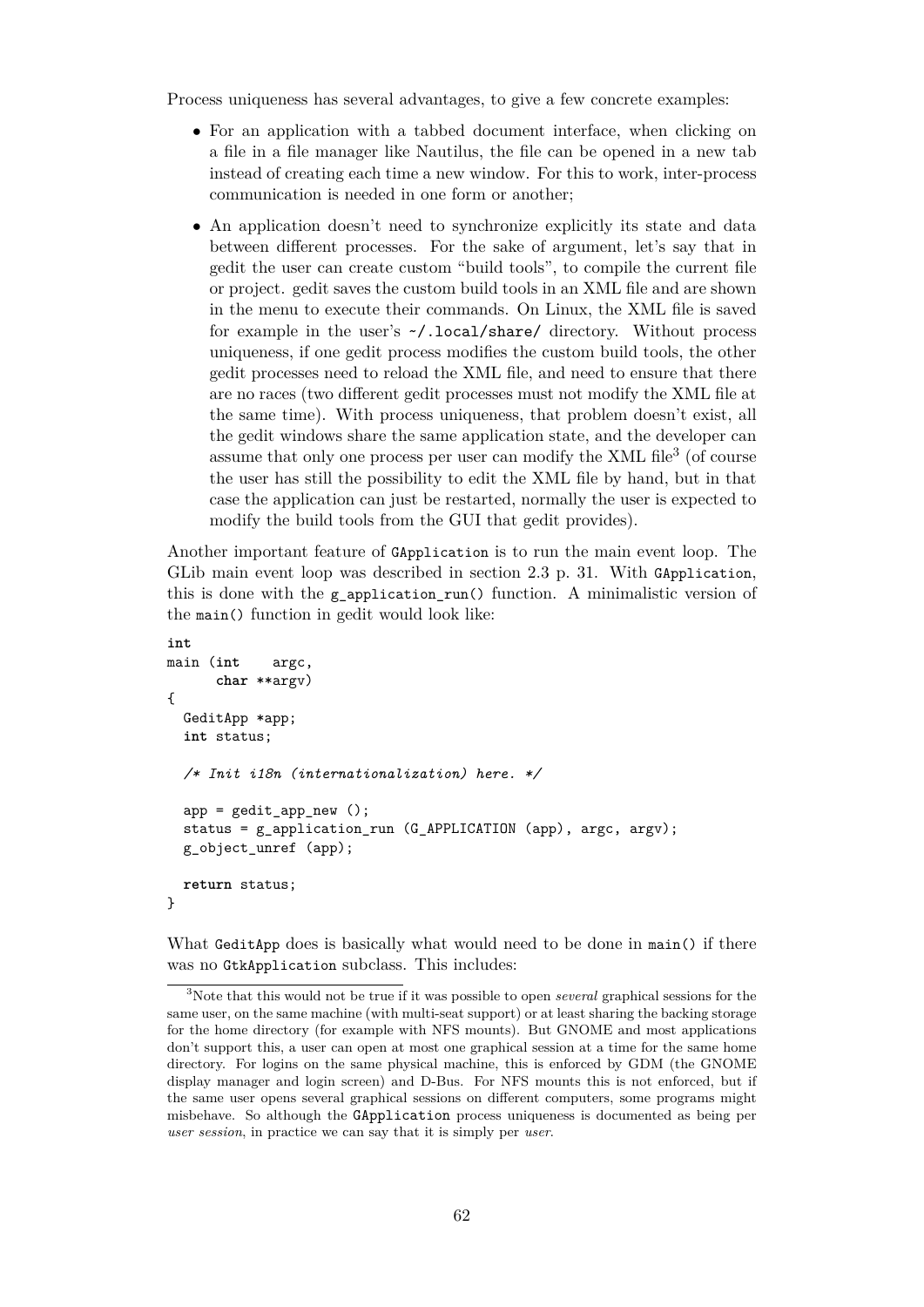- Configuring the GtkApplication object correctly, for example giving the application ID;
- $\bullet$  Connecting callbacks to some signals<sup>[4](#page-63-1)</sup>, for example to create a GeditWindow when needed;
- Implementing application-wide GAction's. GAction is a class part of GIO that represents an action that the user can trigger. An application-wide action is for example to quit the application, or to open the preferences dialog (because the preferences are applied to the whole application).

When you start writing a new GTK+ application, you don't see directly the need for a GtkApplication subclass, since the code in main(), plus the callbacks, are still small. But when more and more features are added, it is a good idea at some point to move the code to a GtkApplication subclass. Or to create a subclass directly. A subclass is especially useful when the need arises to store additional data.

## <span id="page-63-0"></span>**5.2 GeditWindow**

GeditWindow is a subclass of GtkApplicationWindow. And, we don't see it on the schema, but GtkApplicationWindow is a subclass of GtkWindow, which is a top-level widget. A top-level widget cannot be contained in another widget. A GtkApplicationWindow is contained in a GtkApplication, but GtkApplication is not a subclass of GtkWidget.

In the schema, the "1" and "1..\*" notation means that one GeditApp object *contains* one or several GeditWindow objects, and that a GeditWindow is contained in exactly one GeditApp (a GeditWindow cannot be contained in several GeditApp objects, there is anyway only one GeditApp instance per process).

GeditWindow is responsible to create the main UI, creating other widgets and assembling them in a GtkGrid container for example. Another thing that GeditWindow does is to implement the GActions that have an effect only on the current window, for example an action to close the window, or save the current document. When implementing a GAction, GeditWindow can of course delegate most of its work to other classes contained in GeditWindow.

At the top of a main application window, there is usually a GtkHeaderBar, that shows the window title, some buttons and an "hamburger" menu. Alternatively, an application can have a traditional menubar and toolbar.

Besides the headerbar, GeditWindow creates a GeditStatusbar widget and adds it to the bottom of the window. It also creates two GeditPanels, one on the left side of the window, and the other on the bottom, above the GeditStatusbar. Each panel can contain several elements. For example the side panel contains an integrated file browser, and the bottom panel can contain a terminal, among other things<sup>[5](#page-63-2)</sup>.

<span id="page-63-1"></span><sup>4</sup>But note that in a GObject subclass, instead of connecting callbacks to signals of a parent class with e.g. g\_signal\_connect(), it is better to override the virtual functions instead.

<span id="page-63-2"></span> $5$ The current gedit code actually doesn't contain a GeditPanel class anymore, but it was the case in an earlier version. Adding GeditPanel to the diagram was done to show a possible implementation of panels in an application. If your application contains only one element in a panel, no need to have a Panel class, you can directly add the element to the window.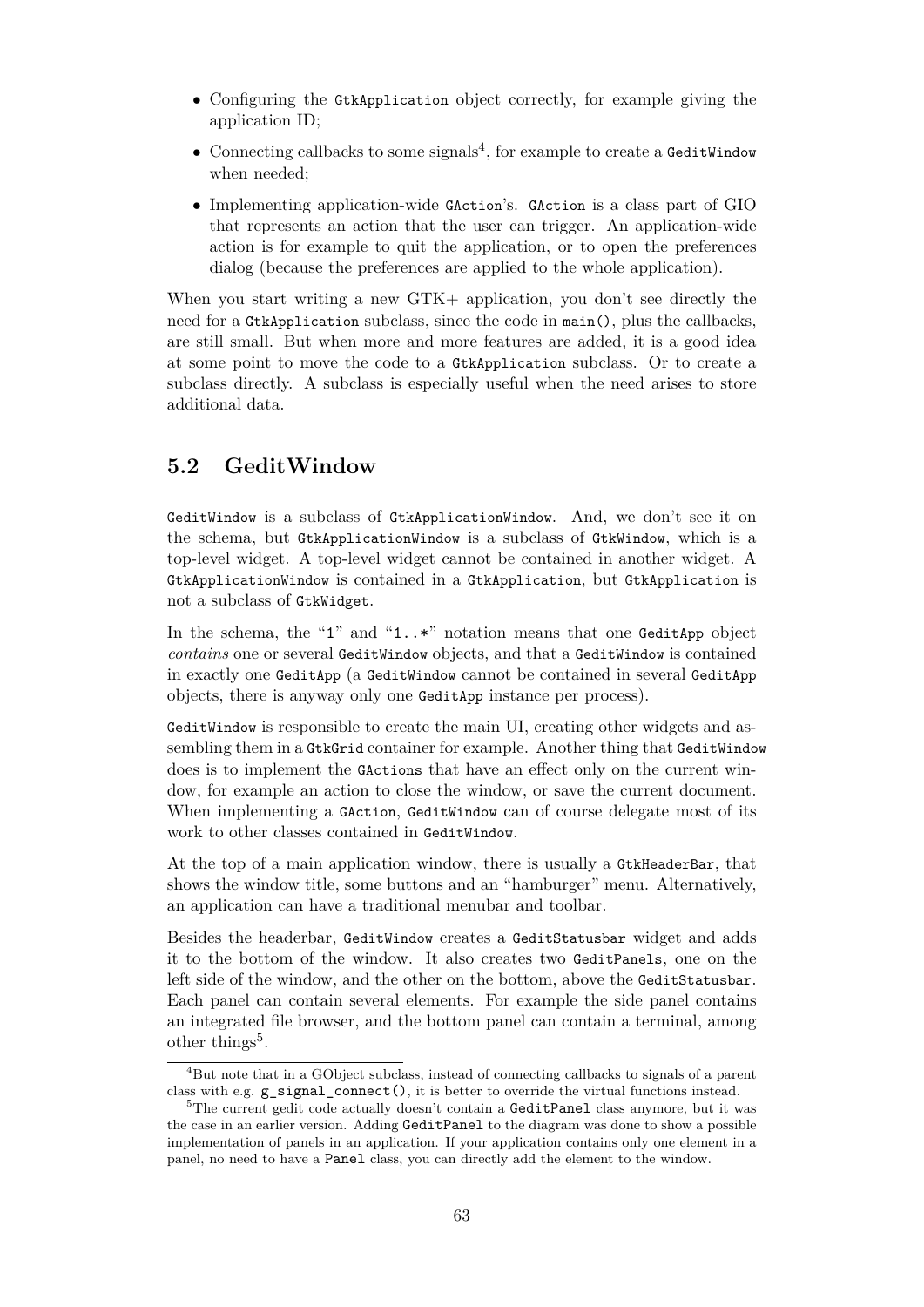GeditWindow also creates a GeditNotebook, the main part of the window.

# <span id="page-64-0"></span>**5.3 GeditNotebook and What It Contains**

GeditNotebook is a subclass of GtkNotebook, which is the widget that displays tabs, and also contains their content.

In the class schema, we can see that the content of a tab is a GeditTab widget, a subclass of GtkGrid. The main element inside a GeditTab is the GeditView. More precisely — it was omitted in the schema for succinctness — the GeditView is actually contained in a GtkScrolledWindow which is contained in the GeditTab. But GeditTab can contain other widgets, for example information bars on top of the document.

GeditView is a subclass of GtkSourceView, which is itself a subclass of GtkTextView. GtkTextView — which is part of  $GTK +$  — is the foundation for a multiline text editor. The GtkSourceView library adds features useful for source code, such as syntax highlighting. GtkTextView follows a Model-View-Controller pattern. GtkTextBuffer is the model, i.e. it contains the data.

# <span id="page-64-1"></span>**5.4 Why and When Creating Sub-Classes of GTK+ Widgets?**

If we look for instance at GeditTab, it contains — by composition — a GeditView. GeditView is a subclass of GtkSourceView. Instead, GeditTab could use by composition directly a GtkSourceView object, and move the code of GeditView to GeditTab. But usually, it's exactly the opposite that happens or should happen.

When a GTK+ application codebase is still small, for example if you start writing an equivalent of GeditTab, you can create a GtkSourceView object directly in GeditTab, and store the GtkSourceView object in an instance variable. Then, when implementing new features, you add new functions that use almost exclusively the GtkSourceView instance variable. You may even have **static** functions that take directly a GtkSourceView argument instead of the GeditTab *self* parameter. You may also store additional data useful only to the GtkSourceView-related functions. If the GeditTab class is still small (e.g. 500 lines of code) and doesn't contain a lot of instance variables, there is no problem. On the other hand, if the GeditTab class becomes larger (e.g. more than 2000 lines of code), then it's probably a sign that the class should delegate some of its work to a new class; in our case, GeditView. Note that 2000 lines of code for a class might be fine, there is no clear boundary on when a class should be split. But if the resulting GeditView class would contain at least several hundreds of non-boilerplate code, it is probably a good idea to do the refactoring.

What OOP is all about is to pack data and behavior together, and delegate some of the work to other classes. Class inheritance makes sense when we want to add more behavior to an existing class, with possible additional data related to the added behavior. GeditView is a subclass of GtkSourceView because GeditView *is a* GtkSourceView; that is, GeditView operates on the same base data as GtkSourceView. In addition, it permits to GeditTab to delegate some of its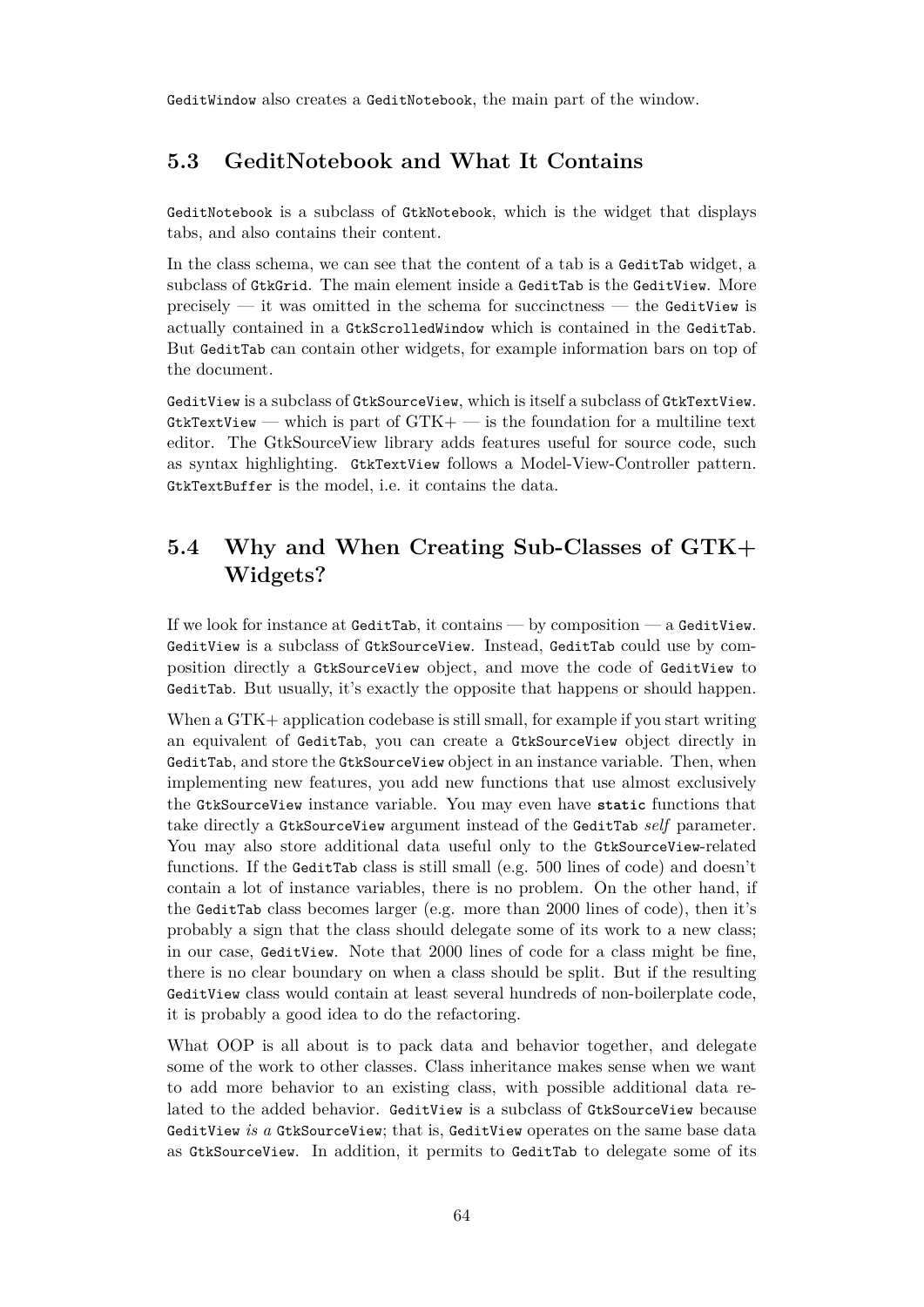work, with the goal to have smaller, more manageable classes. Smaller in two ways: less code, and less instance variables.

So, during the lifetime of a GTK+ application, the programmer often needs to refactor the code, creating new classes, delegating more work. The opposite can happen when application code is moved to the underlying library; for example, if all the features of GeditView are added to the GtkSourceView class; in that case, the GeditView subclass doesn't make sense anymore.

# <span id="page-65-0"></span>**5.5 Composite Widgets**

Composite widgets are containers that already contain a useful collection of child widgets in a nice package. Implementing a composite widget is easy<sup>[6](#page-65-1)</sup>, you just need to:

- 1. Subclass a container like GtkGrid or GtkBin or GtkWindow;
- 2. In the constructor of the class, create the child widgets and add them to the container.

In the gedit class schema, the composite widgets are the subclasses of GtkGrid (GeditPanel and GeditTab) and GeditWindow.

GeditWindow is an indirect subclass of GtkBin, so it can contain at most one child widget. That's why GeditWindow uses a GtkGrid as its child widget, so that the GtkGrid can contain in turn all the window elements.

By default a GeditTab has only one child widget, the GtkScrolledWindow that contains the GeditView. But GeditTab has a function to add a GtkInfoBar at the top, showing for example an error message.

So, while GtkGrid is a general-purpose container that doesn't contain any child widget initially, a composite widget is a specialized container that already contains specific child widgets. Writing composite widgets are a convenient way to code applications.

<span id="page-65-1"></span> $6$ Once you know how to subclass a GObject class.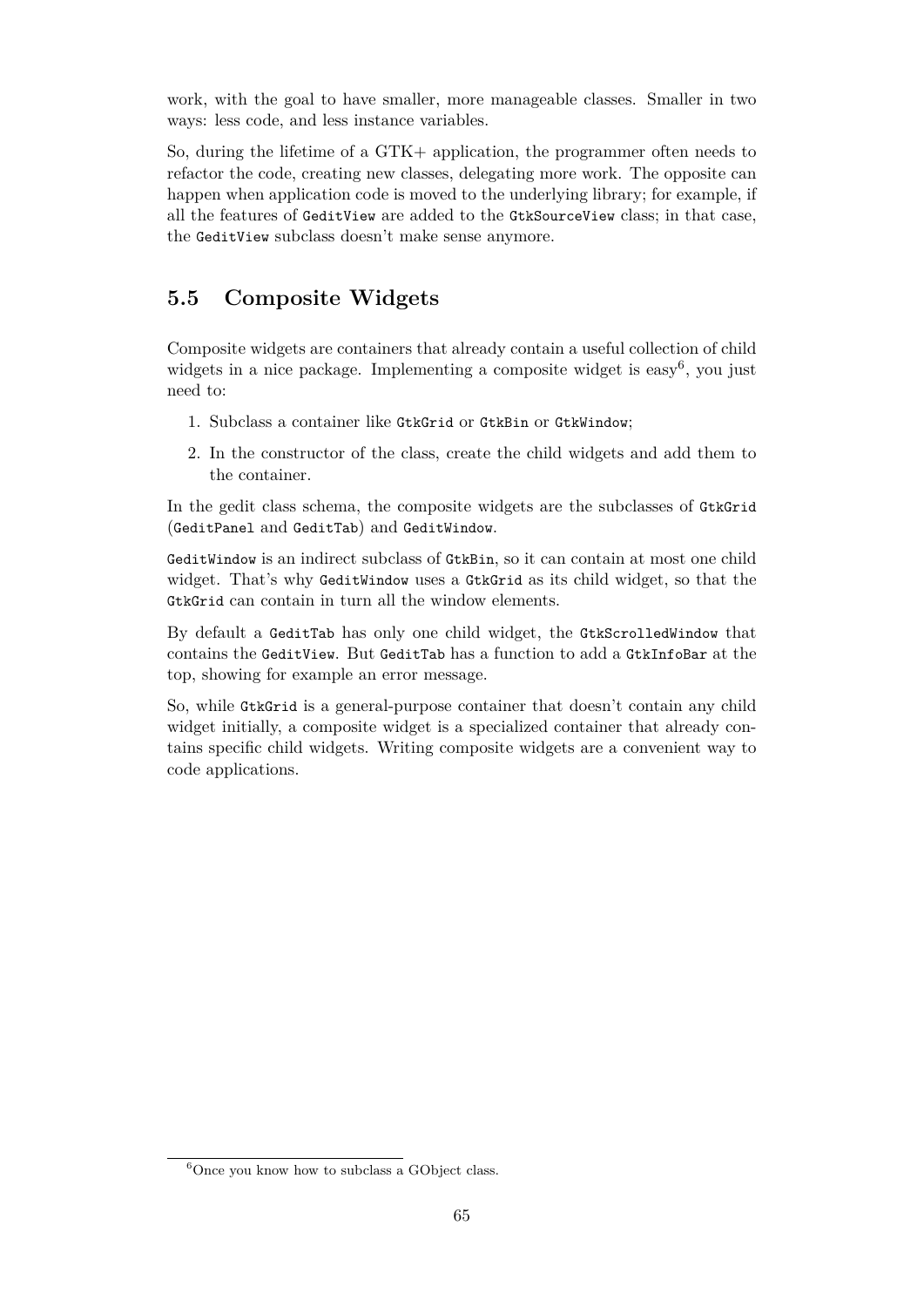# **Part IV**

# <span id="page-66-0"></span>**Further Reading**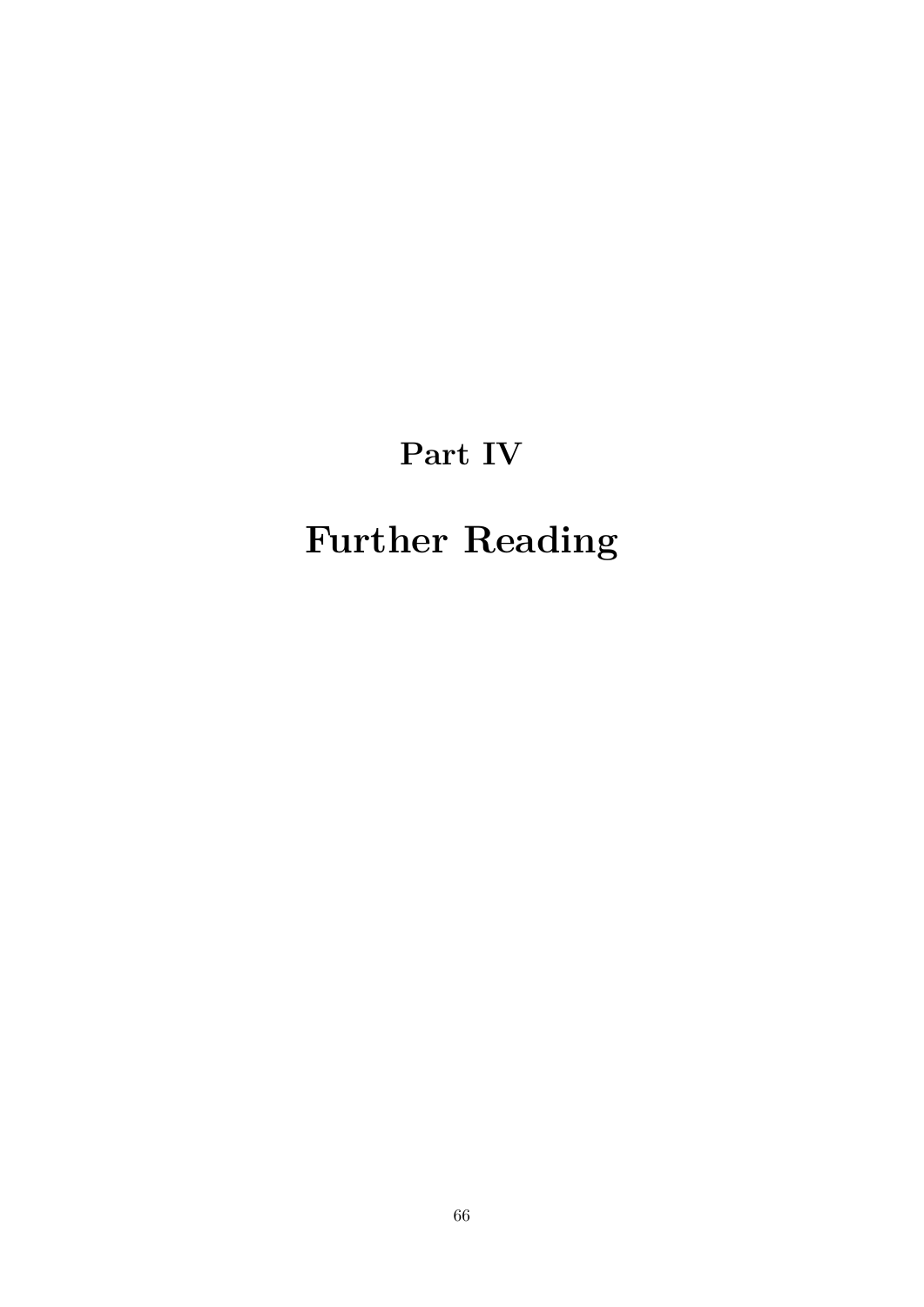# <span id="page-67-0"></span>**Chapter 6**

# **Further Reading**

At this point you should know the basics of GLib core and GObject. You don't need to know *everything* about GLib core and GObject to continue, but having at least a basic understanding will allow you to more easily learn GTK+ and GIO, or any other GObject-based library for that matter.

## <span id="page-67-1"></span>**6.1 GTK+ and GIO**

GTK+ and GIO can be learned in parallel.

You should be able to use any GObject class in GIO, just read the class description and skim through the list of functions to have an overview of what features a class provides. Among other interesting things, GIO includes:

- GFile to handle files and directories.
- GSettings to store application settings.
- GDBus a high-level API for the D-Bus inter-process communication system.
- GSubprocess for launching child processes and communicate with them asynchronously.
- GCancellable, GAsyncResult and GTask for using or implementing asynchronous and cancellable tasks.
- Many other features, like I/O streams, network support or application support.

For building graphical applications with GTK+, don't panic, the reference documentation has a Getting Started guide, available with Devhelp or online at: <https://developer.gnome.org/gtk3/stable/>

After reading the Getting Started guide, skim through the whole API reference to get familiar with the available widgets, containers and base classes. Some widgets have a quite large API, so a few external tutorials are also available, for example for GtkTextView and GtkTreeView. See the documentation page on: <http://www.gtk.org>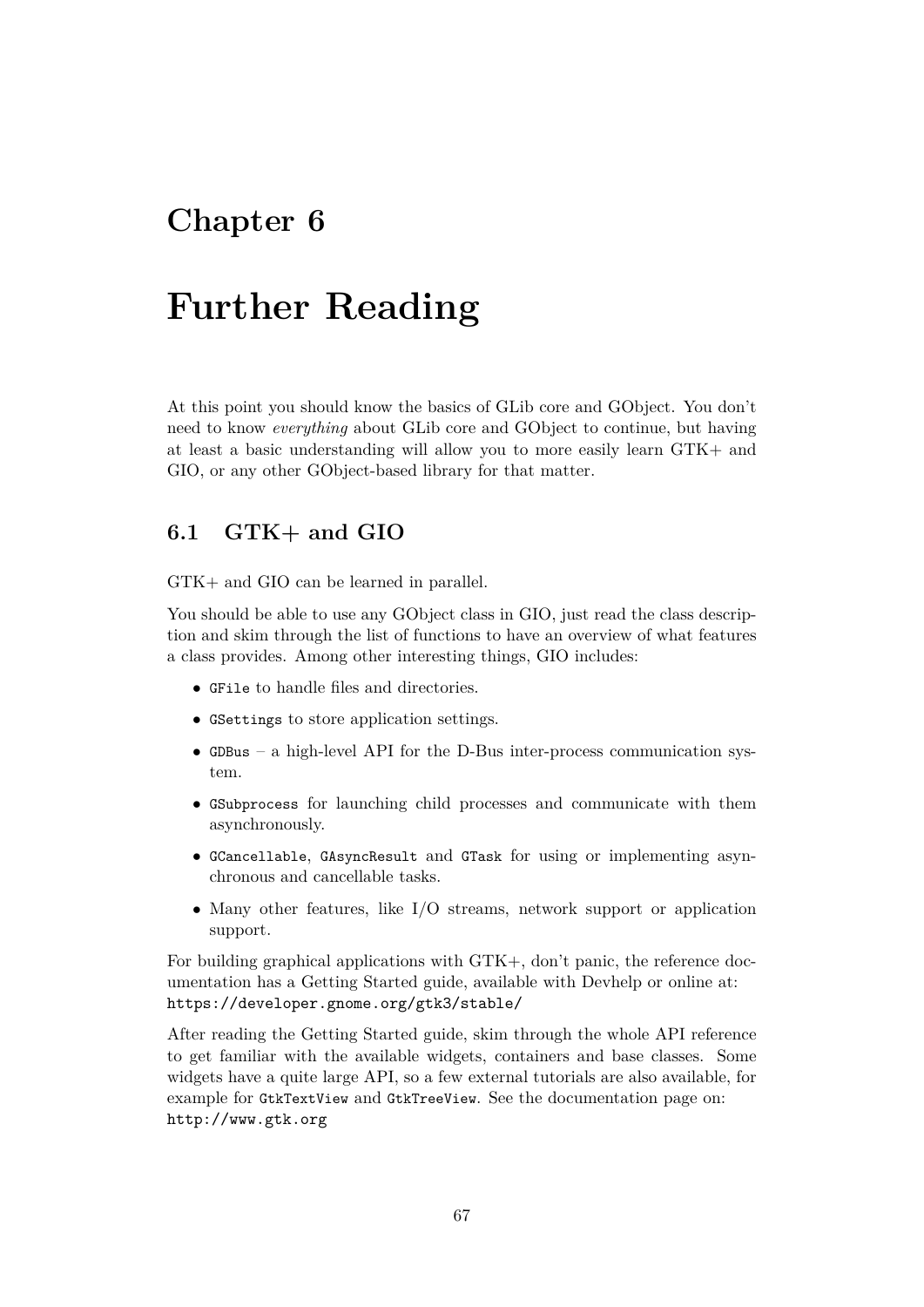There is also a series of small tutorials on various GLib/GTK+ topics: <https://wiki.gnome.org/HowDoI>

## <span id="page-68-0"></span>**6.2 Writing Your Own GObject Classes**

The chapter [4](#page-47-0) explained how to *use* an existing GObject class, which is very useful to learn GTK+, but it didn't explain how to *create* your own GObject classes. Writing your own GObject classes permit to have reference counting, you can create your own properties and signals, you can implement interfaces, overriding virtual functions (if the virtual function is not associated to a signal), etc.

As was explained at the beginning of chapter [4,](#page-47-0) if you want to learn more indepth information on GObject and to know how to create sub-classes, the GObject reference documentation contains introductory chapters: "*Concepts*" and "*Tutorial*", available as usual in Devhelp or online at: <https://developer.gnome.org/gobject/stable/>

## <span id="page-68-1"></span>**6.3 Build System**

A basic Makefile is generally not sufficient if you want to install your application on different systems. So a more sophisticated solution is needed. For a program based on GLib/GTK+, there are two main alternatives: the Autotools and Meson.

GNOME and GTK+ historically use the Autotools, but as of 2017 some modules (including GTK+) are migrating to Meson. For a new project, Meson can be recommended.

#### <span id="page-68-2"></span>**6.3.1 The Autotools**

The Autotools comprise three main components: Autoconf, Automake and Libtool. It is based on shell scripts, m4 macros and make.

Macros are available for various purposes (the user documentation, code coverage statistics for unit tests, etc.). The most recent book on the subject is *Autotools*, by John Calcote [\[7\]](#page-70-10).

But the Autotools have the reputation to be difficult to learn.

#### <span id="page-68-3"></span>**6.3.2 Meson**

Meson is a fairly new build system, is easier to learn than the Autotools, and also results to faster builds. Some GNOME modules already use Meson. See the website for more information:

<http://mesonbuild.com/>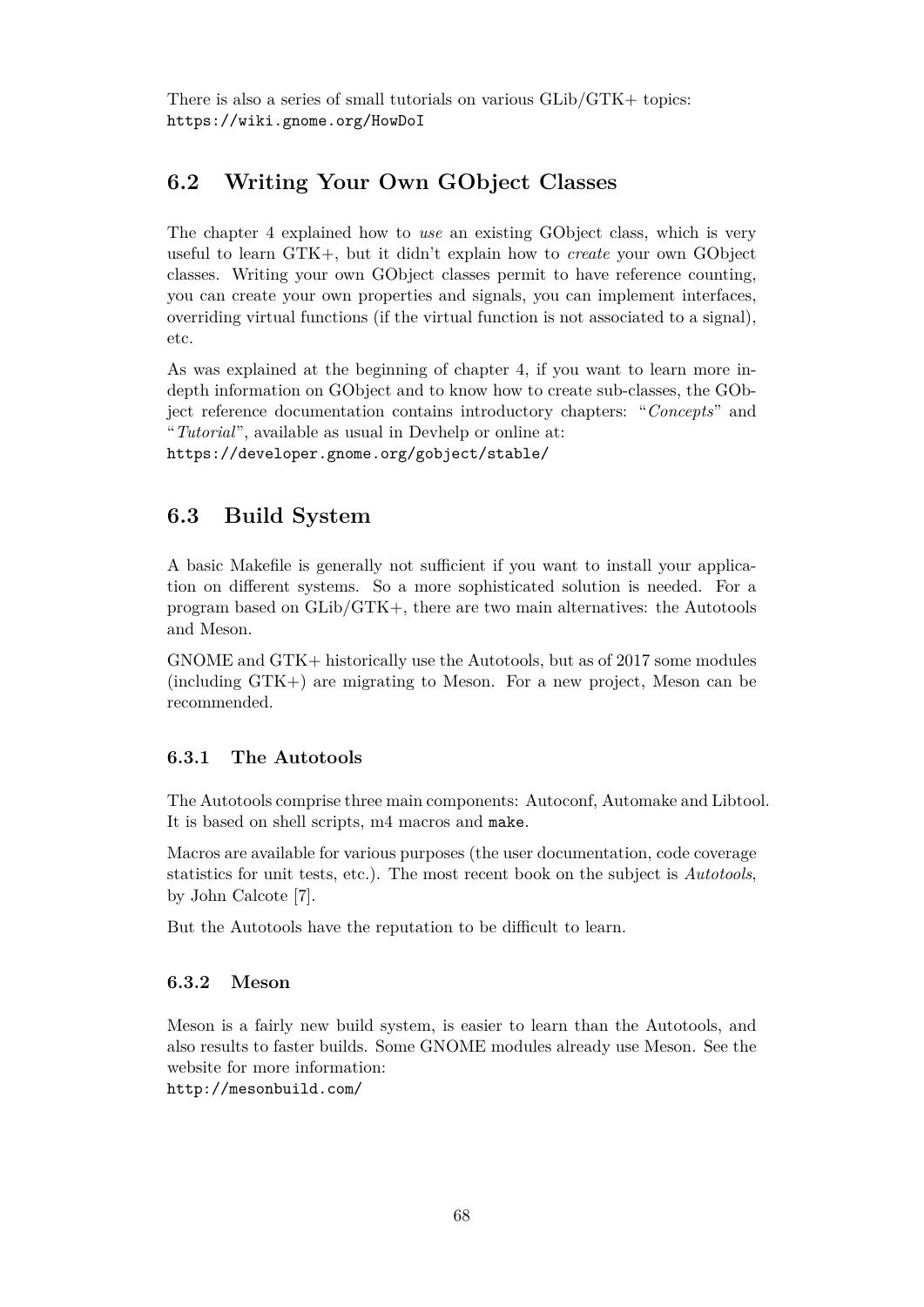## <span id="page-69-0"></span>**6.4 Programming Best-Practices**

It is recommended to follow the GNOME Programming Guidelines [\[11\]](#page-70-8).

The following list is a bit unrelated to GLib/GTK+ development, but is useful for any programming project. After having some practice, it is interesting to learn more about programming *best*-practices. Writing code of good quality is important for preventing bugs and for maintaining a piece of software in the long-run.

- *The* book on programming best-practices is *Code Complete*, by Steve Mc-Connell [\[8\]](#page-70-11). Highly recommended<sup>[1](#page-69-1)</sup>.
- For guidelines about OOP specifically, see *Object-Oriented Design Heuristics*, by Arthur Riel [\[2\]](#page-70-2).
- An excellent source of information is the website of Martin Fowler: refactoring, agile methodology, code design, ... <http://martinfowler.com/>

More related to GNOME, Havoc Pennington's articles have good advice worth the reading, including "*Working on Free Software*", "*Free software UI* " and "*Free Software Maintenance: Adding Features*": <http://ometer.com/writing.html>

<span id="page-69-1"></span><sup>1</sup>Although the editor of *Code Complete* is Microsoft Press, the book is not related to Microsoft or Windows. The author sometimes explains stuff related to open source, UNIX and Linux, but one can regret the total absence of the mention "free/libre software" and all the benefits of freedom, in particular for this kind of book: being able to learn by reading other's code. But if you are here, you hopefully already know all of this.